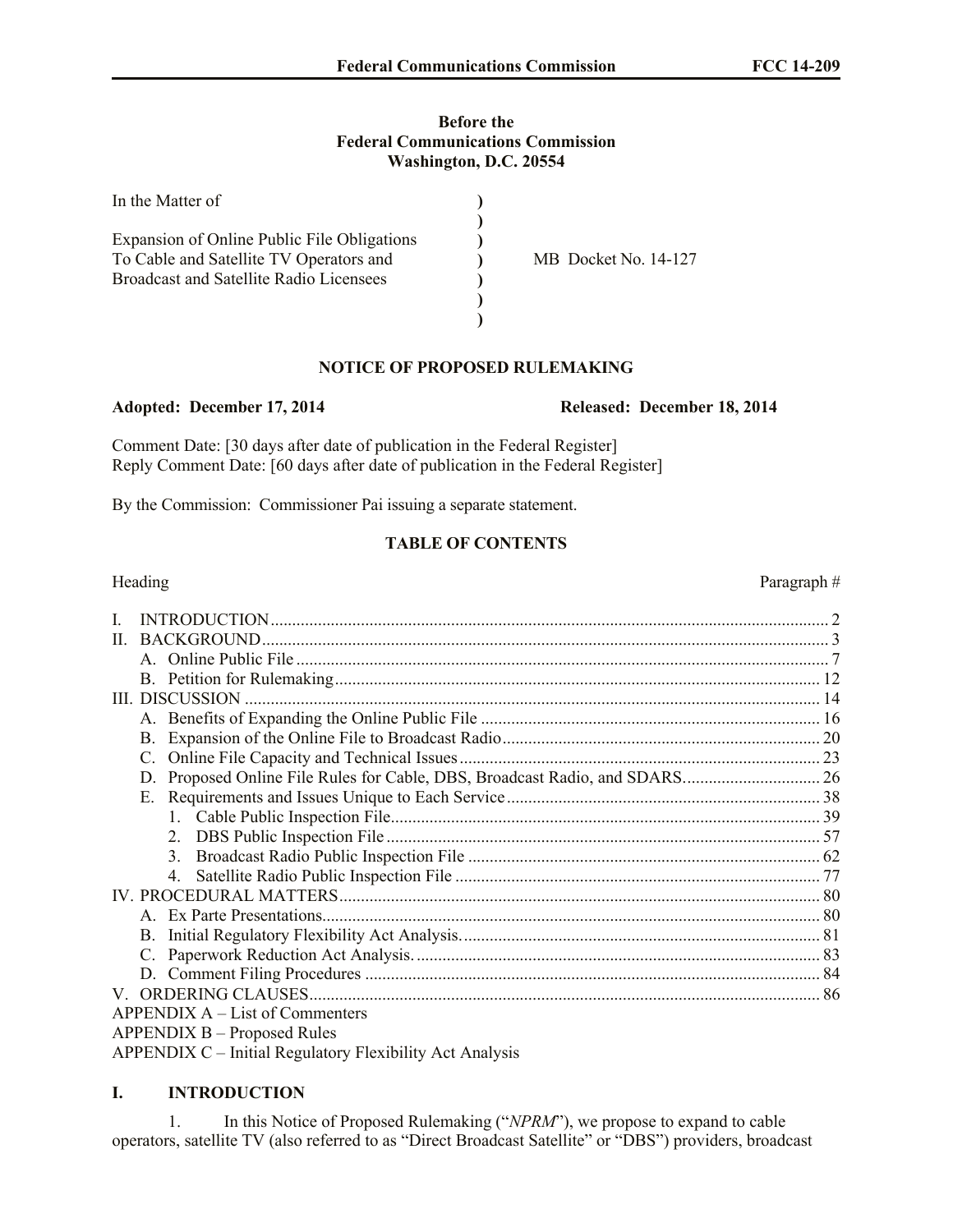radio licensees, and satellite radio (also referred to as "Satellite Digital Audio Radio Services" or "SDARS") licensees the requirement that public inspection files be posted to the FCC's online database. In 2012, we adopted online public file rules for broadcast television stations that required them to post public file documents to a central, FCC-hosted online database rather than maintaining the files locally at their main studios.<sup>1</sup> Our goal was to modernize the procedures television broadcasters use to inform the public about how they are serving their communities, to make information concerning broadcast service more accessible to the public and, over time, to reduce the cost of broadcasters' compliance.<sup>2</sup> We initiate this proceeding to extend our modernization effort to include the public file documents that cable operators, DBS providers, and broadcast and satellite radio licensees are required to maintain. While the Commission first included only television broadcasters in its public file database to "ease the initial implementation of the online public file,"<sup>3</sup> television broadcasters have successfully transitioned to the online file over the past two years. Accordingly, we now believe it is appropriate to commence the process of expanding the online file to other media entities in order to extend the benefits of improved public access to public inspection files and, ultimately, reduce the burden on these other entities of maintaining these files.

## **II. BACKGROUND**

2. One of a broadcaster's fundamental public interest obligations is to air programming responsive to the needs and interests of its community of license.<sup>4</sup> To ensure that stations meet this obligation, the Commission relies on viewers and listeners as an important source of information about the nature of a station's programming, operations, and compliance with Commission rules. To provide the public with access to information about station operations, the Commission's rules have long required television and radio broadcast stations to maintain a physical public inspection file, including a political file, at their respective stations or headquarters and to place in the file records that provide information about station operations.<sup>5</sup> The purpose of the public inspection file requirement is to "make information" to which the public already has a right more readily available, so that the public will be encouraged to play a more active part in dialogue with broadcast licensees." 6

 $^{2}$  *Id.* at 4536,  $\P$  1.

l

3 *Id*. at 4586, ¶ 111.

5 *See* 47 C.F.R. §§73.3526, 73.3527, 73.1943. Every permittee or licensee of an "AM, FM, TV or Class A TV station" in the commercial and noncommercial educational broadcast services must maintain a public inspection file. The material required to be retained in the public inspection file is substantially similar for radio and television stations, with some differences. Among other materials, both television and radio licensees must retain FCC authorizations, license applications, ownership reports, issues/programs lists, time brokerage agreements and joint sales agreements. Unlike television licensees, however, radio licensees do not have children's programming obligations or limitations on commercial time in children's programming and are not required to retain records in the file related to compliance with these obligations. In addition, television and radio stations must also retain a political file as part of their public inspection files. *See* 47 C.F.R. §§ 73.3526(e)(6), 73.3527(e)(5). The political file chiefly consists of "a complete and orderly record…of all requests for broadcast time made by or on behalf of a candidate for public office, together with an appropriate notation showing the disposition made by the licensee of such requests, and the charges made, if any, if the request is granted. The 'disposition' includes the schedule of time purchased, when spots actually aired, the rates charged, and the classes of time purchased." 47 C.F.R. § 37.1943(a).

<sup>6</sup> *Commission's Rules Relating to Inspection of Records*, Report and Order, 4 R.R. 2d 1664 (1965), *recon. granted in part and denied in part*, Memorandum Opinion and Order, 6 R.R.2d 1527 (1965).

<sup>&</sup>lt;sup>1</sup> Standardized and Enhanced Disclosure Requirements for Television Broadcast Licensee Public Interest *Obligations*, *Second Report and Order*, 27 FCC Rcd 4535 (2012) ("*Second Report and Order*").

<sup>4</sup> *Revision of Programming and Commercialization Policies*, *Ascertainment Requirements*, *and Program Log Requirements for Commercial Television Stations*, Report and Order, 98 FCC 2d 1075, 1091-92, ¶32 (1984); *Digital Audio Broadcasting Systems and Their Impact on the Terrestrial Radio Broadcast Service*, 22 FCC Rcd 10344, 10390, ¶ 116 (2007).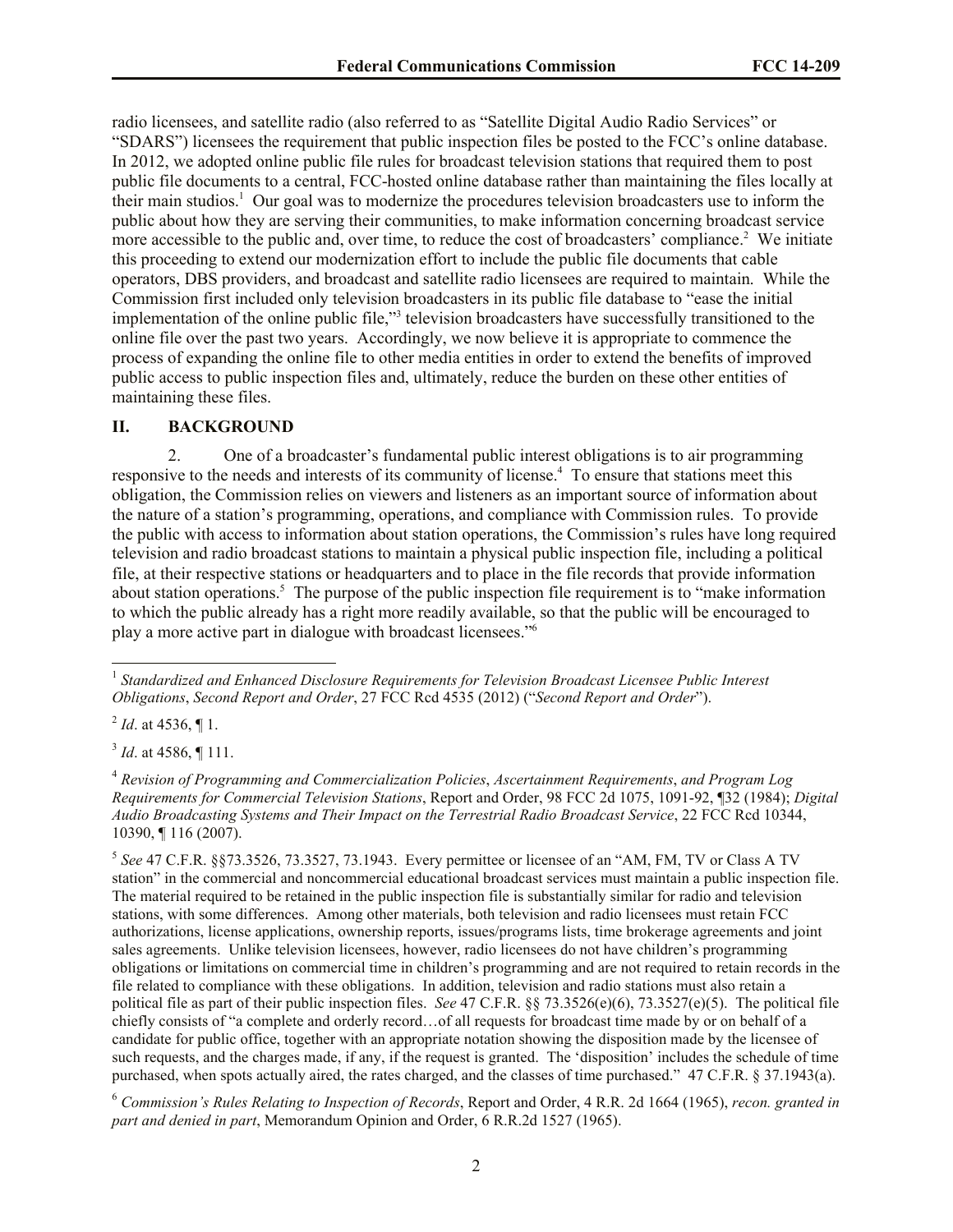3. The Commission promulgated its first political file rule in 1938. 7 That initial rule was essentially identical to our current political file regulation in its requirement that the file be available for public inspection and include both candidate requests for time and the disposition of those requests, including the "charges made" for the broadcast time.<sup>8</sup> In 1965, following action by Congress to allow greater public participation in the broadcast licensing process, the Commission adopted a broader public inspection file rule to enable local inspection of broadcast applications, reports, and related documents.<sup>9</sup> The Commission noted that Congress' actions "zealously guarded the rights of the general public to be informed"<sup>10</sup> and that the Commission's goal was to make "practically accessible to the public information to which it is entitled."<sup>11</sup>

4. Cable, DBS, and SDARS entities also have public and political file requirements modeled, in large part, on the longstanding broadcast requirements.<sup>12</sup> In 1974, the Commission adopted a public inspection file requirement for cable, noting that "[i]f the public is to play an informed role in the regulation of cable television, it must have at least basic information about a local system's operations and proposals."<sup>13</sup> The Commission also noted that "[r]equiring cable systems to maintain a public file merely follows our policy for broadcast licensees and is necessary for similar reasons"<sup>14</sup> and that "[t]hrough greater disclosure we hope to encourage a greater interaction between the Commission, the public, and the cable industry."<sup>15</sup> With respect to DBS providers, the Commission adopted public and political inspection file requirements in 1998 in conjunction with the imposition of certain public interest obligations, including political broadcasting requirements, on those entities.<sup>16</sup> DBS providers were required to "abide by political file obligations similar to those requirements placed on terrestrial broadcasters and cable systems" and were also required to maintain a public file with records relating to

8 *Id.*

 $\overline{a}$ 

<sup>10</sup> *Commission's Rules Relating to Inspection of Records*, 4 R.R.2d at ¶ 9 (1965).

<sup>11</sup> *Id.* at  $\P$  12. In determining that stations must maintain a local file in addition to the information made available to the public at the Commission's offices in Washington, D.C., the Commission also noted that "the existence hundreds, and in some cases thousands, of miles away of a voluminous public file is of little practical value in providing interested persons with the kind of information needed for them to participate…as Congress intended." *Id.* at ¶ 10.

<sup>12</sup> Section 315 of the Communications Act, as amended by the Bipartisan Campaign Reform Act of 2002, applies political advertising rate disclosure and public file requirements to broadcast stations, cable systems, and DBS operators. *See* 47 U.S.C. § 315.

<sup>13</sup> *Amendment of Part 76 of the Commission's Rules and Regulations Relative to Obligations of Cable Television Systems to Maintain Public Inspection Files and Permit System Inspections*, Report and Order, 48 F.C.C.2d 72, ¶ 1 (1974).

<sup>14</sup> *Amendment of Part 76 of the Commission's Rules and Regulations Relative to Obligations of Cable Television Systems to Maintain Public Inspection Files and Permit System Inspections*, Notice of Proposed Rulemaking, 45 F.C.C.2d 669, ¶ 2 (1974).

<sup>15</sup> *Id*. at 672, ¶ 13.

<sup>16</sup> *Implementation of Section 25 of the Cable Television Consumer Protection and Competition Act of 1992, Direct Broadcast Satellite Public Interest Obligations*, 13 FCC Rcd 23254 (1998), Sua Sponte Reconsideration, 19 FCC Rcd 5647 (2004).

<sup>7</sup> *See* 3 Fed. Reg. 1691 (1938).

<sup>9</sup> *Commission's Rules Relating to Inspection of Records*, 4 R.R.2d at ¶ 2 (1965). These new requirements were adopted following Congress' 1960 amendment of Sections 309 and 311 of the Communications Act of 1934, which allowed greater public participation in broadcast licensing. 47 U.S.C. §§ 309 (Application for License) and 311 (Requirements as to Certain Applications in Broadcasting Service).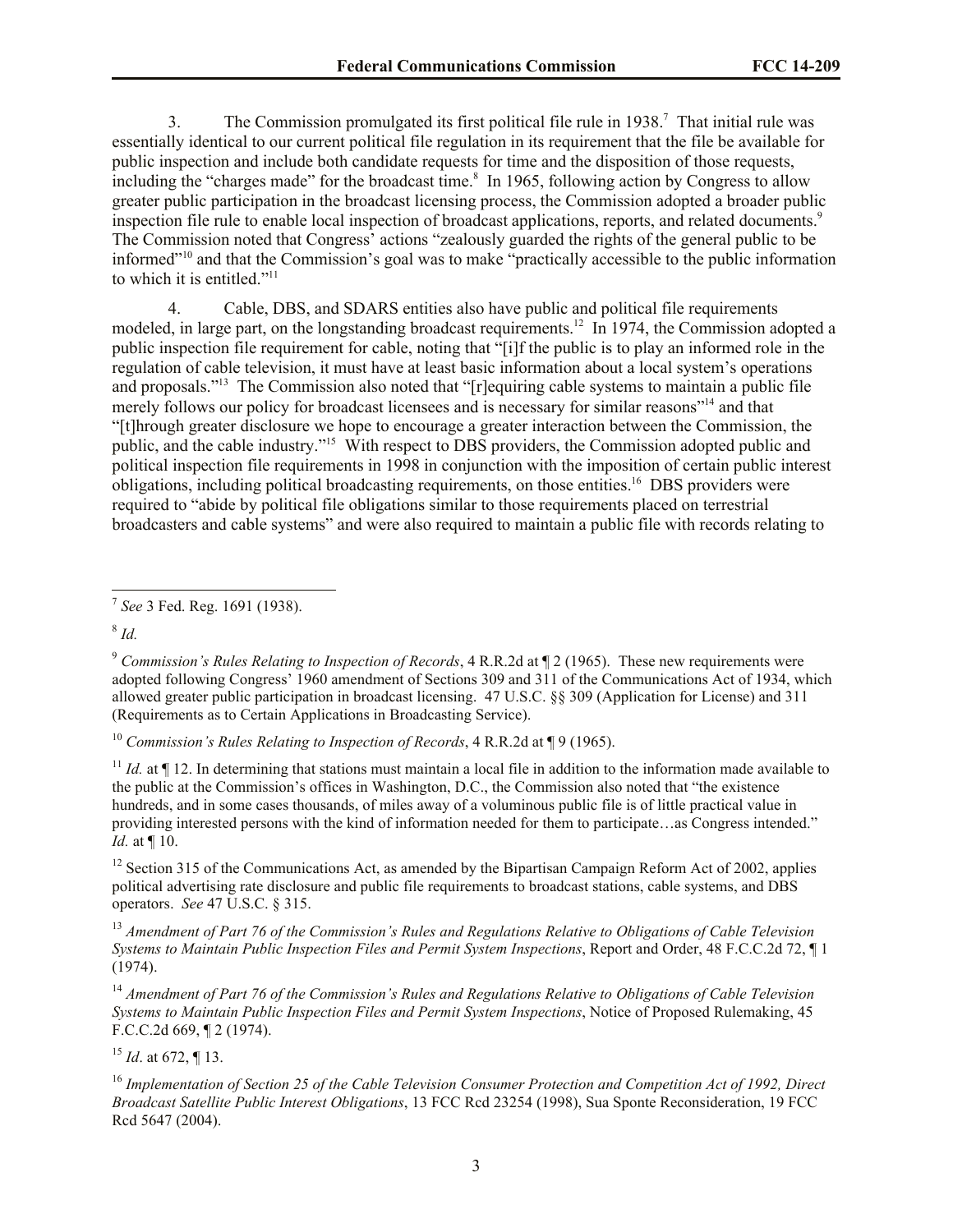other DBS public interest obligations.<sup>17</sup> Finally, the Commission imposed equal employment opportunity and political broadcast requirements on SDARS licensees in 1997, noting that the rationale behind imposing these requirements on broadcasters also applies to satellite radio.<sup>18</sup>

5. In 2002, Congress adopted the Bipartisan Campaign Reform Act ("BCRA") <sup>19</sup> which amended the political file requirements in Section 315 of the Communications Act of 1934.<sup>20</sup> The amendments apply to broadcast television, cable, and DBS.<sup>21</sup> The BCRA essentially codified the Commission's existing political file obligations by requiring that information regarding any request to purchase advertising time made on behalf of a legally qualified candidate for public office be placed in the political file.<sup>22</sup> In addition, the BCRA expanded political file obligations by requiring that television, cable, and DBS entities also place in the political file information related to any advertisements that discuss a "political matter of national importance," including in the case of an issue advertisement the name of the person or entity purchasing the time and a list of the chief executive officers or members of the executive committee or of the board of directors of any such entity.<sup>23</sup>

## **A. Online Public File**

6. In 2012 the Commission replaced the decades-old requirement that commercial and noncommercial television stations maintain public files at their main studios with a requirement to post most of the documents in those files to a central, online public file hosted by the Commission.<sup>24</sup> As noted above, the Commission's goals were to modernize the procedures television broadcasters use to inform the public about how they are serving their communities, make information concerning broadcast service more accessible to the public, and reduce broadcasters' cost of compliance. The television online public file rules were the culmination of a more than decade-long effort to make information regarding how a television broadcast station serves the public interest "easier to understand and more accessible," "promote discussion between the licensee and its community," and "lessen the need for government involvement in ensuring that a station is meeting its public interest obligation."<sup>25</sup>

<sup>19</sup> Pub. L. No. 107-155, 116 Stat. 81 (2002).

 $^{20}$  47 U.S.C. 8315.

<sup>22</sup> *See* 47 U.S.C. §315(e)(1)(A).

(continued....)

l <sup>17</sup> Implementation of Section 25 of the Cable Television Consumer Protection and Competition Act of 1992, Direct *Broadcast Satellite Public Interest Obligations*, 19 FCC Rcd at 5661, ¶ 35.

<sup>18</sup> *See Establishment of Rules and Policies for the Digital Audio Radio Satellite Service in the 2310-2360 MHz Frequency Band*, 12 FCC Rcd 5754, 5791-92, ¶¶ 91-92 (1997) ("*SDARS Order*"). While this item did not expressly refer to political file requirements, SDARS licensees were required to comply with 47 U.S.C. § 315, which was amended in 2002 to include public file requirements. *Id*. at ¶ 92. *See also*, *infra*, ¶ 5. In addition, the Commission noted in the *SDARS Order* that it had a pending rulemaking proposing revisions to its EEO rules and that satellite radio licensees would be required to comply with the current EEO rules and any changes adopted when the rulemaking was completed. *See SDARS Order*, 12 FCC Rcd at 5791, ¶ 91. The Commission later clarified that SDARS licensees must comply with the same EEO requirements as broadcast licensees, including the public file requirements. *See Applications for Consent to the Transfer of Control of Licenses, XM Satellite Radio Holdings Inc., Transferor, to Sirius Satellite Radio Inc., Transferee*, 23 FCC Rcd 12348, 12426, ¶ 174, and note 551 (2008) ("*XM-Sirius Merger Order*").

<sup>&</sup>lt;sup>21</sup> *See* 47 U.S.C. §315(c)(1) (defining the term "broadcasting station" to include a "community antenna television" system," which includes cable television) and 47 U.S.C. §335(a)(extending Section 315 obligations to DBS). Section 315 does not apply to other MVPDs.

<sup>23</sup> *See* 47 U.S.C. §315(e)(1)-(2).

<sup>24</sup> *Second Report and Order*, 27 FCC Rcd 4535 (2012).

<sup>25</sup> *Standardized and Enhanced Disclosure Requirements for Television Broadcast Licensee Public Interest Obligations*, Notice of Proposed Rulemaking, 15 FCC Rcd 19816 (2000). In 2000, the Commission tentatively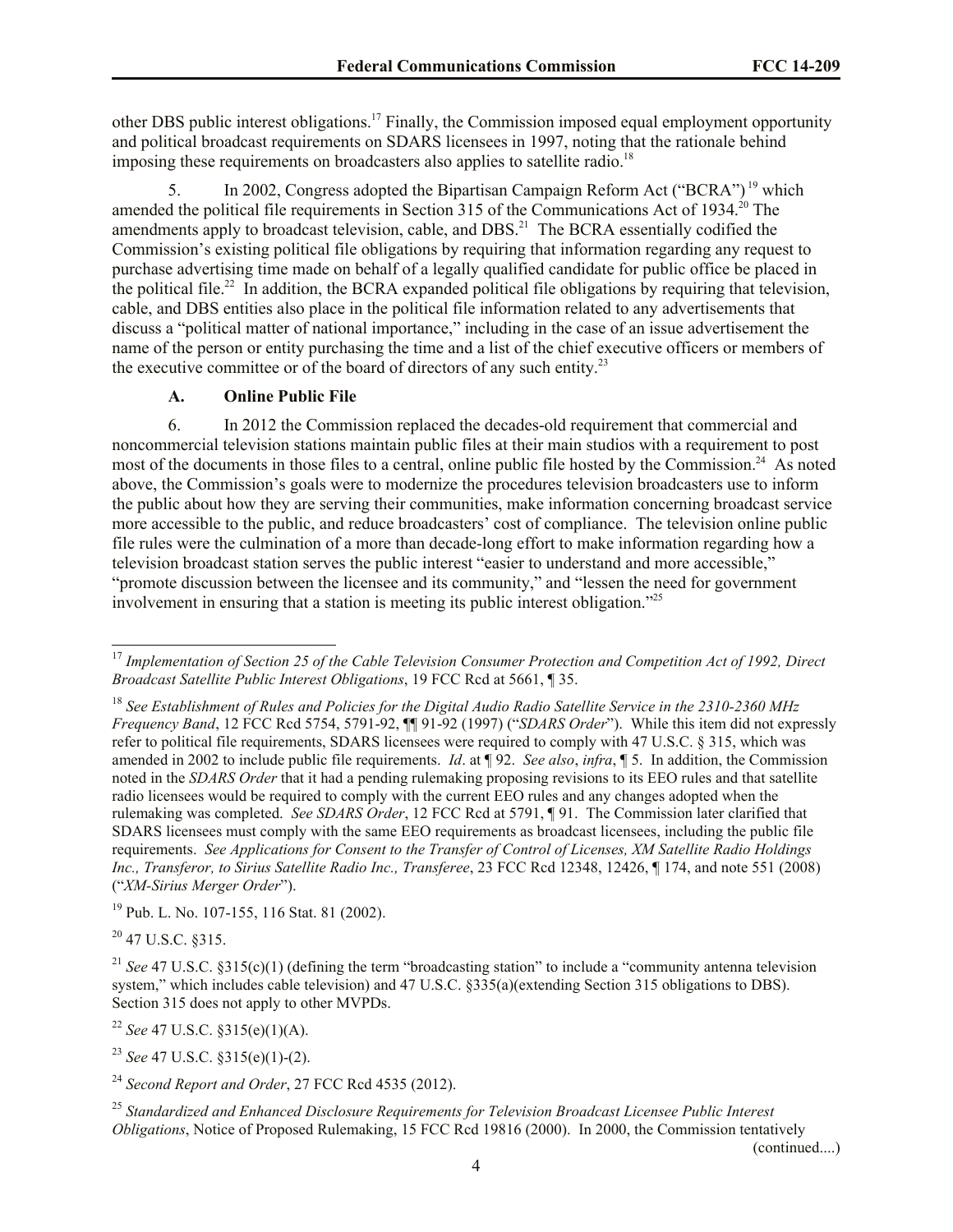7. In June 2011, the Commission staff released "The Information Needs of Communities" Report ("*INC Report*"), a comprehensive report on the current state of the media landscape created by a working group including Commission staff, scholars, and consultants.<sup>26</sup> The *INC Report* discussed both the need to empower citizens to ensure that broadcasters serve their communities in exchange for the use of public spectrum, and the need to remove unnecessary burdens on broadcasters who aim to serve their communities. The *INC Report* recommended an online system for public inspection files in order to ensure greater public access.<sup>27</sup> The *INC Report* further suggested that governments at all levels collect and publish data in forms that make it easy for citizens, entrepreneurs, software developers, and reporters to access and analyze information to enable them to present the data in more useful formats,<sup>28</sup> and noted that greater transparency by government and media companies can help reduce the cost of reporting, empower consumers, and foster innovation.<sup>29</sup>

8. Based upon commenter suggestions, in the *Second Report and Order* the Commission determined that each television station's entire public file would be hosted online by the Commission.<sup>30</sup> The Commission took a number of steps to minimize the burden of the online file on stations. Broadcasters were required to upload only those items required to be in the public file but not otherwise filed with the Commission or available on the Commission's website. Any document or information required to be kept in the public file and that is required to be filed with the Commission electronically in the Consolidated DataBase System ("CDBS") is imported to the online public file and updated by the

concluded that it should require television licensees to make the contents of their public inspection files, including a standardized form reflecting the stations' public interest programming, available on their stations' websites or, alternatively, on the website of their state broadcasters association. *Id.* at 19829, ¶ 31. In 2007, the Commission adopted a *Report and Order* implementing these proposals. *Standardized and Enhanced Disclosure Requirements for Television Broadcast Licensee Public Interest Obligations, Report and Order*, 23 FCC Rcd 1274 (2007) ("*2007 Report and Order*"). The Commission received several petitions for reconsideration of the *2007 Report and Order* from both industry petitioners and public interest advocates. Five parties also appealed the Order and several parties also opposed its "information collection" under the Paperwork Reduction Act ("PRA"). Because of the pending petitions for reconsideration, the Commission did not formally complete the PRA process, choosing instead to address the petitions for reconsideration; therefore, the rules adopted in the *2007 Report and Order* never went into effect. In October 2011, after receiving substantial opposition to the *2007 Report and Order*, the Commission vacated the Order and adopted a *Further Notice of Proposed Rulemaking* addressing only the online public file requirement and not issues related to replacement of the issues/programs list with a standardized form. *Standardized and Enhanced Disclosure Requirements for Television Broadcast Licensee Public Interest Obligations,* Order on Reconsideration and Further Notice of Proposed Rulemaking, 26 FCC Rcd 15788, 15792, ¶ 6 (2011) ("*Order on Reconsideration*" and "*FNPRM*").

<sup>26</sup> "The Information Needs of Communities: The Changing Media Landscape in a Broadband Age," by Steven Waldman and the Working Group on Information Needs of Communities (June 2011), available at www.fcc.gov/infoneedsreport. As noted in the *INC Report*, the views of the report "do not necessarily represent the views of the Federal Communications Commission, its Commissioners or any individual Bureaus or Offices." *Id*. at 362.

<sup>27</sup> *Id*. at 28, 348.

<sup>28</sup> *Id*. at 29, 351.

<sup>29</sup> *Id*. at 28, 360.

<sup>(</sup>Continued from previous page)

<sup>30</sup> *Second Report and Order*, 27 FCC Rcd at 4540, ¶ 11. Subject to exceptions discussed *infra,* stations were required to upload new public file documents to the online database starting August 2, 2012. Stations were given six months from this date to upload documents that were already in their public inspection file that were required to be uploaded to the online file, with the exception of political file material, discussed *infra*. The six-month deadline expired February 4, 2013. *See* Public Notice, *Television Broadcast Stations Reminded of the Upcoming Public Inspection File Deadline*, DA 13-120, rel. January 30, 2013.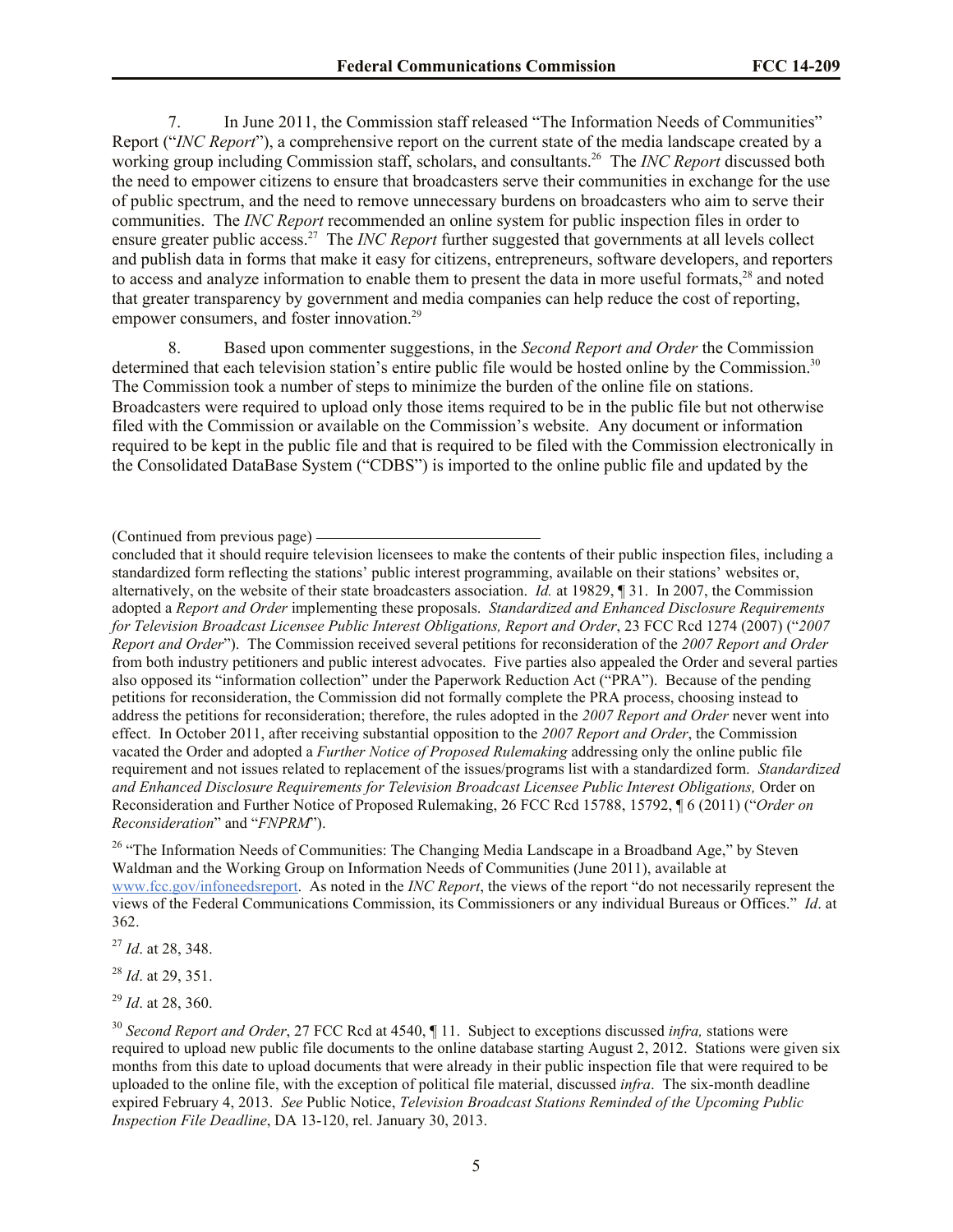Commission.<sup>31</sup> In addition, television stations were not required to upload their existing political files to the online file; rather, stations were required only to upload new political file content on a going-forward basis.<sup>32</sup> Because of privacy concerns, stations also were not required to upload letters and emails from the public to the online file; rather, they must continue to retain them in a correspondence file at the main studio.<sup>33</sup>

9. In addition, to smooth the transition for both television stations and the Commission and to allow smaller broadcasters additional time to begin posting their political files online, the Commission phased-in the new political file posting requirement. Stations affiliated with the top four national networks (ABC, NBC, CBS, and Fox) and licensed to serve communities in the top 50 Designated Market Areas ("DMAs") were required to begin posting their political file documents online starting August 2, 2012, but other stations were exempted from posting their political file documents online until July 1, 2014.<sup>34</sup> In the *Second Report and Order*, the Commission also rejected several proposals in the *FNPRM* to increase public file requirements in conjunction with implementation of the online file.<sup>35</sup> Rather, the Commission determined that stations would be required to place in their online files only material that is already required to be placed in their local files.<sup>36</sup>

10. The Commission stated in the *Second Report and Order* that it was deferring consideration of whether to adopt online posting for radio licensees and multichannel video programming distributors ("MVPDs") until it had gained experience with online posting of public files of television broadcasters.<sup>37</sup> The Commission noted that starting the online public file process with the much smaller number of television licensees, rather than with all broadcasters and MVPDs, would "ease the initial implementation of the online public file."<sup>38</sup> In response to the *FNPRM*, a group of public television

<sup>32</sup> *Second Report and Order*, 27 FCC Rcd. at 4541, ¶ 11. Existing political files must continue to be maintained at the station, however, until the end of the two-year retention period. *See* 47 C.F.R. §§ 73.3526(e)(6) and 73.1943(c).

<sup>33</sup> *Second Report and Order*, 27 FCC Rcd at 4541, ¶ 11.

<sup>34</sup> *Id*. at 4536-7, ¶ 3.

 $\overline{a}$ 

<sup>35</sup> *Id.* at 4573-5,  $\P\P$  81-84 (declining to adopt new disclosure obligations with respect to sponsorship identifications and shared services agreements).

<sup>36</sup> *Id*. at 4541, ¶ 11. The National Association of Broadcasters ("NAB") filed a petition for review of the *Second Report and Order* with the U.S. Court of Appeals for the District of Columbia Circuit. *Nat'l Assoc. of Broadcasters* v. FCC, No. 12-1225 (D.C. Cir. May 21, 2012). NAB sought an emergency stay of the *Second Report and Order* from the FCC and the D.C. Circuit Court of Appeals; both requests were denied. *Standardized and Enhanced Disclosure Requirements for Television Broadcast Licensee Public Interest Obligations*, 27 FCC Rcd 7683 (2012); *Order*, *Nat'l Assoc. of Broadcasters* v. FCC, No. 12-1225 (D.C. Cir. July 27, 2012). On June 11, 2012, the Television Station Group filed a petition for reconsideration of the Second Report and Order. *See* Petition for Reconsideration, Television Station Group, MM Docket Nos. 00-168 and 00-44 (June 11, 2012). On January 18, 2013, NAB filed an unopposed motion to hold further proceedings in the case before the D.C. Circuit in abeyance pending (1) FCC action on the petition for reconsideration and (2) the Commission's opening of a notice and comment period concerning these rules, prior to July 1, 2013, to consider whether changes to the requirements are warranted. On February 12, 2013, the Court granted NAB's motion to hold proceedings in abeyance. *Order*, *Nat'l Assoc. of Broadcasters v. FCC*, No. 12-1225 (D.C. Cir. February 12, 2013). On June 25, 2013, the Media Bureau released a public notice seeking comment on the online political file and the petition for reconsideration. *See* Public Notice, *Media Bureau Seeks Comment on Online Political File and Petition for Reconsideration Filed by the Television Station Group*, 28 FCC Rcd 9052 (2013).

<sup>37</sup> *Second Report and Order*, 27 FCC Rcd at 4537, ¶ 3.

<sup>38</sup> *Id*. at 4586, ¶ 111.

<sup>&</sup>lt;sup>31</sup> *Second Report and Order*, 27 FCC Rcd at 4540, ¶ 11. We note that CDBS is currently being upgraded and replaced with a system known as LMS. *See Media Bureau Announces Completion of First Phase of Licensing and Management System for Full Power TV Stations*, Public Notice, DA 14-1386 (rel. Sept. 29, 2014). In this *NPRM*, CDBS and LMS are used interchangeably.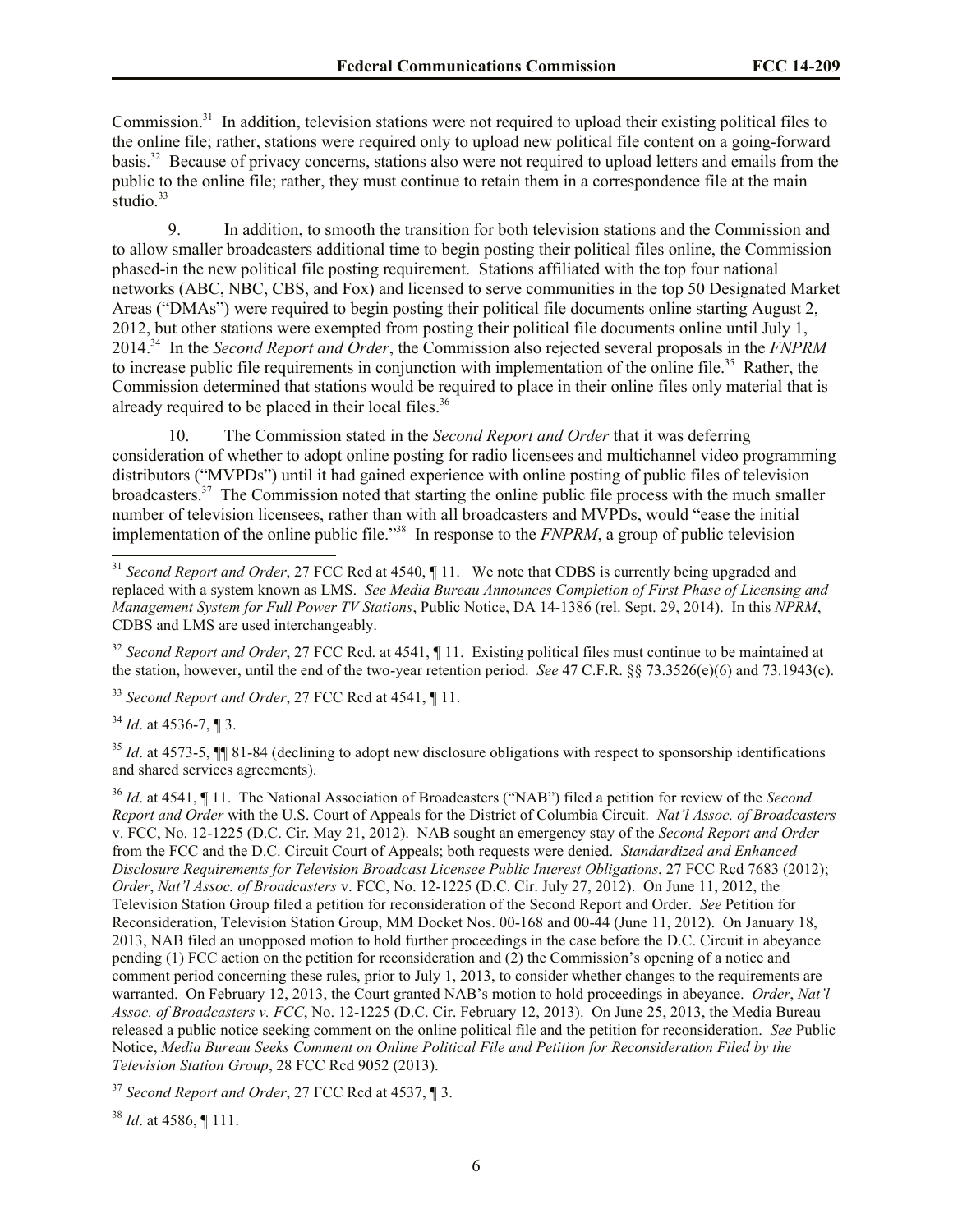licensees requested that the Commission permit NCE radio stations, or at least those licensed to the same entity as, or under common control with, an NCE-TV station, to maintain their public inspection files online on the Commission's website on a voluntary basis.<sup>39</sup> While the Commission declined to grant this request, it stated that "as we and the broadcasting industry gain more experience with the online public file we will revisit the possibility of allowing stations not required to use the online public file to use it on a voluntary basis."<sup>40</sup> In addition, the Commission delegated to the Commission staff "the authority to allow (but not require) radio stations to voluntarily post their public files at such time the staff determines that such an option is feasible and desirable.<sup>"41</sup> To date, the Commission staff has not made this option available to radio stations, instead focusing initially on ensuring that the database was functioning smoothly and was capable of handling the increase in volume once all television stations were required to use the online file beginning July 1, 2014.

## **B. Petition for Rulemaking**

11. In July 2014, the Campaign Legal Center, Common Cause, and the Sunlight Foundation (collectively, "Petitioners" or "CLC") filed a joint Petition for Rulemaking requesting that the Commission initiate a rulemaking to expand to cable and satellite systems the requirement that public and political file documents be posted to the FCC's online database.<sup>42</sup> The Petitioners argue that cable and satellite services have increasingly become outlets for political advertising.<sup>43</sup> According to Petitioners, political spending on cable is projected to constitute as much as 25 percent of total projected political television spending in the 2014 election cycle.<sup>44</sup> Petitioners also assert that, due to advances in technology, satellite television providers are preparing to sell household-specific "addressable advertising," a feature that has attracted interest from advertising campaigns.<sup>45</sup> Petitioners assert that moving the television public file online has resulted in "unquestionably substantial" public benefits, which would also arise if cable and satellite systems were required to upload their public and political files online.<sup>46</sup> In addition, Petitioners argue that television broadcasters experienced few problems moving to the online file, and cable and satellite systems would also likely not be burdened by the online filing requirement.<sup>47</sup>

12. On August 7, 2014, the Media Bureau issued a *Public Notice* seeking comment on the Petition and, in addition, on whether it should initiate a rulemaking to expand online public file obligations to broadcast radio stations. 48 The National Association of Broadcasters ("NAB") filed

<sup>41</sup> *Id.*

l

<sup>42</sup> *See* Campaign Legal Center, *et al*., Petition for Rulemaking, MB Docket No.14-127, at 1 (July 31, 2014) ("Petition").

<sup>43</sup> *Id.*

<sup>44</sup> *Id*. at 1-2.

<sup>45</sup> *Id*. at 2.

<sup>&</sup>lt;sup>39</sup> See Joint Reply Comments of Public Television Licensees, MM Docket Nos. 00-168 and 00-44, filed Jan. 17, 2012, at 10-11. These commenters argued that such permission would allow co-owned and operated NCE-TV and radio stations to avoid having to maintain both online files with the Commission and other physical files at their main studios, should they choose to do so.

<sup>40</sup> *Second Report and Order*, 27 FCC Rcd at 4586, ¶ 112.

<sup>46</sup> *Id*. at 6.

<sup>47</sup> *Id*. at 8.

<sup>48</sup> *See Commission Seeks Comment on Petition for Rulemaking Filed by the Campaign Legal Center, Common Cause and the Sunlight Foundation Seeking Expansion of Online Public File Obligations to Cable and Satellite TV Operators*, *Bureau Also Seeks Comment on Expanding Online Public File Obligations to Radio Licensees*, Public Notice, DA 14-1149, MB Docket No. 14-127 (rel. Aug. 7, 2014) ("*Public Notice*").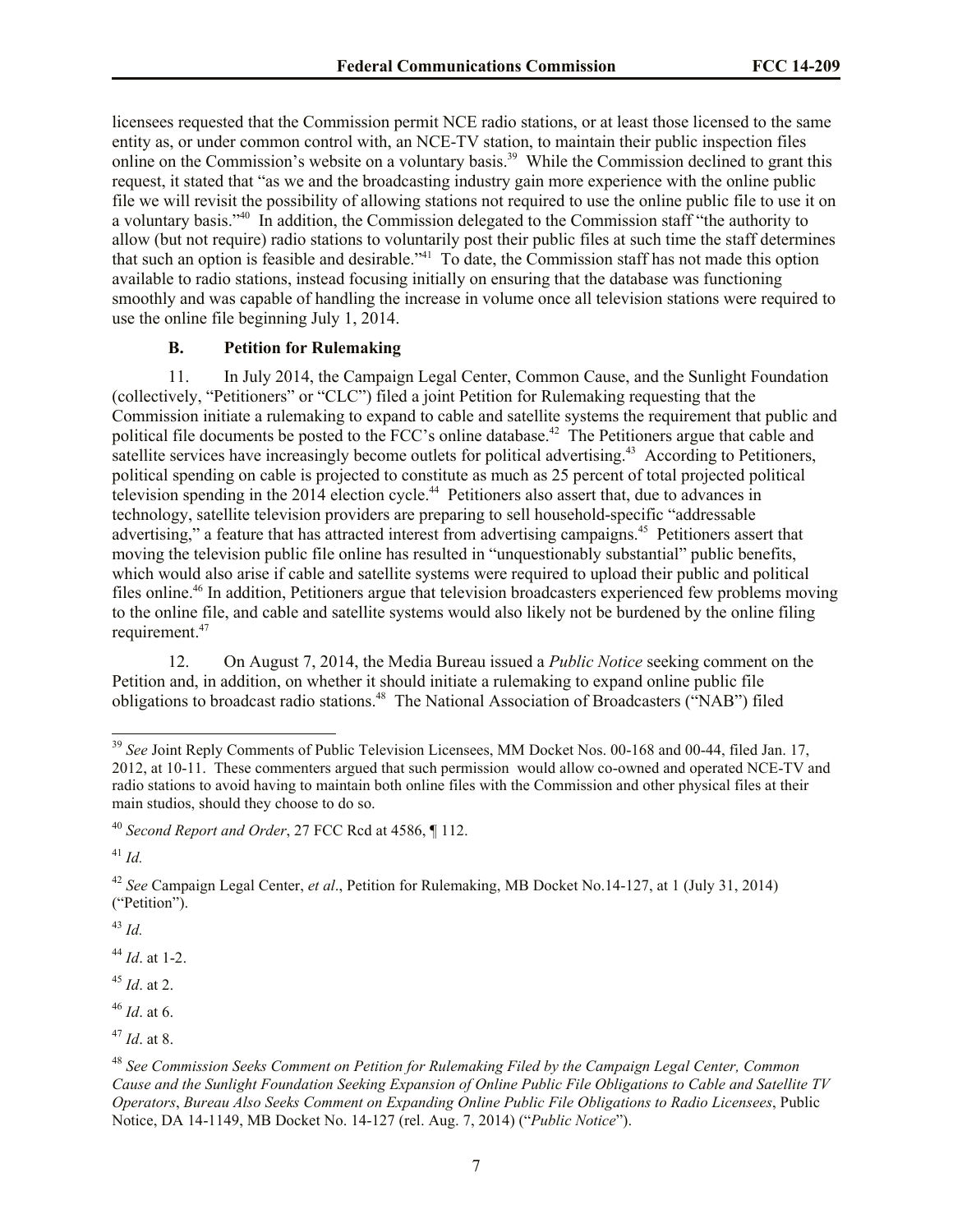comments supporting the extension of the online public file to cable and satellite providers, stating that there is "no rational basis" for requiring television broadcasters, but not their competitors in the video marketplace, to disclose public and political file material online.<sup>49</sup> The National Cable  $\&$ Telecommunications Association ("NCTA") argued that, if the Commission were to open a proceeding to expand online file obligations, it should examine how to tailor any online posting requirements to minimize burdens on cable operators and avoid requiring them to upload files of little interest to the public.<sup>50</sup> With respect to radio, while CLC and the American Public Media Group supported the initiation of a rulemaking to require all radio stations to post their public and political files to the FCC's online database,<sup>51</sup> the majority of commenters addressing this issue either objected to extending the online filing requirement to radio<sup>52</sup> and/or argued that the Commission should carefully consider the financial burden on struggling radio stations as well as the technical and financial challenges to the FCC that would be posed by expanding the online file to include radio.<sup>53</sup> In addition, a number of commenters also argued that extending the online public file to radio at this time is premature<sup>54</sup> and that, at most, the Commission should first consider a voluntary online public file for radio before mandating online filing.<sup>55</sup>

#### **III. DISCUSSION**

 $\overline{a}$ 

13. We propose to adopt a phased-in approach to expanding the online file requirements to

<sup>50</sup> *See* NCTA Comments at 2.

<sup>51</sup> *See* Comments of Campaign Legal Center, Common Cause, and Sunlight Foundation ("CLC") at 1 and Comments of American Public Media Group, Minnesota Public Radio, Southern California Public Radio and Classical South Florida (collectively "American Public Media") at 2-3.

<sup>52</sup> *See*, *e.g*., Joint Comments of Local and Regional Small Radio Broadcasters ("Small Radio Broadcasters"), Comments of Blount Masscom, Inc., et al. ("Blount"), and Comments of LeSEA Broadcasting Corporation ("LeSEA") (all opposing the inclusion of radio stations in this proceeding). Several commenters also pointed out that the CLC Petition does not request that radio broadcasters be included in this proceeding. *See*, *e.g*., Comments of Mentor Partners, Inc. ("Mentor") at 4 and 50 State Broadcasters Associations ("50 State Associations") at 2 (arguing that the Commission should first act on the CLC petition before considering whether to expand the online file to radio). LeSEA and Blount also argue that the Commission should open a separate docket related to radio stations rather than including that service in the same proceeding as cable and satellite. *See* Comments of LeSEA at 2 and Blount at 2.

<sup>53</sup> *See*, *e.g*., NAB Comments at 2 (noting that because of the sizable and diverse nature of the radio industry there are implementation challenges that will require careful consideration and perhaps phased implementation). *See also* Comments of the Missouri and California Broadcasters Associations ("Missouri and California Associations") (urging the Commission to proceed cautiously and only after adequate preparation before considering whether to extend the online public/political file to the more than 15,000 radio stations nationwide) and 50 State Associations at 3 (questioning whether the Commission's online file database will be capable of smoothly handling the filings of millions of pages of new documents if the online file is expanded).

<sup>54</sup> *See*, *e.g*., Comments of Native Public Media at 3 (noting that the Commission's online database has been in place for only two years and that smaller market television stations were only required to upload their political files less than two months ago), Small Radio Broadcasters at 5 (also noting that smaller market television stations were required to start uploading political file documents only recently), Mentor at 4 (noting that the Commission acknowledges in the *Public Notice* that it has only started to analyze the budget and technical issues involved in allowing radio licensees to upload documents to the online file voluntarily).

<sup>55</sup> *See*, *e.g*., Comments of Native Public Media at 3, note 6 and Comments of Entertainment Media Trust ("EMT") at 4-5.

<sup>49</sup> NAB Comments at 4. Several members of Congress also filed comments in support of the Petition. *See* Letter from Congresswoman Anna G. Eshoo, Congressman Henry A. Waxman, and Senator Bill Nelson to Chairman Tom Wheeler, Federal Communications Commission (September 18, 2014). *See also* Comments of Patrick Ruffini at 2 (noting that cable and satellite systems are likely to be the biggest beneficiaries of data-driven media political advertising in the coming years).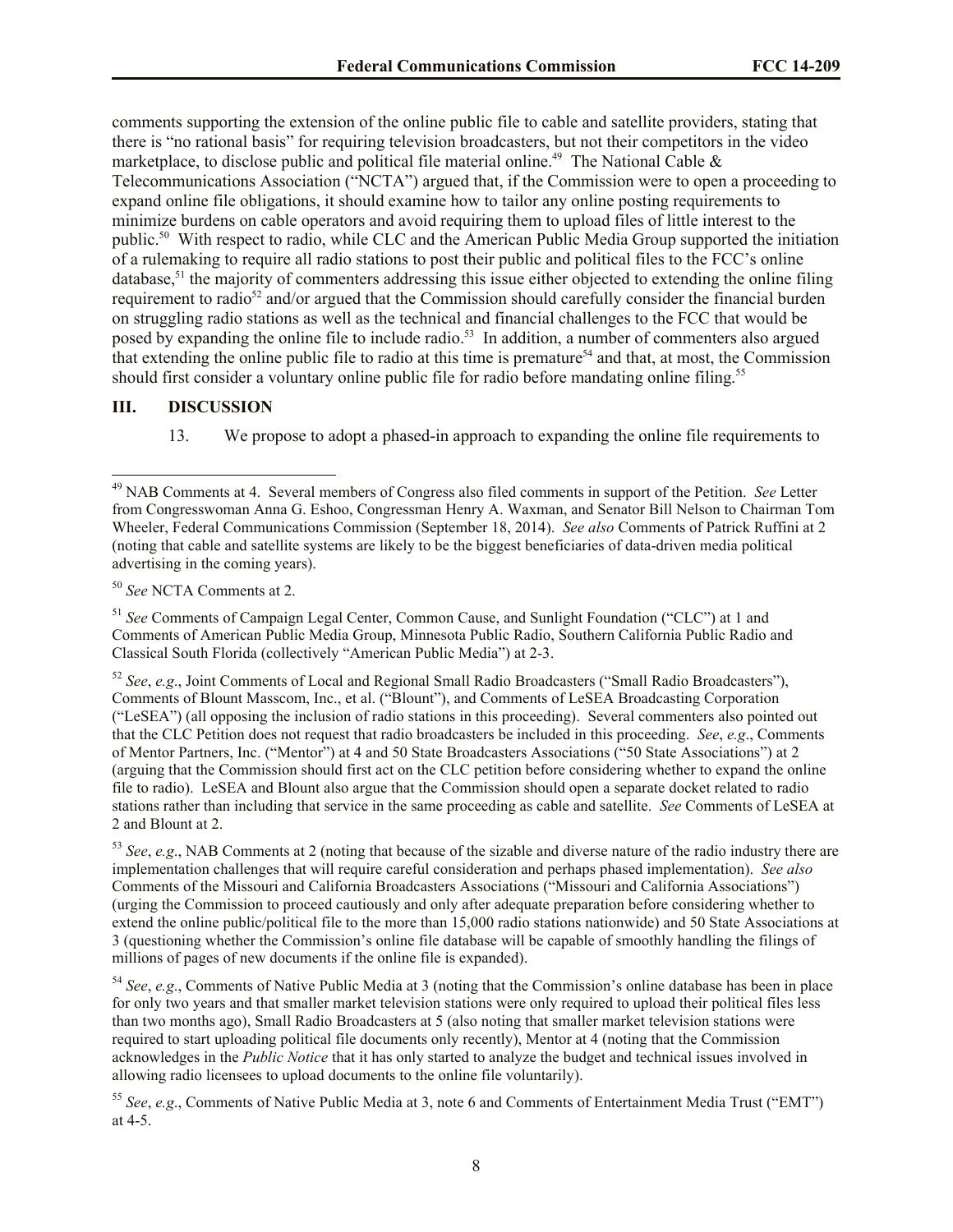cable and DBS providers and broadcast and satellite radio entities. The implementation of the television online file represents a significant achievement in the Commission's ongoing effort to modernize disclosure procedures to improve access to public file material. Since it was launched on August 2, 2012, more than 650,000 documents have been successfully uploaded into the online file, and the site has generated close to six million page views. Despite initial concerns, NAB characterized the first wave of implementation as "uneventful." $56$ As of July 1, 2014, all television broadcast stations have fully transitioned to the online file and, with this transition now complete, it is time to seek comment on expanding the online file to encompass cable, satellite, and radio public file material.

As the Commission stated in the *Second Report and Order*, this modernization of the public inspection file is "plain common sense."<sup>57</sup> The evolution of the Internet and the spread of broadband infrastructure have transformed the way society accesses information today. It is no longer reasonable to require the public to incur the substantial expense and inconvenience of traveling to a station or headquarters' office to review the public file and make paper copies when a centralized, online file would permit review with a quick and essentially costless Internet search.<sup>58</sup>

# **A. Benefits of Expanding the Online Public File**

15. Our goal in this proceeding is to modernize the outdated procedures for providing public access to cable, DBS, radio, and SDARS files in a manner that avoids unnecessary burdens on these entities. By taking advantage of the efficiencies made possible by digital technology, we intend to make information that cable and DBS providers and broadcast and satellite radio licensees are already required to make publicly available more accessible while also reducing costs both for the government and the private sector. The Internet is an effective, low-cost means of maintaining contact with, and distributing information to, viewers and listeners. Placing the public file online will permit 24-hour access from any location, without requiring a visit to the site where the paper file is maintained, thereby improving access to information about how cable, satellite, and radio entities are serving their communities and meeting their public interest obligations. As the Commission stated in the *Second Report and Order*, the public benefits of posting public file information online, while difficult to quantify with exactitude, are unquestionably substantial.<sup>59</sup>

16. Expansion of the online public file to more media is particularly important with respect to improving public access to political files. As Petitioners point out, political advertising is increasingly shifting from broadcast television to cable and satellite television, and the advent of technological advances such as addressable advertising are likely to further this trend. Political advertising on radio is also on the rise. According to CLC, political advertising expenditures on radio in 2012 ranked third behind spending on broadcast television and cable and could reach as high as 7 percent of overall spending on political advertising in 2014.<sup>60</sup> Adding cable, satellite television, and broadcast and satellite radio political file material to the existing television online database would facilitate public access to disclosure records for all these media and allow the public to view and analyze political advertising expenditures more easily in each market as well as nationwide.

<sup>56</sup> NAB Comments at 3, *Standardized and Enhanced Disclosure Requirements for Television Broadcast Licensee Public Interest Obligations*, MM Docket 00-168, filed Aug. 26, 2013. *But see* Comments of Missouri and California Broadcast Associations at 2 ("Our television members all are now subject to the online public file requirement. Their experience in implementing and maintaining their online public file has not been …nearly as easy or uncomplicated as had been hoped and predicted in Commission statements.")

<sup>57</sup> *Second Report and Order*, 27 FCC Rcd at 4540, ¶ 10.

<sup>&</sup>lt;sup>58</sup> Moreover, an online file would permit many searches by the public without requiring assistance from the staff, further reducing the burden of maintaining the public inspection file.

<sup>59</sup> *Second Report and Order*, 27 FCC Rcd at 4542, ¶ 13.

<sup>60</sup> *See* CLC Comments at 1-2.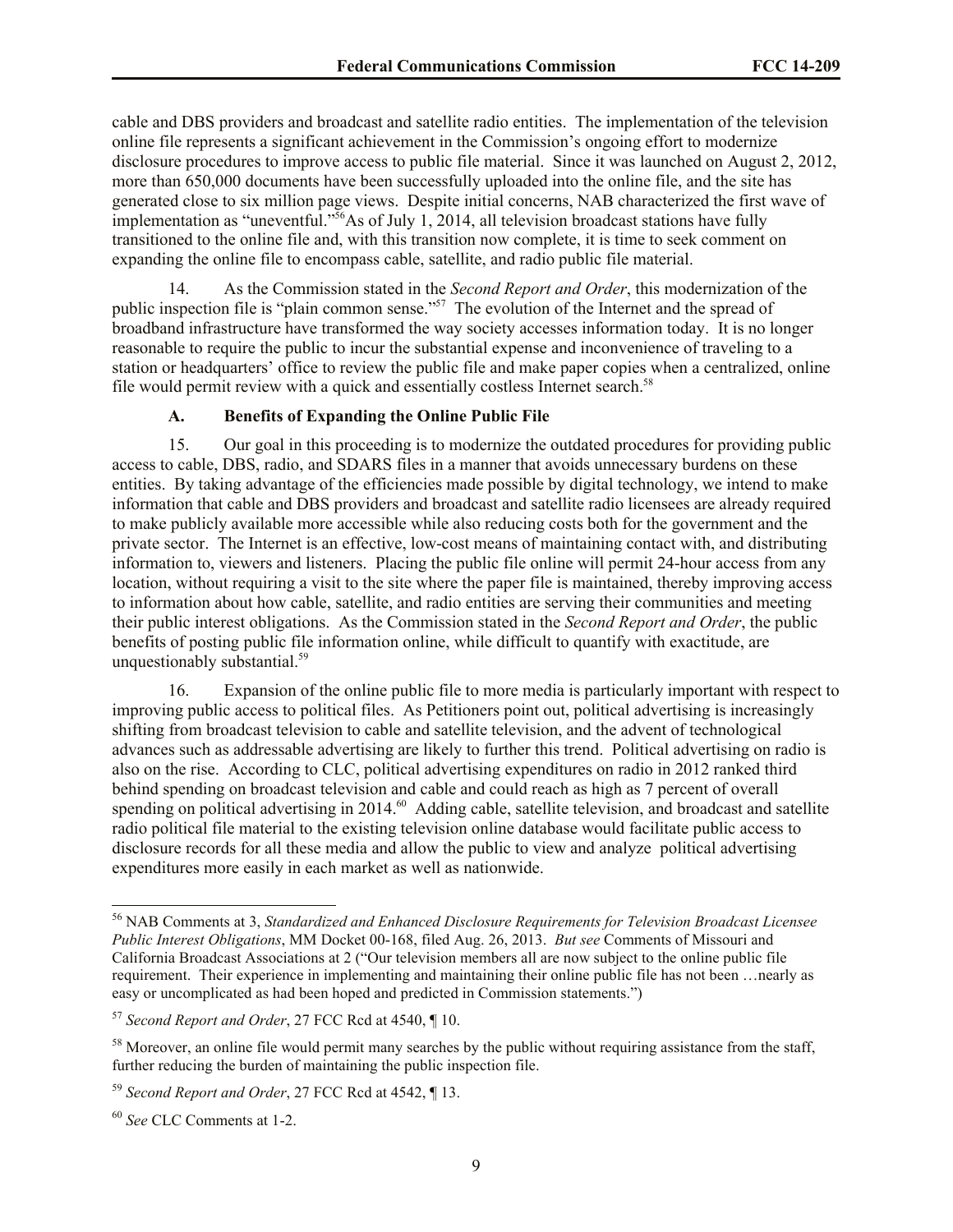17. We propose to take the same general approach to transitioning cable, DBS, broadcast radio, and SDARS to the online file that the Commission took with television broadcasters, tailoring the requirements as necessary to the different services. We also propose to take similar measures to minimize the effort and cost entities must undertake to move their public files online. Specifically, we propose to require entities only to upload to the online file public file documents that are not already on file with the Commission or that the Commission maintains in its own database. We also propose to exempt existing political file material from the online file requirement and to require only that political file documents be uploaded on a going-forward basis.

18. With only minor exceptions – requiring cable operators to provide information about the geographic areas they serve, clarifying the documents required to be included in the cable public file, and requiring cable, DBS, broadcast radio, and SDARS entities to provide the location and contact information for their local file – we do not propose new or modified public inspection file requirements in this proceeding. Our goal is simply to adapt our existing public file requirements to an online format. We seek comment on this approach. While we propose to place the entire public file online, we invite comment on whether we should instead require only that certain components of the public file be placed on the Commission's online database. We note that limiting online file requirements to certain components of the public file would require entities to upload certain documents and maintain others in the local public file, thereby potentially imposing a greater burden than moving documents to the online file over time. We seek comment on these issues. One benefit of this proceeding, however, is to ensure that, within a short timeframe, there will be less need for the public to visit the affected entities, which will enable such entities to improve security and minimize risks to employees. We seek comment on these issues, including ways to further reduce the burdens of the public file and limit visits to the affected entities.

## **B. Expansion of the Online File to Broadcast Radio**

19. While no commenter responding to the *Public Notice* opposed the extension of the online public file to cable or DBS providers,<sup>61</sup> as discussed above a number of commenters either opposed imposing online public file obligations on broadcast radio or urged the Commission carefully to consider a number of obstacles unique to radio before requiring radio stations to use the online file. In general, these commenters argue that many radio stations are very small and have limited financial resources and small staffs.<sup>62</sup> Some argue that, for many stations, the additional responsibility of maintaining an online file would take time and resources that would be better devoted to providing local programming and information.<sup>63</sup> Other commenters note that many small stations already face significant economic challenges simply to stay on the  $air<sup>64</sup>$  and might be unable to withstand any additional financial pressure an online public file obligation would impose.<sup>65</sup> Finally, some commenters argue that local radio listeners that might be interested in accessing the current public file can do so easily.<sup>66</sup> These commenters contend that moving the public file online would not improve access for current listeners but only encourage complaints from advocacy groups and that responding to these complaints would further strain stations'

<sup>&</sup>lt;sup>61</sup> NCTA urged the Commission to consider streamlining certain current cable public file requirements prior to transitioning that service to the Commission's online database. *See* NCTA Comments at 6-8. We address those issues below. *See*, *infra*, ¶¶ 52-54.

<sup>62</sup> *See*, *e.g*., Comments of Small Radio Broadcasters at 3, Missouri and California Associations at 3-4, and National Federation of Community Broadcasters ("NFCB") at 2.

<sup>63</sup> *See* Comments of Small Radio Broadcasters at 3 and NFCB at 2.

<sup>64</sup> *See* Comments of Small Radio Broadcasters at 2 and EMT at 3.

<sup>&</sup>lt;sup>65</sup> See Comments of Small Radio Broadcasters at 12. These stations also argue that the costs associated with an online file would be disproportionately large for smaller stations as the size of a file is not related to station size or revenue. *Id*. at 3.

<sup>66</sup> *See* Comments of LeSEA at 2-3 and Blount at 3.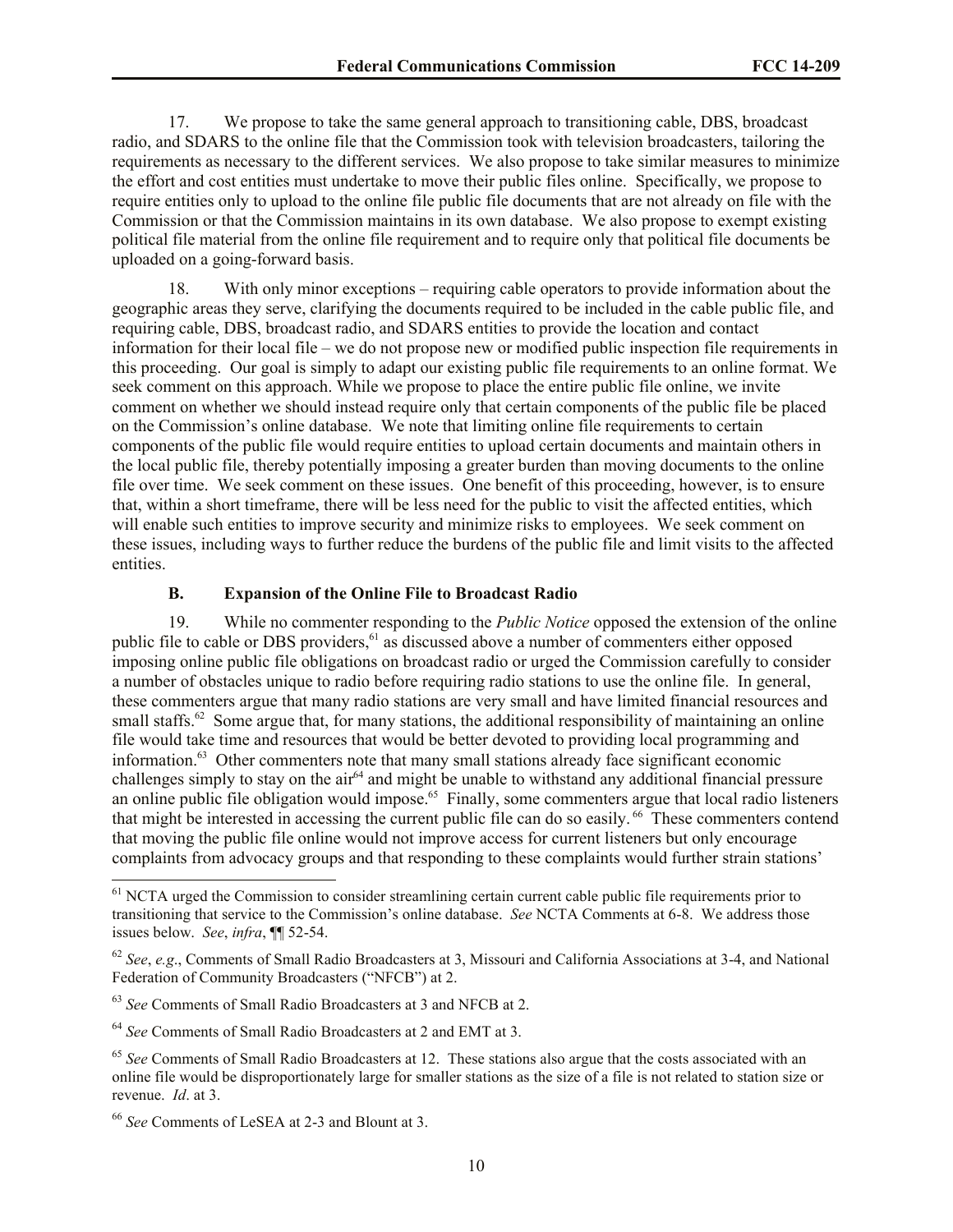limited resources. 67

20. In the television online public file proceeding, the Commission rejected similar arguments regarding the burden an online file requirement would pose and concluded that the benefits of the online file outweighed any potential burden.<sup>68</sup> The Commission also took a number of steps to minimize the costs of moving public files online,<sup>69</sup> most of which we propose to take in this proceeding as well. With respect to radio, we recognize that concerns regarding the potential cost of an online public file requirement carry more weight, particularly for very small radio stations, which may struggle financially and have fewer resources than small television stations. While we believe that moving toward an online public file makes sense in today's world for all entities that currently have public file requirements, we are committed to considering carefully all concerns raised in this proceeding with respect to potential online file requirements. With respect to broadcast radio licensees, as discussed further below, we propose to commence the transition to an online file with commercial stations in larger markets with five or more full-time employees, while postponing temporarily all online file requirements for other radio stations.<sup>70</sup> We believe that this approach addresses the concerns raised by commenters and will help ensure that the transition to the online file is not unduly burdensome.

21. We reject the argument that we should not expand the online file requirement to broadcast radio because doing so will benefit only non-local advocacy groups. Making the file available online will make it easier for the public generally to access the file, including local listeners, and will give the Commission and the public the information needed to evaluate whether stations are meeting their responsibilities to their local community.

## **C. Online File Capacity and Technical Issues**

22. We recognize that adding cable, DBS, broadcast radio, and SDARS entities to the Commission's online file will greatly increase the number of users of the file and the volume of material that must be uploaded.<sup>71</sup> NAB notes that, if radio stations are required to use the online file, there could be more than 17,500 broadcast entities uploading quarterly issues/programs lists on the same four dates in a year.<sup>72</sup> In addition, we recognize that there is likely to be a heavy demand on the online file during peak political seasons, when many broadcast stations take new advertising orders and modify existing orders

 $70$  As discussed further below, we also propose to exempt small cable systems temporarily from the requirement to commence uploading new political file material to the online public file, and we propose to exempt very small cable systems either permanently or at least initially from all requirements to upload documents to the Commission's online database. *See*, *infra*, ¶¶ 46, 48.

 $71$  The Commission's online database now hosts the public inspection files of approximately 2,200 broadcast television stations. As of October 10, 2014, there are 4,629 cable systems registered in the Commission's database (active PSIDS). There are also two DBS providers, one SDARS licensee, and 15,425 broadcast radio licensees.*See Annual Assessment of the Status of Competition in the Market for the Delivery of Video Programming*, 28 FCC Rcd 10496, 10507, ¶ 27 (2013); *Broadcast Station Totals as of June 30, 2014*, FCC News Release, July 9, 2014. If the file were expanded to include all of these entities as proposed herein, it would need to accommodate over 20,000 additional public inspection files. The staff estimates that broadcast radio public inspection files are about 60% as large as those of television broadcasters, largely because radio stations do not have to maintain records related to children's television commercial limits, have fewer contracts in their public files, and have smaller political files. The staff also estimates that cable system files are about 50% as large as those of television broadcasters because cable systems have fewer public file obligations. We seek comment on these estimates.

<sup>72</sup> *See* NAB Comments at 4-5.

 $\overline{a}$ <sup>67</sup> *Id*.

<sup>68</sup> *See Second Report and Order*, 27 FCC Rcd at 4547-50, ¶¶ 24-32.

 $^{69}$  *Id.* at 4545-46,  $\blacksquare$  19-23 (including not requiring stations to upload documents already on file at the Commission, exempting existing political file material from the online file, and declining to require that documents be posted in a particular format).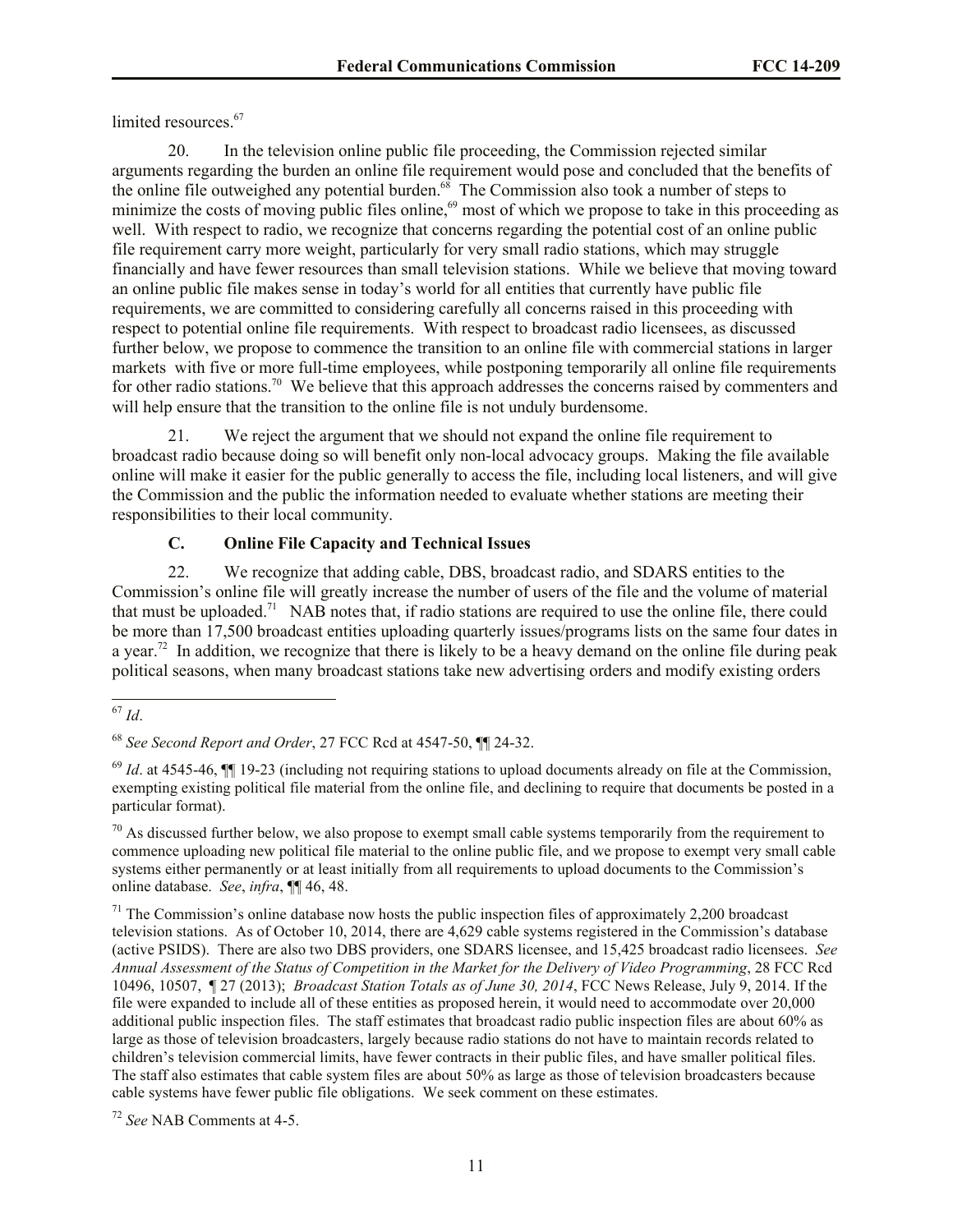on a daily basis.<sup>73</sup> NAB urges the Commission to consider increasing its online capacity to accommodate the significant increase in network traffic that will occur when a large number of filings must be uploaded on the same date and consider ways to stagger filings to relieve network congestion.<sup>74</sup> Other commenters argue the Commission should consider expanding the traditional 10-day filing window for many broadcast reports to a 30-day filing window to place less stress on the database.<sup>75</sup> We seek comment on these proposals to stagger or otherwise alter filing deadlines and any other suggestions for ways in which the Commission could improve performance of its online public file database.

23. The Commission noted in the *Second Report and Order* that allowing the use of private web hosting services in connection with the online file would allow for greater station efficiencies.<sup>76</sup> As several commenters note, work to establish an interface between the online file database and web hosting services has not yet been finished.<sup>77</sup> Once work on this interface is completed, we anticipate that this would enable an entity to establish a link between its own privately-maintained electronic file database at the system or station to enable automatic synchronization with the database hosted at the FCC. We recognize that web hosting services could assist many entities with their obligation to maintain the online public file, particularly smaller entities, and continue to examine issues related to implementation of such services. We also intend to investigate adding the capability to permit entities to upload documents to multiple online files using a single upload.<sup>78</sup>

24. Television stations are not required to upload material to the online file that is already filed with the Commission or available on a Commission database, and we propose to take a similar approach with respect to cable, DBS, broadcast radio, and SDARS entities. Broadcast radio licensees, like television broadcasters, file material electronically with the Commission via CDBS (which is currently being migrated to LMS), which is already connected to the online public file. Filings and data concerning cable systems, however, are currently maintained in the Commission's Cable Operations and Licensing System ("COALS") database, which does not currently interface with the Commission's online file database. The Commission intends to create a connection between this database and the online file database as appropriate and plans to complete that process before the effective date of any cable online filing requirement that may be adopted in this proceeding.

## **D. Proposed Online File Rules for Cable, DBS, Broadcast Radio, and SDARS.**

25. In general, we propose to adopt a similar approach with respect to cable, DBS, broadcast and satellite radio online file requirements as we did for the television online file. Specifically, we

 $\overline{a}$ 

<sup>76</sup> *See Second Report and Order*, 27 FCC Rcd at 4566, ¶ 61.

<sup>73</sup> *Id*. at 5.

 $^{74}$  *Id.* According to NAB, when website congestion leads to delays in uploading files, the FCC's help desk routinely recommends that stations wait until off-hours to upload documents. *Id*. at 7. *See also* Comments of Missouri and California Associations at 8 (arguing that it is incumbent on the Commission staff to perform tests and convincingly demonstrate system reliability before expanding the online file to more than 15,000 new radio station users).

<sup>75</sup> *See* Comments of 50 State Associations at 4. This commenter notes that, while the Commission often acts to extend filing deadlines when problems with online filing arise, this situation is disruptive as filers are unsure if the deadline will be extended in their situation and/or may not be aware of an extension until after the deadline passes. *Id.* at 3. However, we note that the vast majority of filings occur in the last two business days before a deadline; to the extent that extending a deadline merely shifts the heavy volume to a different two-day period, it is unlikely that the extension would alleviate stress on the database.

<sup>77</sup> *See* Comments of Missouri and California Associations at 1-2, 6-7.

 $78$  Commenters also note that television stations today often have to upload the identical file into the online file individually for every station in a station group. The file does not permit this task to be accomplished using a single upload. *Id*. at 6.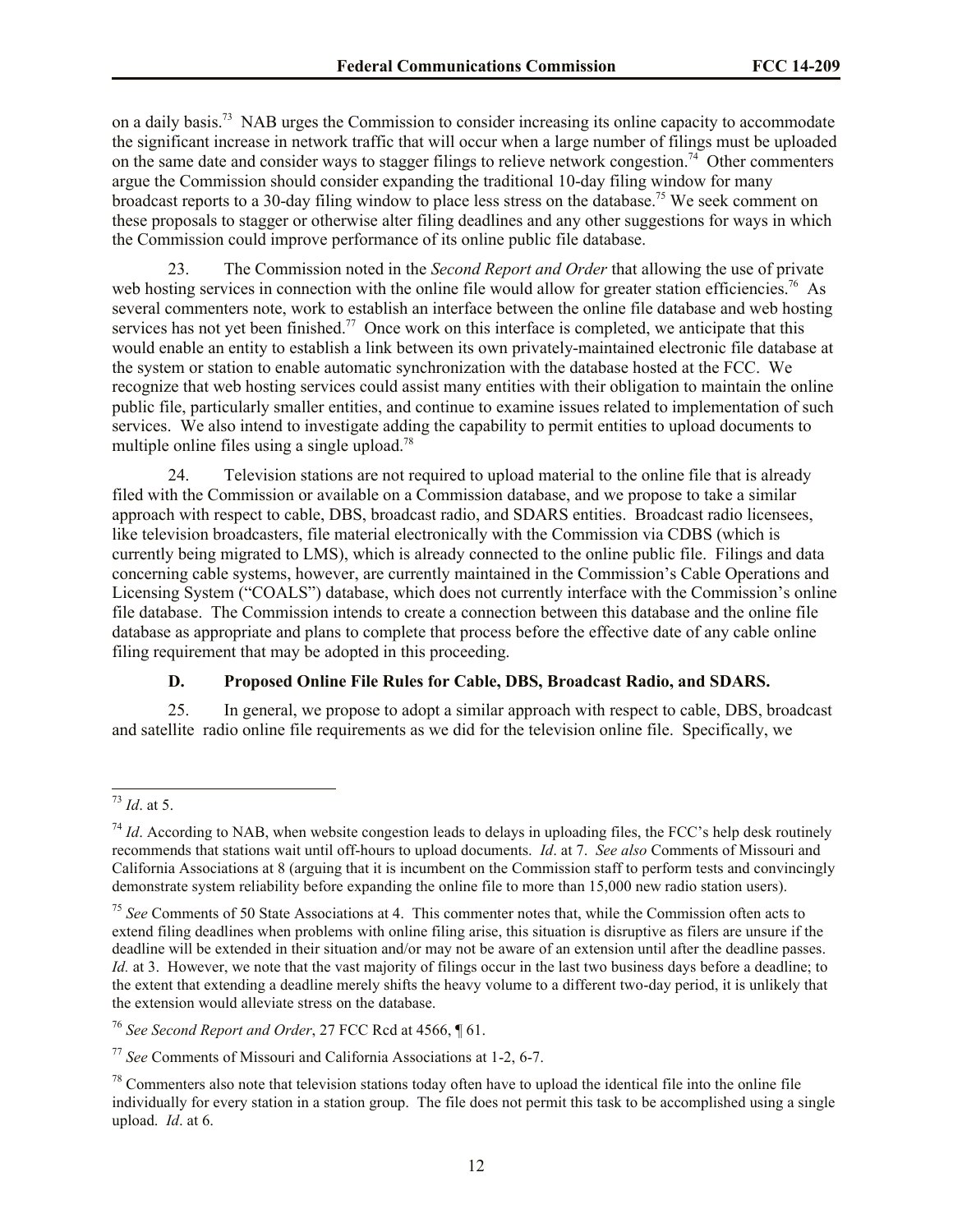propose that these entities' entire public files be hosted online by the Commission<sup>79</sup> and that entities be responsible for uploading only items now required to be in the public file but not otherwise filed with the Commission or available on the Commission's website. As with the television online file, we propose that the Commission itself upload to the online public file material that is already on file with the Commission or that currently resides in a Commission database.

26. Political file. With respect to the political file, we also propose that cable operators, broadcast radio licensees, DBS operators, and SDARS entities not be required to upload their existing political files to the online file. Instead, as we required with television licensees, we propose that these entities be permitted to maintain at the station those documents already in place in their political file at the time the new rules become effective, and only upload documents to the online political files on a goingforward basis. Under this proposal, existing political file material must be retained in the local political file at the station or cable system for the remainder of the two-year retention period. Exempting existing political file material from the online file will substantially reduce the burden of transitioning to the online public file while allowing online access to the political file material most likely to be of interest to the public. The retention period for the political file for cable, DBS, and radio is two years, similar to the political file retention period for television stations. Consequently, as the Commission noted in the *Second Report and Order*, exempting the existing political file will require entities to continue to maintain this file locally only for a relatively short period.<sup>80</sup> Consistent with the requirement we imposed on television broadcasters in the *Second Report and Order*, we also propose that, following the effective date of the new rules, cable, DBS, broadcast radio, and SDARS entities be required to upload new records to their online political file immediately absent unusual circumstances.<sup>81</sup> We seek comment generally on these proposals.

27. Organization. In light of the expansion of the online file we propose herein, we invite comment on any steps we might take to improve the organization of the online file and facilitate the uploading and downloading of material. With respect to the television online political file, the Commission designed an organizational structure of folders and subfolders that ensures that the contents of the files are orderly as required by our rules.<sup>82</sup> Each political file is first organized by year, then by type.<sup>83</sup> Beyond that, we "populated" some additional subfolders by creating folders for major races and jurisdictions.<sup>84</sup> The Commission then provided stations with the ability to create additional subfolders and subcategories for specific candidates, or other organizing structure, in compliance with their own practices. We intend to take the same approach in designing the online political file for cable, DBS, broadcast radio, and SDARS entities, and invite comment on this approach. We expect entities required to upload material to the online political file to do so in an organized manner so that candidates and members of public seeking information can easily navigate it.

28. Compliance dates. We intend to give entities sufficient time to familiarize themselves with the online public file before the effective date of any posting requirement. With respect to

 $\overline{a}$ 

<sup>83</sup> The five types are federal, state, local, non-candidate issue ads, and terms and disclosures.

 $79$  The Commission exempted letters and emails from the public from the online public file requirement, instead requiring that such material be maintained at the station in a correspondence file. *See Second Report and Order*, 27 FCC Rcd at 4565-66,  $\sqrt{\ }$  62. We propose herein to take the same approach with respect to radio stations' correspondence files. *See*, *infra*, ¶ 74.

<sup>80</sup> *See Second Report and Order*, 27 FCC Rcd at 4557-58, ¶ 44.

<sup>81</sup> *Id*. at 4562, ¶ 55. *See also* 47 C.F.R. §§ 73.1943(c), 76.1701(c), (requiring that records be placed in the political file "as soon as possible" and stating that "as soon as possible means immediately absent unusual circumstances").

<sup>&</sup>lt;sup>82</sup> The Commission's rules require cable operators, DBS providers, and radio licensees to maintain "a complete and orderly" political file. *See* 47 C.F.R. §§ 73.1943(a), 76.1701(a), 25.701(d).

<sup>&</sup>lt;sup>84</sup> For example, in the federal folders, we included subfolders for specific federal races, including President, U.S. House and U.S. Senate. And in the state folders, we included all of the states included within a station's contour.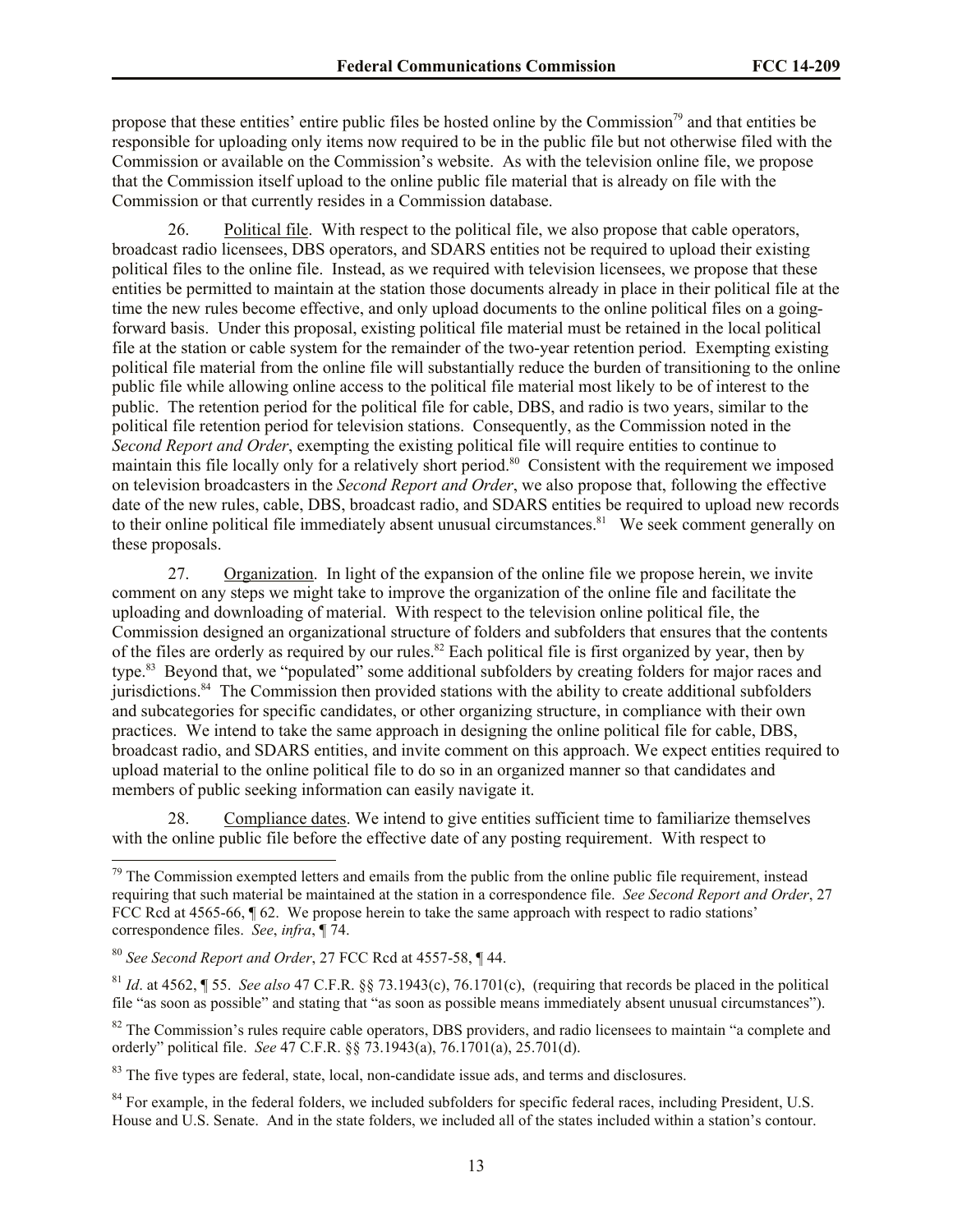documents required to be placed in the file on a "going forward" basis, television stations were required to begin using the online public file upon the effective date of the *Second Report and Order*, which was 30 days after the Commission announced in the Federal Register that OMB had completed its review under the Paperwork Reduction Act and had approved the information collection.<sup>85</sup> Should we follow the same timeline for documents required to be placed in the file on a "going forward" basis in this proceeding?

29. With respect to existing public file materials, we also seek comment on the amount of time we should provide entities to upload these documents to the online public file. Television stations were given six months from the effective date of the *Second Report and Order* to complete the uploading process.<sup>86</sup> Is this amount of time sufficient for cable, DBS, and broadcast and satellite radio? Should we adopt a staggered date by service (cable, DBS, broadcast radio, and SDARS) or by some other basis? Should any of these entities be given more time to upload existing files? We note that we propose below to temporarily exempt radio stations in smaller markets from online public file requirements, and seek comment on whether also to temporarily exempt stations with few employees. We propose to permit these stations to commence uploading material to the online file early on a voluntary basis. This would provide these radio stations with more time to upload existing public file material and to budget for any additional cost or staff resources necessary to accomplish this task.

30. Back-up files. In addition, consistent with the approach the Commission took in the *Second Report and Order*, we propose that cable, DBS, and broadcast and satellite radio entities not be required to maintain back-up copies of all public file materials.<sup>87</sup> Instead, as we do for the television online file, the Commission itself will create a mirror copy of each public file daily to ensure that, if the data in the online public file are compromised, the file can be reconstituted using the back-up copy. If the Commission's online file becomes temporarily inaccessible for the uploading of new documents, we will require entities to maintain those documents and upload them to the file once it is available again for upload. However, consistent with the approach taken with respect to television broadcasters, we propose that cable, DBS, and all radio entities be required to maintain local back-up files for the political file to ensure that they can comply with their statutory obligation to make that information available to candidates, the public, and others as soon as possible.<sup>88</sup> Stations will only be required to make these backups available if and during such rare times as the Commission's online public file is unavailable and the Commission has tools available to entities that will minimize any burden caused by this requirement . 89 We seek comment on this approach.

31. Format. The Commission determined in the *Second Report and Order* that it would not establish specific formatting requirements for documents posted to the online file<sup>90</sup> and we do not anticipate changes to that approach at this time. We propose to require cable, DBS, and broadcast and satellite radio entities to upload any electronic documents in their existing format to the extent feasible;

<sup>90</sup> *Id*. at 4575, ¶ 85.

<sup>85</sup> *See Second Report and Order*, 27 FCC Rcd at 4580, ¶ 97. *See also Effective Date Announced for Online Publication of Broadcast Television Public Inspection Files*, Public Notice, DA- 12-1057, MM Docket Nos. 00-168 and 00-44 (rel. July 3, 2012).

<sup>86</sup> *See Second Report and Order*, 27 FCC Rcd at 4580-81, ¶ 98.

<sup>87</sup> *See Second Report and Order*, 27 FCC Rcd at 4578, ¶ 92.

<sup>88</sup> *Id. See also* 47 U.S.C. § 315(e)(3).

<sup>&</sup>lt;sup>89</sup> Under our proposal, as with television stations, entities may choose to meet the political file back-up requirement by periodically downloading a mirror copy of the public file, including the political file. To ensure that the political file is complete, entities that choose this option will be required to retain any political file records that have not been uploaded or were uploaded after their last download of a mirror copy of the online public file. *See Second Report and Order*, 27 FCC Rcd at 4580, ¶ 96.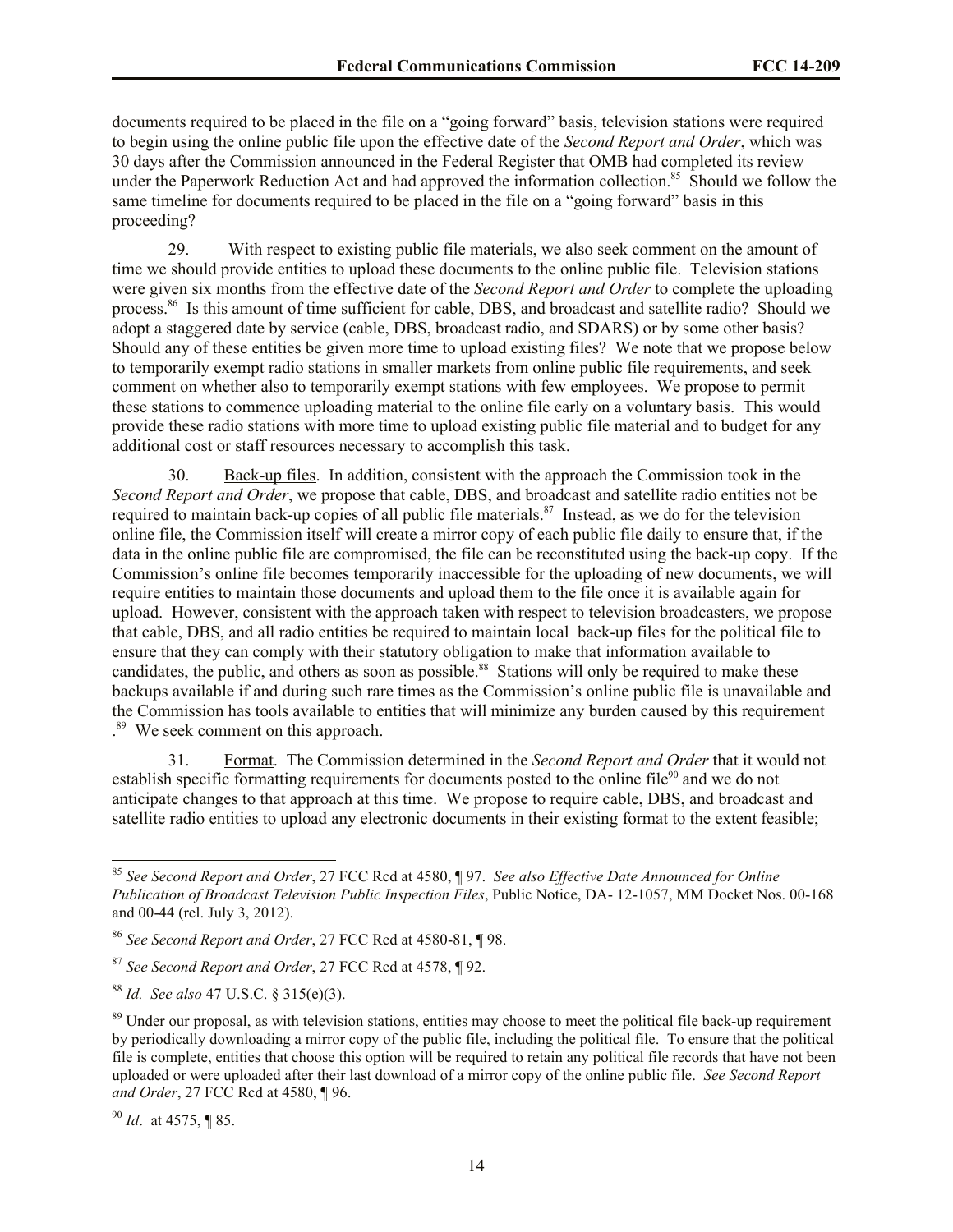we will then display the documents in both the uploaded format and in a pdf version.<sup>91</sup> To the extent that a required document already exists in a searchable format, we propose to require these entities to upload the filing in that format to the extent technically feasible.<sup>92</sup> We seek comment on these proposals.

32. Announcements and links. Consistent with the Commission's approach in the *Second Report and Order*, we propose to require cable operators, DBS providers, and broadcast and satellite radio licensees that have websites to place a link to the online public file on their home pages.<sup>93</sup> We also propose that these entities that have websites include on their home page contact information for a representative who can assist any person with disabilities with issues related to the content of the public file.<sup>94</sup> We do not propose that cable and DBS operators or broadcast or satellite radio stations be required to make on-air announcements regarding the change in location of their public file.<sup>95</sup> As required of television stations in the *Second Report and Order*, <sup>96</sup> however, we propose to require radio stations to revise their on-air pre- and post-filing renewal announcements to reflect the availability of a station's renewal application on the Commission's website, as reflected in Appendix B. We invite comment on these proposals.

33. Location of public inspection file and designated contact information. As the Commission required with respect to television stations,  $97$  we also propose that cable and DBS operators and broadcast and satellite radio licensees be required to provide information in the online public file about the location of the local public file and the individual who may be contacted for questions about the file. This information would be provided when the operator or licensee first establishes its online public file, but should be updated if and when staffing or location changes occur. We believe this information is necessary to inform the public of the location of the existing political file (until its retention period expires in two years), which will be publicly available at the local public file location, as well as the correspondence folder retained by commercial broadcasters. We seek comment on this proposal.

34. EEO materials. In the *Second Report and Order*, we continued to require that television stations make their EEO materials available on their websites, if they have one,<sup>98</sup> and we propose to take the same approach in this proceeding with respect to cable operators, DBS providers, and broadcast and satellite radio licensees. Similar to television stations, we propose to permit these entities to fulfill this website posting requirement by providing, on their own website, a link to the EEO materials on their online public file page on the Commission's website.<sup>99</sup> We seek comment on this proposal.

35. No major changes to public file obligations. Finally, with only minor exceptions, we do not propose to impose new public file obligations on cable, DBS, or broadcast or satellite radio entities in connection with this transition to the online public file.<sup>100</sup> While we propose below a reorganization of

<sup>92</sup> *Id.*

<sup>93</sup> *Id*. at 4585, ¶ 109.

<sup>94</sup> *Id*.

<sup>95</sup> *Id.*

<sup>96</sup> *Id.* at ¶ 108.

<sup>97</sup> *Id*. at 4568-9, ¶ 69.

<sup>98</sup> *See Second Report and Order*, 27 FCC Rcd at 4572, ¶ 77.

<sup>99</sup> *Id.*

 $100$  As discussed further below, we propose that cable operators provide geographic information to the online file database to help users identify the location of the system. This would be a one-time only filing requirement and the amount of information provided would be minimal. *See*, *infra*, ¶ 50. As discussed above, we also propose that cable and satellite providers and broadcast and satellite radio licensees provide information about the location of the local public file and the individual who may be contacted for questions about the file. *See*, *supra*, ¶ 33. This

(continued....)

 $\overline{a}$ <sup>91</sup> *Id*. at 4576, ¶ 86.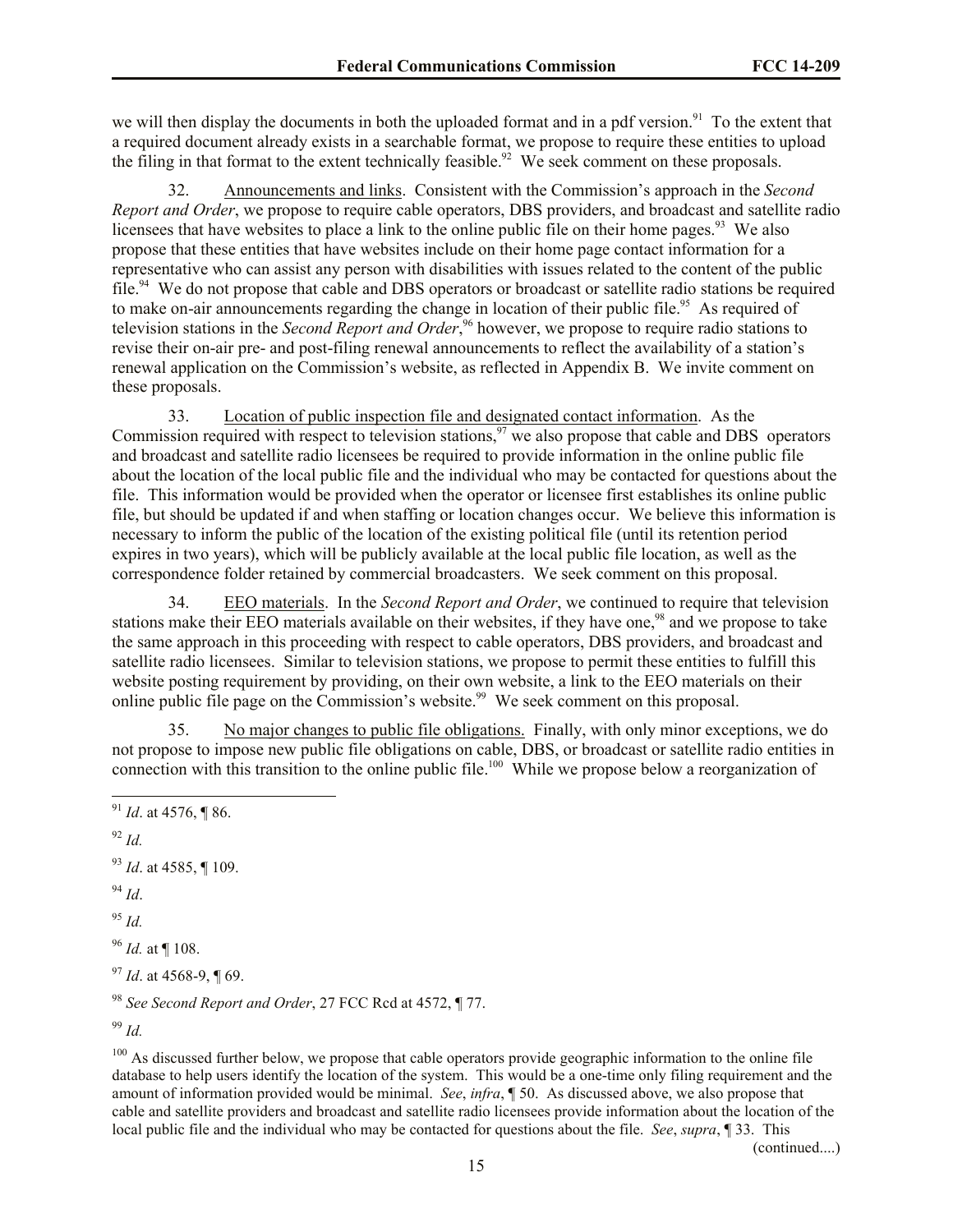the existing cable public file rules for purposes of clarification and seek comment on other minor changes to those rules, our intention for purposes of the initial transition to a centralized, online file for cable operators, DBS providers, and broadcast and satellite radio licensees is to simply adapt our existing requirements to the online file format. We seek comment generally on these proposals.

36. OVS. We note that Open Video System ("OVS") operators have several public file obligations.<sup>101</sup> Should OVS operators be required to make this information available on the Commission's online public file database, or is it sufficient that this information be made available by the operator locally? How can we identify those entities that do not have Physical System IDs ("PSIDs") or facility ID numbers?

## **E. Requirements and Issues Unique to Each Service**

37. Certain issues related to the online public file requirement are unique to each service. Accordingly, we address each service separately below and also address whether and how to phase-in certain requirements for each service.

#### **1. Cable Public Inspection File**

#### **a. Current rules**

38. The FCC's rules regarding records to be maintained by cable systems distinguish between records that must be retained for inspection by the public and those that must be made available to Commission representatives or local franchisors only.<sup>102</sup> The rules also impose different recordkeeping requirements based on the number of subscribers to the cable system. Operators of cable systems with fewer than 1,000 subscribers are exempt from many public inspection file requirements, including the political file, sponsorship identification, EEO records, and records regarding children's commercial programming.<sup>103</sup> Operators of systems with between 1,000 and 5,000 subscribers must provide certain information "upon request" but must also "maintain for public inspection" a political file, <sup>104</sup> while operators of systems having 5,000 or more subscribers must "maintain for public inspection" a political file and records regarding, among other things, sponsorship identification, EEO, and children's programming commercials.<sup>105</sup> The rules state that the public inspection file must be maintained "at the office which the system operator maintains for the ordinary collection of subscriber charges, resolution of subscriber complaints, and other business or at any accessible place in the community served by the system unit(s)." $106$ 

(Continued from previous page)

<sup>101</sup> For example, OVS operators are required to maintain a file with certain EEO materials as well as information regarding qualified video programming providers who have requested carriage. *See* 47 C.F.R. §§ 76.1510, 76.1702, and 76.1712.

<sup>102</sup> For example, information about complaints must "be made available for inspection by the Commission and franchising authorities, upon request." 47 C.F.R. § 76.1713. *See also* discussion of proof-of-performance test data and signal leakage logs and repair records, *infra*, ¶ 52.

<sup>103</sup> *See* 47 C.F.R. § 76.1700(a). The rules do not exempt cable systems serving 1,000 or fewer subscribers from the requirement to maintain records regarding the channels delivered to subscribers, the designation and location of the cable system's principal headend, the broadcast television stations carried in fulfillment of mandatory carriage requirements, the nature and extent of any attributable interests the cable operator has in video programming services and, for open video system operators, the list of qualified video programming providers who have requested carriage. *See* 47 C.F.R. §§ 76.1705, 76.1708, 76.1709, 76.1710, 76.1712.

 $104$  47 C.F.R. § 76.1700(a).

<sup>105</sup> *Id.*

 $106$  47 C.F.R. §76.1700(b).

information would also be provided when the entity first establishes its public file, and would require no further input unless and until the information changes.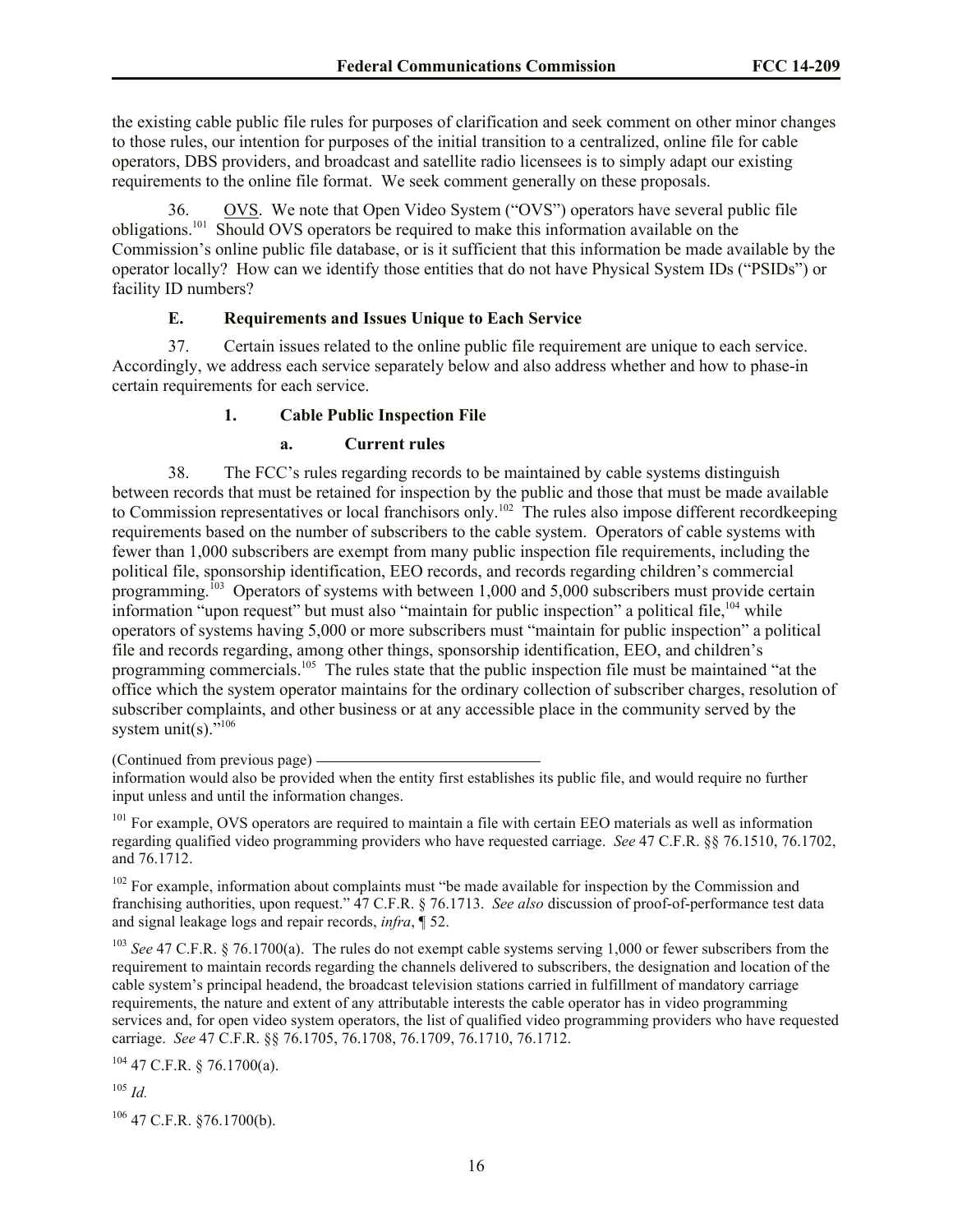39. Cable system political file requirements are similar to those for television stations. The political file must contain a "complete and orderly record…of all requests for cablecast time made by or on behalf of a candidate for public office" including the disposition of such requests.<sup>107</sup> The file must also show the "schedule of time purchased, when spots actually aired, the rates charged, and the classes of time purchased."<sup>108</sup> With respect to issue advertisements, the file must disclose the name of the purchasing organization and a list of the board of directors.<sup>109</sup> These records must be filed "immediately absent unusual circumstances," and must be retained for at least two years.<sup>110</sup>

## **b. Proposed online public file requirements**

#### **(i) Content required to be maintained in the online file**

40. As discussed above, consistent with the rules we adopted for television broadcasters, we propose to require that cable operators upload to the online public file all documents and information that are required to be in the public file but which are not also filed in COALS or maintained by the Commission on its own website. The Commission proposes to import these latter documents or information into the online public file itself.

41. We note that the only document that cable operators file with the Commission that must also be retained in their public inspection files is the EEO program annual report,<sup>111</sup> which we propose that the Commission upload to the online file. Cable operators are not required to maintain in their public inspection files documents similar to The Public and Broadcasting manual, which television and radio broadcasters must retain in their public files and which the Commission makes available to the online file for television stations and will make available to the online file for radio stations. Accordingly, as the Commission maintains very few documents cable operators must retain in their public inspection files, most documents in the cable online file will be required to be uploaded by cable operators themselves.

42. Certain information that must be included in cable operators' public files is collected through FCC Form 325 (Annual Cable Operator Report), which is filed annually by cable systems with 20,000 or more subscribers.<sup>112</sup> For example, operators must maintain at the "local office" a "current" listing of the cable television channels delivered to subscribers<sup>113</sup> and must "maintain for public inspection" a list of all broadcast television stations carried in fulfillment of the must-carry requirements.<sup>114</sup> Some of this information is also collected on FCC Form 325. Cable operators required to file the form are required to identify on the form whether a broadcast station is carried pursuant to must-carry obligations, but the form does not request all of the specific information about the system's must-carry channels that is required to be placed in the public file pursuant to 47 C.F.R. Section

<sup>108</sup> *Id.*

 $\overline{a}$ 

 $109$  47 C.F.R. §76.1701(d).

 $110$  47 C.F.R.  $$76.1701(c)$ .

 $111$  47 C.F.R. § 76.1702.

<sup>112</sup> *See* 47 C.F.R. § 76.403. This group represents about 10 percent of all cable systems. Form 325 must be filed within 60 days after the date the Commission notifies the operator that the form is due. The Commission retains the authority to require Form 325 to be filed by a sampling of cable operators with less than 20,000 subscribers. *Id.*

<sup>113</sup> 47 C.F.R. § 76.1705 (Performance tests (channels delivered)).

 $107$  47 C.F.R. §76.1701(a).

 $114$  47 C.F.R. §76.1709 (Availability of signals). This rule requires that the list of must-carry stations include the "call sign, community of license, broadcast channel number, cable channel number, and in the case of a noncommercial educational broadcast station, whether that station was carried by the cable system on March 29, 1990."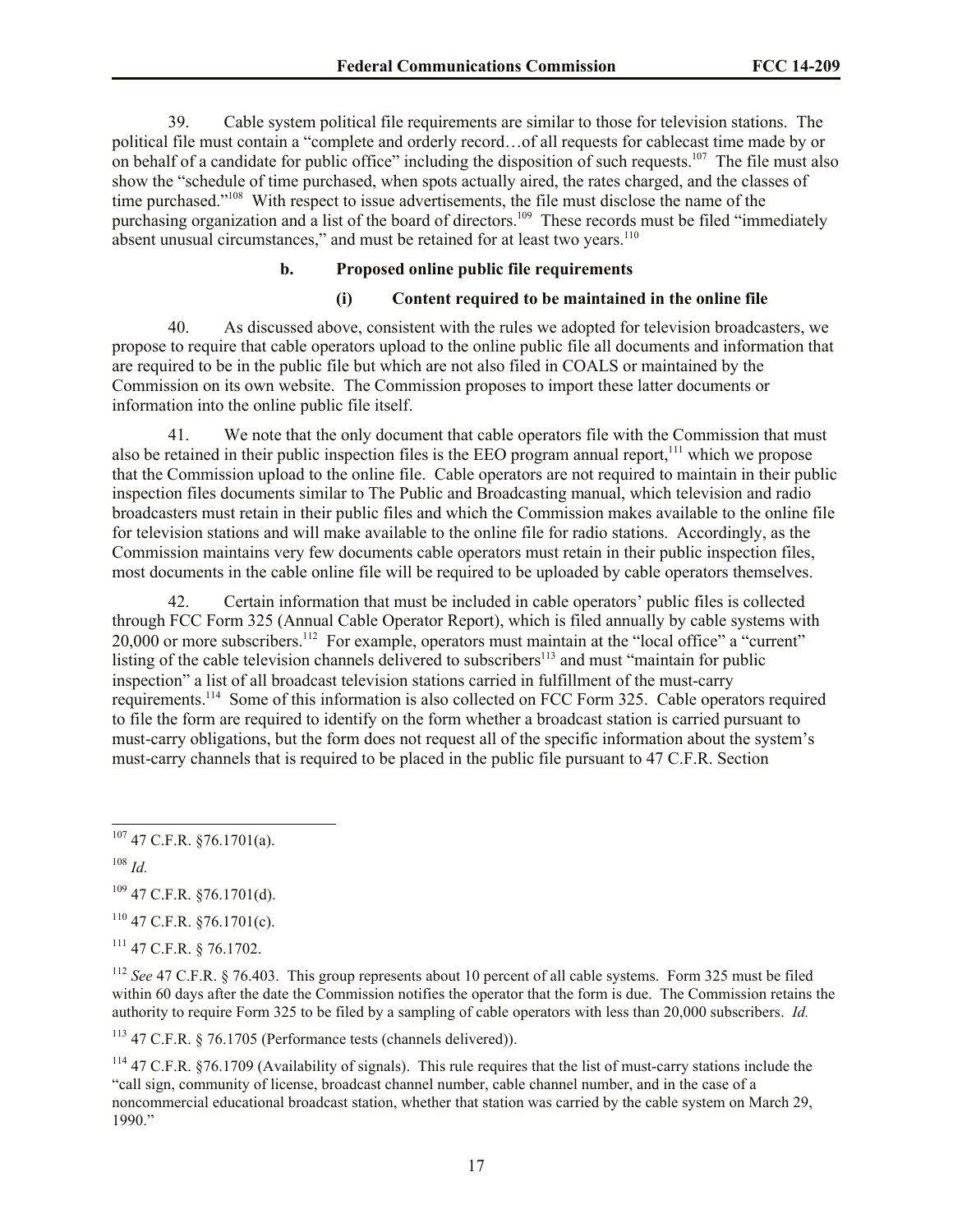76.1709.<sup>115</sup> We invite comment on whether the Commission should make FCC Form 325 available in the online file for those systems required to file this form annually. We also invite comment on any other ways we can import to the online file information cable operators would otherwise be required to upload to the file themselves in order to reduce the burden on operators of uploading information to the online file.

43. NCTA requests that the Commission review the ongoing need for channel lineups to be placed in the public inspection file as this information is provided to consumers in paper format and, according to NCTA, is available on operators' websites.<sup>116</sup> We seek comment on this request. If most operators maintain this information electronically, we believe it would not be burdensome to require operators to upload this information to the online public file. We seek comment on this view. If we were to require all cable systems to upload channel lineups to the online file, should we require this information to be uploaded or updated annually or on some other schedule? To the extent an operator maintains the required information on a channel lineup its own website, we also seek comment on whether the operator should be permitted to provide a link directly to this channel lineup in lieu of uploading this information to the public file.

44. As discussed below, we propose to clarify our rules regarding proof-of-performance test data and signal leakage logs and repair data.<sup>117</sup> Specifically, we propose to make it clear in our rules that this information must be made available only to the Commission and, in the case of proof-of-performance test data, also to the franchisor, and not to the public. Accordingly, this information would not be required to be included in the online public inspection file, thereby reducing the amount of material cable operators would be required to upload to the file.

45. We propose that cable systems be required to upload other material currently required to be maintained for public inspection or made available to the public "upon request." For cable systems with 1,000 or more subscribers, this material would include new political file material,<sup>118</sup> sponsorship identification information,<sup>119</sup> commercial records on children's programs,<sup>120</sup> certain EEO materials,<sup>121</sup> leased access policy information,<sup>122</sup> records concerning operator interests in video programming,<sup>123</sup> and copies of requests for waiver of the prohibition on scrambling/encryption.<sup>124</sup> While cable systems with 1,000 or more subscribers but fewer than 5,000 subscribers are currently required to provide certain materials to the public only "upon request," we believe these systems should be required to place these materials in the online file as this will facilitate public access to these materials. We believe this requirement will be no more burdensome than placing the materials in a physical file and should be less

<sup>&</sup>lt;sup>115</sup> Systems do not report on the form the broadcast television station's community of license, broadcast channel number, cable channel number, or for NCE stations whether the station was carried by the system on March 29, 1990. *See* 47 C.F.R. §76.1709(a).

<sup>116</sup> *See* NCTA Comments at 7.

<sup>117</sup> *See*, *infra*, ¶ 52.

<sup>118</sup> *See* 47 C.F.R. § 76.1701.

<sup>119</sup> *See* 47 C.F.R. § 76.1715.

<sup>120</sup> *See* 47 C.F.R. § 76.1703.

<sup>121</sup> *See* 47 C.F.R. § 76.1702.

<sup>122</sup> *See* 47 C.F.R. § 76.1707.

<sup>123</sup> *See* 47 C.F.R. § 76.1710.

<sup>124</sup> *See* 47 C.F.R. § 76.630.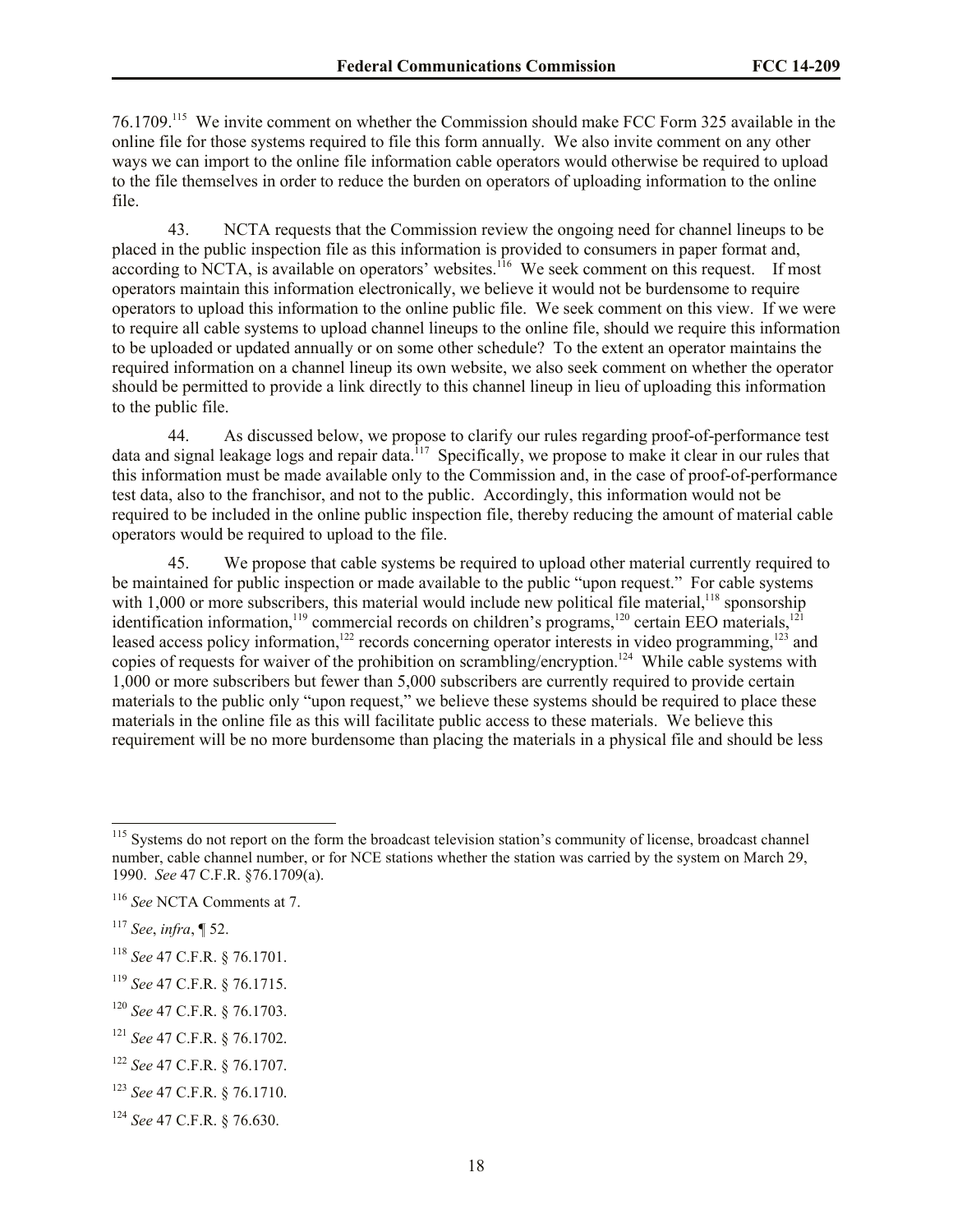burdensome over time.<sup>125</sup> We invite comment on this approach.

l

46. We also propose to exempt cable systems with fewer than 1,000 subscribers from all online public file requirements, either permanently or at least initially. As discussed above, these systems have far fewer public file requirements than larger systems and are not required to maintain a political file. Alternatively, we could exempt systems with fewer than 1,000 subscribers that maintain public file information on their own websites. We seek comment on these possible approaches and any other suggestions for ways we should provide regulatory relief to very small cable systems.

47. Political file. As discussed above, consistent with the approach we adopted for television broadcasters, we propose that cable operators not be required to upload their existing political files to the online file; rather, we propose that they be permitted to maintain existing material in their physical political file and only upload documents to the online political file on a going-forward basis. We believe this approach will minimize the burden of transitioning to the online file for cable operators, while providing convenient access to the information most likely to be of interest to the public, and invite comment on this proposal. We note that Time Warner Cable, which is not currently required to maintain its public file online, already posts its political files online to save costs and expedite access to this material.<sup>126</sup> We invite comment on whether there are any aspects of our current cable political file requirements that are unclear and that should be clarified in connection with our proposal to transition to an online political file.

48. To smooth the transition for both cable operators and the Commission and to allow smaller cable systems additional time to begin posting their political files online, we propose to phase-in the requirement to commence uploading political file documents to the online file for smaller cable systems. We invite comment on ways in which this phase-in period should be structured. One approach would be to start by requiring cable systems with 5,000 or more subscribers to post new political file materials online, while exempting systems with fewer than 5,000 subscribers for some period of time. As cable systems with fewer than 1,000 subscribers are exempt from all political file requirements, this temporary exemption would apply to systems with 1,000 or more subscribers but fewer than 5,000 subscribers. As discussed above, the rules currently exempt systems with fewer than 5,000 subscribers from some recordkeeping requirements,<sup>127</sup>and we invite comment on whether this 5,000 subscriber cutoff should also be used to provide regulatory relief in this context. Another approach would be to define "small cable system" for purposes of the exemption as a system with fewer than 15,000 subscribers that is not affiliated with a larger operator serving more than 10 percent of all MVPD subscribers.<sup>128</sup> The Commission used this definition for purposes of determining eligibility for a streamlined financial

<sup>125</sup> As noted above, the staff estimates that cable public files are 50% as large as television public files. *See*, *supra*, note 71. Unlike television broadcasters, cable operators are not required to place in the public inspection file issues/programs lists, citizen agreements, contour maps, ownership reports and related materials, children's television programming reports, or letters and emails from the public.

<sup>126</sup> *See* Petition at 8 (citing Keenan Steiner, Time Warner Cable Posts its Political File Online, So Why the Fuss, NAB?, Sunlight Foundation (June 15, 2012), http://sunlightfoundation.com/blog/2012/06/15/time-warner-cablealready-posting-its-political-file-online?

<sup>&</sup>lt;sup>127</sup> *See* 47 C.F.R. § 76.1700(a). The Commission reduced the public file requirements for systems with between 1,000 and 5,000 subscribers in 1999 to "provide regulatory relief." *1998 Biennial Regulatory Review – Streamlining of Cable Television Services Part 76 Public File and Notice Requirements*, Report and Order, 14 FCC Rcd 4653, 4665, ¶ 25 (1999) ("*1998 Biennial Review Order*").

<sup>128</sup> We note that in the *1998 Biennial Review Order* the Commission rejected a proposal to provide regulatory relief to systems with 15,000 or fewer subscribers that were owned by cable companies with 400,000 or fewer subscribers over all their systems. *1998 Biennial Review Order*, 14 FCC Rcd at 4665, ¶ 25. The Commission determined that, for purposes of the public inspection file requirements, regulatory relief was appropriately evaluated based on the number of subscribers in the particular community involved without reference to whether the same operator owns systems elsewhere. *Id*.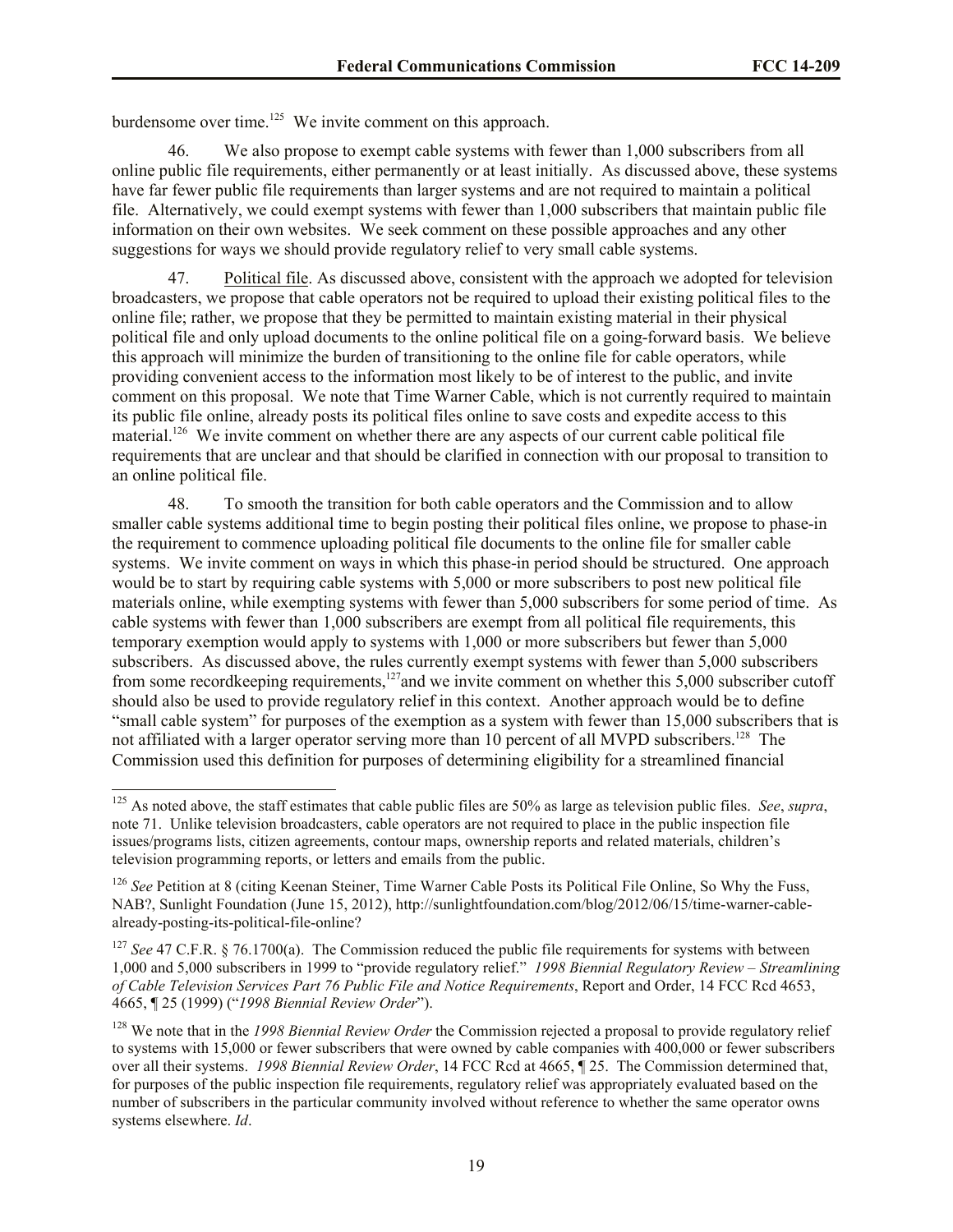hardship waiver in the CALM Act *Report and Order*.<sup>129</sup> The Commission explained in that Order that it believed that the streamlined waiver "should be available only to those systems that are most likely to face financial hardships in complying with" the Commission's CALM Act requirements.<sup>130</sup> We invite comment on the appropriate definition of "small cable system" for purposes of the political file exemption and on the appropriate period of time we should exempt small systems from the requirement to commence posting political file material online. Should there be a means of providing the public with information regarding which systems' political files are included in the online file, and which are exempt, either temporarily or permanently?

49. While we are proposing to delay the transition to the online political file for small cable systems, we propose to allow these systems to commence uploading documents to the online political file on a voluntary basis at the same time that online political file requirements become effective for larger cable systems. In addition, if we were to decide to exempt systems with fewer than 1,000 subscribers from all online public file obligations, we propose to allow these systems to participate in the online file database on a voluntary basis. Regardless of whether we determine to delay or exempt small systems from online filing requirements, we believe it is appropriate to permit any system that desires to participate in the online database to do so voluntarily. We invite comment on this proposal.

50. Geographic information. We propose to require cable operators, when first establishing their online public file, to provide a list of the geographic areas served by the system. The Commission currently lacks precise information about the geographic areas served by cable systems and we believe that making this information available in the online public file will make the information in the file, and especially the political file, more useful to subscribers, advertisers, candidates, and others. We propose to require cable systems to provide information regarding the ZIP Codes served by the system and the Designated Market Area ("DMA") or areas it serves, and we seek comment on this proposal. We also seek comment on alternative proposals for collecting geographic information, such as Census Block or Census Tract information. We note that operators would have to provide this information when they first establish their public files on the Commission's database, and update it only to reflect changes. Therefore, we do not believe this requirement would be burdensome.

51. We also invite comment on any ways to facilitate access to the online database by consumers. Cable operators are currently required to maintain their public files on a per-system basis and we tentatively conclude that the same should apply to the online database.<sup>131</sup> However, as NCTA notes, cable public files cannot be organized by call sign and the analogous unit, a physical system identifier, is not readily known by consumers.<sup>132</sup> If we require cable operators to provide information on the geographic area served by the system, should we use that geographic information to help identify cable systems in the cable online file? Are there other ways in which systems can be identified to consumers so that they can quickly find the information they are seeking?

# **(ii) Clarification and streamlining of current recordkeeping requirements**

52. NCTA argues that we should streamline cable public file requirements to avoid requiring cable operators to incur the cost of posting unnecessary material.<sup>133</sup> While we decline to undertake a

<sup>129</sup> *See In the Matter of Implementation of the Commercial Advertisement Loudness Mitigation (CALM) Act*, 26 FCC Rcd 17222, 17254, ¶ 54 (2011) ("*CALM Act Report and Order*").

<sup>130</sup> *Id.*

<sup>&</sup>lt;sup>131</sup> As noted in paragraph 23, *supra*, to reduce administrative burdens, we plan to investigate allowing entities to upload documents that may be common across multiple stations or systems only once, placing such documents in the online file for each station or system whose file is required to contain the document.

<sup>132</sup> *See* NCTA Comments at 3-4 and NCTA Reply Comments at 2, note 5.

<sup>133</sup> *See* NCTA Comments at 6-8.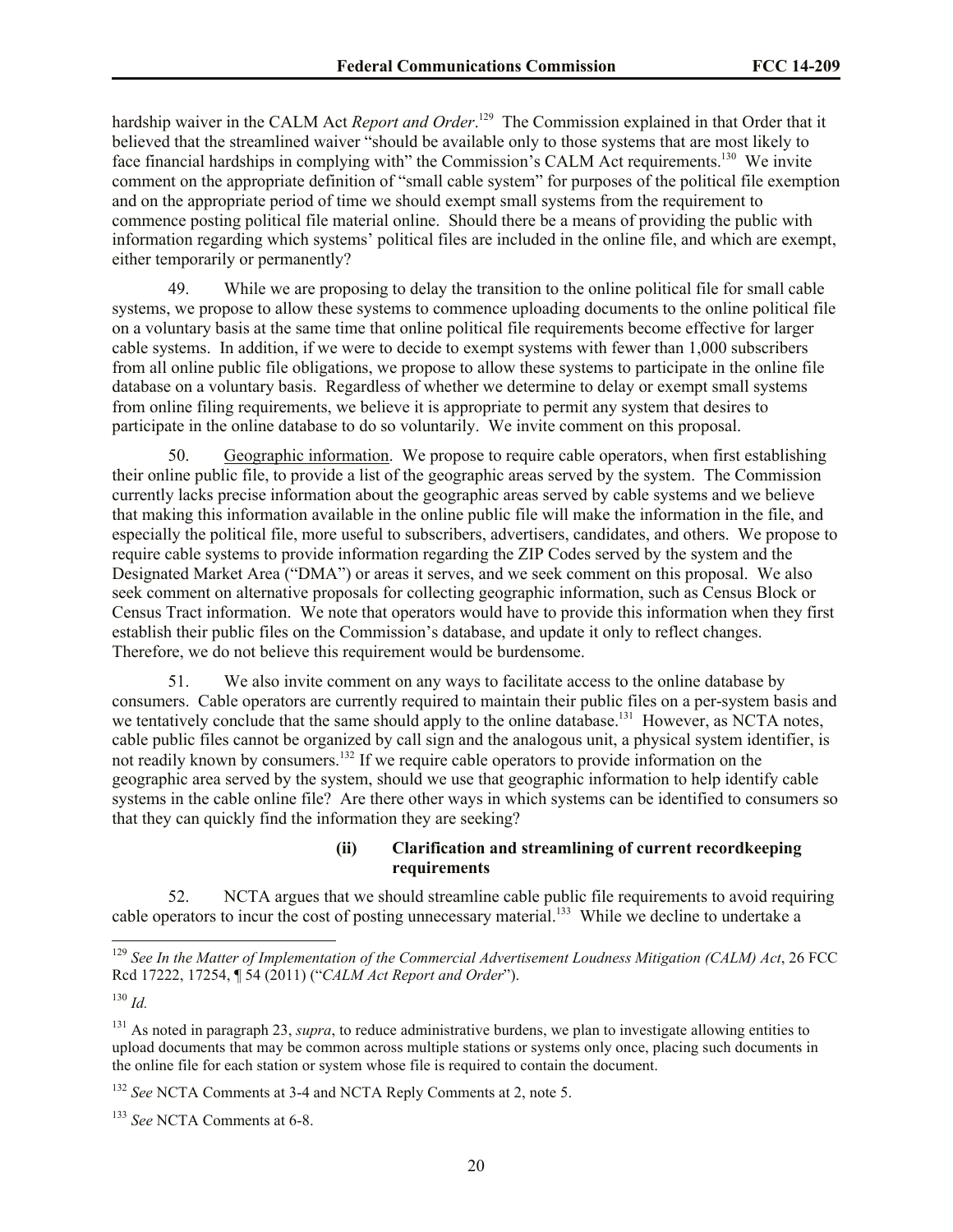comprehensive review of cable public inspection file requirements in this proceeding, we seek comment on several issues raised by NCTA and propose to clarify certain requirements. First, NCTA asks that we eliminate the requirement that proof-of-performance and signal leakage information be retained in the public inspection file.<sup>134</sup> We note that the current recordkeeping rules regarding this information are unclear. While Section 76.1700(a), which sets out recordkeeping requirements, includes "proof-ofperformance test data" and "signal leakage logs and repair records" in the list of items either to be made available "upon request" (for systems with 1,000 or more but fewer than 5,000 subscribers) or to be maintained in the public inspection file (for systems with 5,000 or more subscribers), the rule sections specifically addressing these requirements require only that this information be maintained for inspection by the Commission and local franchisor.<sup>135</sup> We agree with NCTA that this information is unlikely to be of interest to the general public and does not need to be made available online. Accordingly, we propose to clarify that this information must be maintained and made available to the Commission and franchisor upon request, but does not need to be maintained in the system's public inspection file or uploaded to the online file. We seek comment on this proposal.

53. Second, NCTA requests that the Commission evaluate whether it should exclude headend location information from any online public inspection file as it is of no interest to the general public and revealing this information in a centralized database available to Internet users "raises potentially serious security risks."<sup>136</sup> We propose to exclude headend location information from the online public file and seek comment on this proposal.

54. Third, NCTA requests that the Commission consider eliminating the current requirement that cable operators post certain EEO materials on the system's own website, if it has one, as these materials would be available on the Commission's online public file.<sup>137</sup> As discussed above, in the *Second Report and Order*, we continued to require that television stations make certain EEO materials available on their websites, if they have one, and we propose to take the same approach in this proceeding with respect to cable operators, DBS providers, and broadcast and satellite radio licensees.<sup>138</sup> Consistent with the rules for television stations, however, we propose to permit these entities to fulfill this website posting requirement by providing, on their own website, a link to the EEO materials on their online public file page on the Commission's website.<sup>139</sup>

# **(iii) Reorganization of the cable public inspection file rules**

55. We believe that a limited reorganization and clarification of the public inspection file rules would make them easier to locate and understand. The public inspection file rules for broadcasters are contained in two rule sections that identify all public inspection file requirements for commercial and noncommercial educational broadcasters, with references to other rule sections as appropriate.<sup>140</sup> In

<sup>136</sup> NCTA Comments at 7-8. *See* 47 C.F.R. § 76.1708 (requiring cable operators to "maintain for public inspection the designation and location of its principal headend").

<sup>137</sup> *See* NCTA Comments at 8.

<sup>138</sup> *See*, *supra*, ¶ 34.

<sup>139</sup> *Id.*

<sup>134</sup> *See* NCTA Comments at 7.

<sup>&</sup>lt;sup>135</sup> Section 76.1704 states that proof-of-performance test data "shall be maintained on file at the operator's local office" and "made available for inspection by the Commission or the local franchisor, upon request." 47 C.F.R. § 76.1704(a). *See also* 47 C.F.R. § 76.1717 (Compliance with technical standards) (requiring operators to show "on request by an authorized representative of the Commission or the local franchising authority" that the system complies with the FCC's technical standards). With respect to signal leakage logs and repair records, Section 76.1706 states that cable operators "shall maintain a log" with information about the leakage which "shall be made available to authorized representatives of the Commission upon request." 47 C.F.R. § 76.1706.

<sup>140</sup> *See* 47 C.F.R. §§ 73.3526 (commercial stations) and 73.3527 (noncommercial educational stations).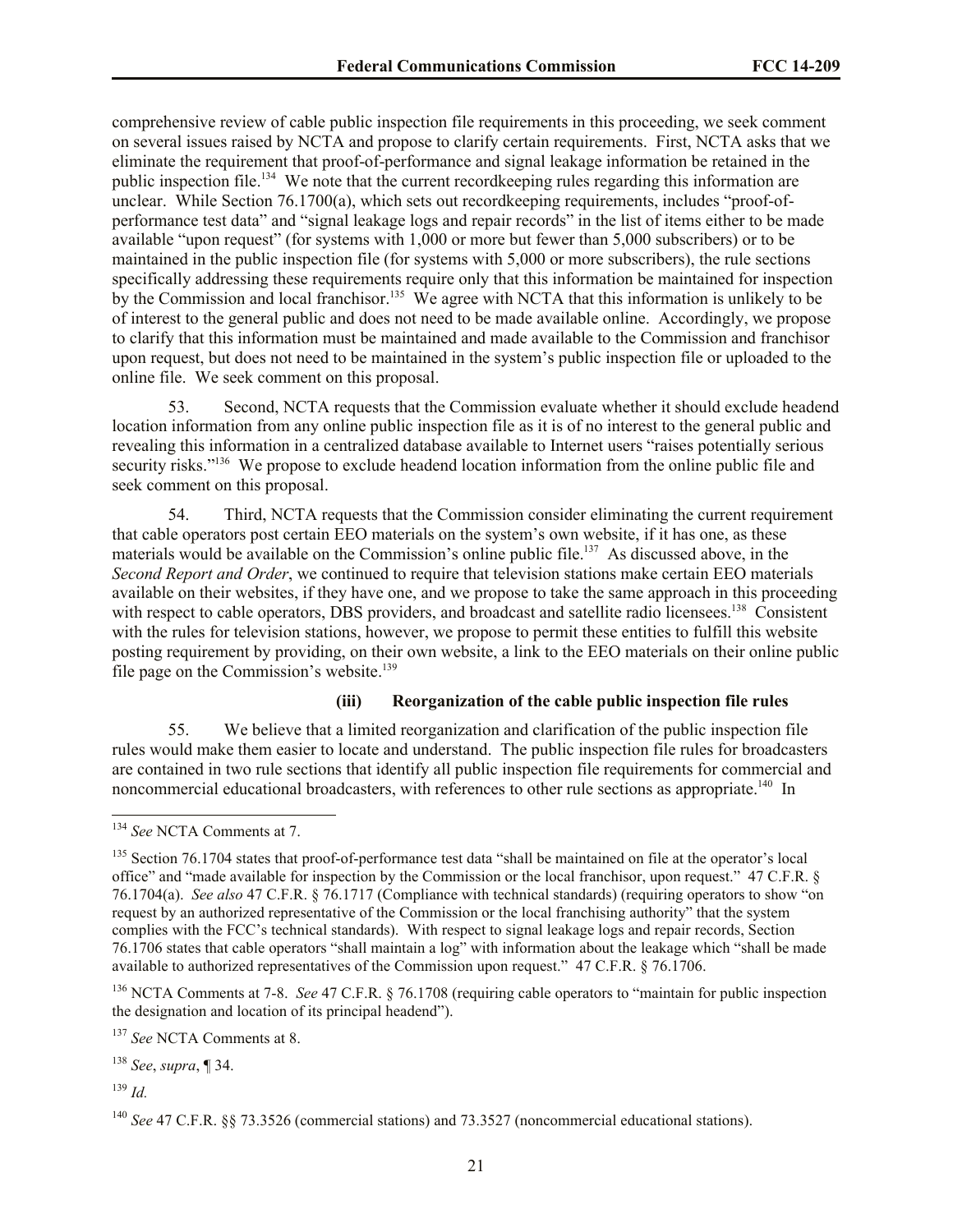contrast, the cable recordkeeping requirements are spread over several rule sections in Part 76, Subpart U (Documents to be Maintained for Inspection), $141$  with some requirements contained in a separate rule subpart.<sup>142</sup> While Section 76.1700 of the rules includes references to many of these recordkeeping requirements it does not cite them all.<sup>143</sup> Revising our rules to identify all cable recordkeeping requirements in a single rule section, with references to other sections as appropriate, would make these requirements easier to locate and facilitate compliance. Moreover, as confirmed by our discussion above regarding maintenance of proof-of-performance and signal leakage information, some of the current rules are confusing and inconsistent. We propose to revise Section 76.1700 to include references to all public inspection file requirements and to more clearly address which records must be maintained in the file versus those that must be made available to the Commission or franchising authority. We invite comment on these proposed revisions, which are set out in Appendix B.<sup>144</sup>

#### **2. DBS Public Inspection File**

#### **a. Current rules**

56. DBS providers are required to maintain a public file containing four categories of information: information regarding compliance with the carriage obligation for noncommercial programming (the "noncommercial set-aside"); information regarding compliance with the commercial limits in children's programming; certain EEO materials; and a political file. With respect to the noncommercial set-aside, the rules require that DBS providers "keep and permit public inspection of a complete and orderly record of," among other things, measurements of channel capacity, a record of entities to whom noncommercial capacity is being provided, the rates paid by the entity to whom capacity is provided, and a record of entities requesting capacity and the disposition of those requests.<sup>145</sup> With respect to compliance with the children's programming commercial limits, DBS providers airing children's programming must maintain records sufficient to verify compliance with the rules and "make such records available to the public."<sup>146</sup> With respect to EEO materials, DBS operators are required to maintain in their public file EEO reports and certain EEO program information.<sup>147</sup>

57. DBS providers are also required to "keep and permit public inspection of a complete and orderly political file" and to "prominently disclose the physical location of the file and the telephonic and electronic means to access" it. <sup>148</sup> The file must include, among other things, records of "all requests for DBS origination time" and the schedule of time purchased, when spots actually aired, the rates charged, and the classes of time purchased for each request.<sup>149</sup> These records must be placed in the file "as soon as

<sup>141</sup> *See* 47 C.F.R. §§ 76.1700 (Records to be maintained by cable system operators), 76.1701 (Political file), 76. 1702 (Equal employment opportunity), 76.1703 (Commercial records on children's programs), 76.1704 (Proof-ofperformance test data), 76.1705 (Performance tests (channels delivered)), 76.1706 (Signal leakage logs and repair records), 76.1707 (Leased access), 76.1708 (Principal headend), 76.1709 (Availability of signals), 76.1710 (Operators interests in video programming), 76.1711 (Emergency alert system (EAS) tests and activation, 76.1712 (Open video system (OVS) requests for carriage), 76.1713 (Complaint resolution), 76.1714 (FCC rules and regulations), 76.1715 (Sponsorship identification), 76.1716 (Subscriber records and public inspection file), and 76.1717 (Compliance with technical standards).

<sup>&</sup>lt;sup>142</sup> *See* 47 C.F.R. § 76.630 (Compatibility with consumer electronics equipment).

<sup>&</sup>lt;sup>143</sup> For example, Section 76.1700 does not reference the requirements in Sections 76.630 or 76.1707 – 76.1716.

<sup>144</sup> *See* Appendix B (Proposed Rules).

 $145$  47 C.F.R. §25.701(f)(6).

 $146$  47 C.F.R. \$25.701(e)(3).

<sup>147</sup> *See* 47 C.F.R. §§ 25.601, 76.71, 76.1702.

<sup>148</sup> 47 C.F.R. §25.701(d).

 $149$  47 C.F.R. §25.701(d)(1).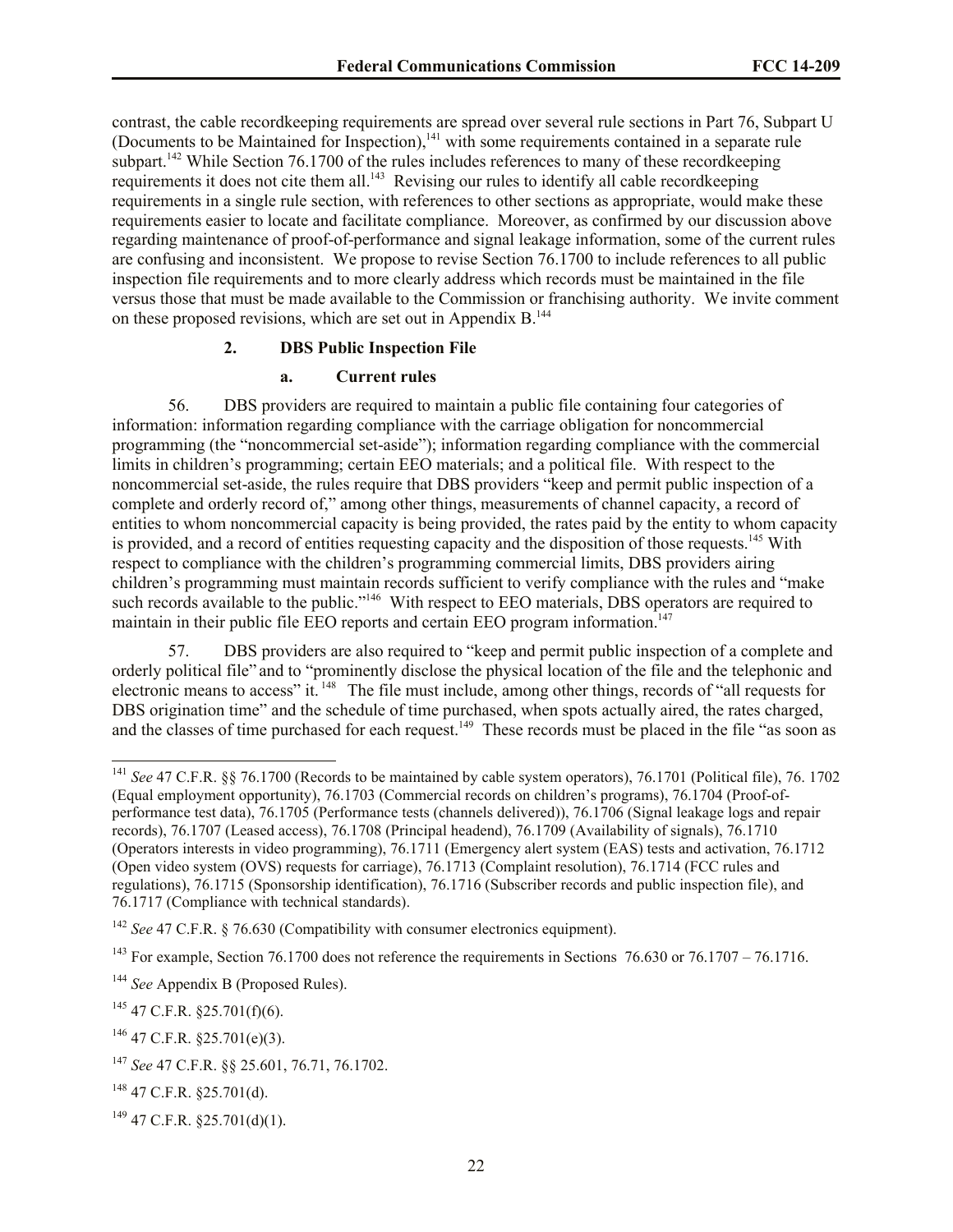possible" and must be retained for at least two years.<sup>150</sup> Unlike broadcasters and cable systems, DBS providers must "make available via fax, e-mail, or by mail upon telephone request, photocopies of documents in their political files and shall assist callers by answering questions about the contents of their political files."<sup>151</sup> In 2004, the Commission explained that it was requiring

DBS providers to abide by political file obligations similar to those requirements placed on terrestrial broadcasters and cable systems. Because DBS is a national service and each provider's headquarters is not necessarily readily accessible to most of its viewers and to candidates, we require DBS providers to make their political files available upon telephone or electronic request. They may provide access to the file by fax, e-mail, via Internet website access, or, if so requested, by mailing photocopies of the documents in their political files. We expect that DBS providers will assist callers by promptly answering questions about how to access the contents of the DBS providers' political files. DBS providers may require individuals requesting documents to pay for photocopying if the requester prefers delivery by mail, but the DBS provider must pay for postage. DBS providers are encouraged to put their political files on their respective web sites but must provide alternatives for individuals who do not have Internet access. In view of these requirements and expectations, we do not find it necessary to require that a provider maintain a public file in every community that receives its signal. We do, however, require, that DBS providers prominently disclose the toll-free telephone number and e-mail address of the department responsible for responding to requests for access to the political file. In addition, because DBS experience with the political broadcasting rules is relatively new, and to facilitate a future Staff Report, we will require that DBS providers maintain all requests for time from candidates or individuals on behalf of candidates, including general requests for availabilities and rate information. In addition, and for the same reasons, DBS providers will be required to retain information in their political files for four years, until 2006, and thereafter for two years, as is required of cable operators and terrestrial broadcast stations.<sup>152</sup>

#### **b. Proposed online public file requirements**

58. We propose to treat DBS providers in the same manner as television, cable, and broadcast and satellite radio entities by requiring them to upload to the online file only material that is not already on file at the Commission. Similar to cable operators, the only document that DBS providers file with the Commission that must also be retained in their public inspection files is the EEO program annual report,<sup>153</sup> which we propose that the Commission upload to the online file. Like cable operators, the other information DBS providers are required to maintain in their public inspection files is not currently filed with or maintained by the Commission. Accordingly, most material required to be kept in the online file would have to be uploaded by DBS providers themselves, which includes channel capacity measurements and other records related to the use of and requests for noncommercial capacity, records related to compliance with children's commercial limits, certain EEO materials, and political file material.

59. We do not believe that requiring DBS providers to upload this material to the online file would be onerous. As compared to television and radio broadcasters and cable operators, DBS providers

l

<sup>153</sup> 47 C.F.R. §§ 25.601, 76.1702.

 $150$  47 C.F.R. §25.701(d)(2).

 $151$  47 C.F.R. §25.701(d)(3).

<sup>152</sup> *Implementation of Section 25 of the Cable Television Consumer Protection and Competition Act of 1992*, 19 FCC Rcd 5647, 5661-62, ¶ 35 (2004) (footnotes omitted).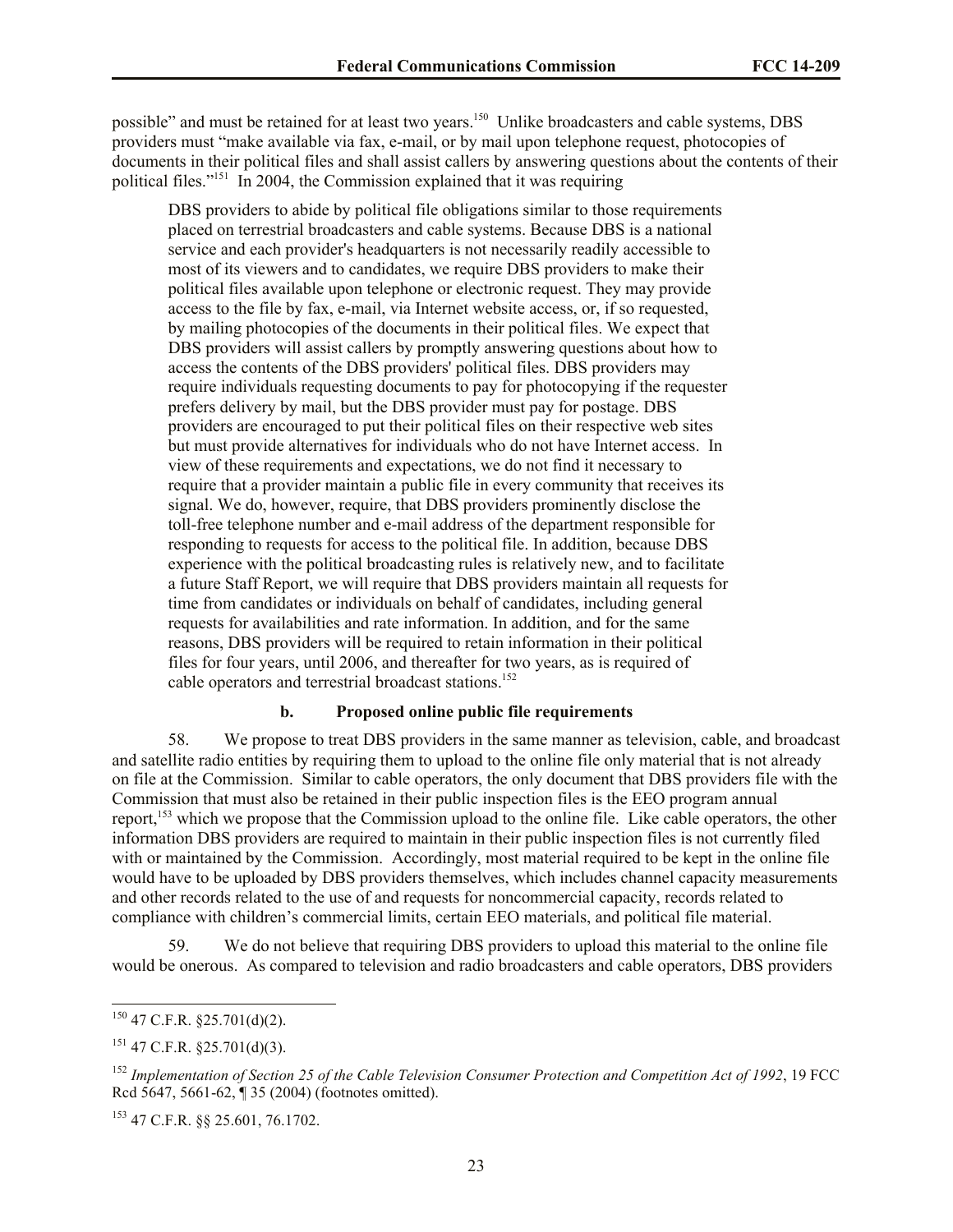have the fewest number of public file requirements. In addition, there are currently only two U.S. DBS operators, each of which has sufficient financial resources to comply with any online file requirements we ultimately adopt in this proceeding.<sup>154</sup> We agree with Petitioners that the transition to an online file is particularly important for DBS because of that service's nationwide reach.<sup>155</sup> Each DBS provider is required to maintain only one public and political file for the entire U.S. at its headquarters, making inperson access very difficult. While staff members must copy and mail public and political file documents upon request under the current rules, making this material available online would considerably improve public access. Moreover, we believe that, for DBS providers, maintaining an online file hosted by the Commission will prove to be more efficient and less expensive over time than maintaining a local file, particularly in light of the extra steps DBS providers are required to take to assist callers requesting materials from the file.

60. We tentatively conclude, consistent with our approach for television stations and our proposal herein for cable systems and broadcast radio licensees, that DBS providers should not be required to upload their existing political files to the online file but rather should be permitted to maintain existing material in their physical political file and only upload documents to the online political file on a going-forward basis. If we require DBS providers to upload their political files, we propose to eliminate the requirement that they mail photocopies of documents in that file to individuals requesting copies, as these materials would be available online Additionally, to the extent that political file materials relate to ads shown on a local or hyper-local basis, we seek comment on how DBS providers can indicate in their public files the area in which such ads were or will be shown. We also invite comment on whether there are any aspects of our current DBS political file requirements that are unclear and that should be clarified in connection with our proposal to transition to an online political file.

# **3. Broadcast Radio Public Inspection File**

# **a. Current rules**

61. The public inspection file rules for radio broadcasters are generally similar to those for television broadcasters. Every permittee or licensee of an AM or FM station in the commercial or noncommercial educational broadcast service must maintain a public inspection file containing, among other things, FCC authorizations, applications, contour maps, ownership reports, EEO materials, issues/programs lists, and time brokerage (also known as "local marketing") and joint sales agreements. 156 The file must be maintained at the station's main studio.<sup>157</sup>

62. Radio stations must maintain a political file as part of the public inspection file.<sup>158</sup> The

l

(continued....)

<sup>154</sup> *See Annual Assessment of the Status of Competition in the Market for the Delivery of Video Programming*, 28 FCC Rcd 10496, 10507, ¶ 27 (2013). DIRECTV is the largest DBS provider and second largest MVPD, serving almost 20 million subscribers. DISH Network is the second largest DBS provider and third largest MVPD, with over 14 million subscribers. *Id*.

<sup>155</sup> *See* Petition at 7.

<sup>156</sup> *See* 47 C.F.R. §§ 73.3526, 73.3527. Unlike television broadcasters, radio broadcasters do not have children's educational programming obligations or limits on the amount of commercial time in children's programming and, therefore, are not required to maintain records in the public file concerning compliance with these obligations. Commercial radio stations must maintain letters and emails from the public, *see* 47 C.F.R. § 73.3526(e)(9), but noncommercial radio stations do not. Noncommercial stations must, however, retain lists of donors supporting specific programs. *See* 47 C.F.R. § 73.3527(e)(9). Applicants for a construction permit for a new station must also maintain a public inspection file. *See* 47 C.F.R. §§ 73.3526(a)(1), 73.3527(a)(1).

 $157$  Radio stations that maintain a main studio and public file outside its community of license must take extra steps to assist members of the public by identifying, and mailing copies of, documents in the file. See 47 C.F.R. §§ 73.3526(c), 73.3527(c).

<sup>&</sup>lt;sup>158</sup> 47 C.F.R. §§ 73.3526(e)(6), 73.3527(e)(5), 73.1943. Although noncommercial radio stations are prohibited by Section 399B of the Communications Act, 47 U.S.C. § 399B, from accepting paid political and issue advertising,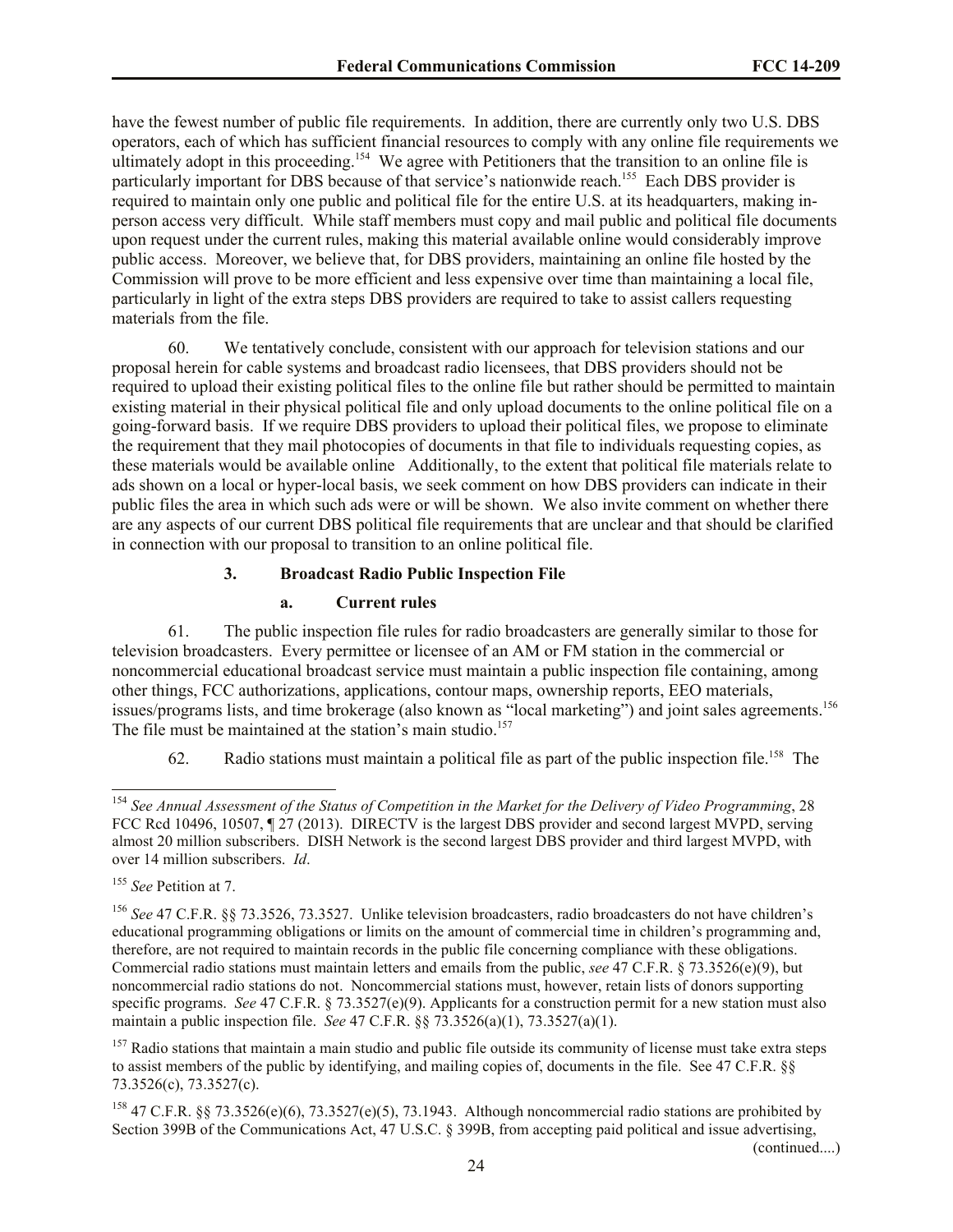political file must contain a "complete and orderly record" of requests for broadcast time made by or on behalf of a candidate for public office."<sup>159</sup> The file must also show the "schedule of time purchased, when spots actually aired, the rates charged, and the classes of time purchased."<sup>160</sup> With respect to issue advertisements, stations must disclose the name of the purchasing organization and a list of the board of directors.<sup>161</sup> These records must be filed "as soon as possible, meaning immediately, absent unusual circumstances," and must be retained for at least two years.<sup>162</sup>

# **b. Proposed online public file requirements**

## **(i) Content required to be maintained in the online file**

63. As discussed above, consistent with the rules we adopted for television broadcasters we propose to require that radio broadcast licensees upload to the online public file all documents and information that are required to be in the public file but that are not also filed in CDBS (or LMS) or otherwise maintained by the Commission on its own website. Under this proposal, radio stations would be required to upload citizen agreements,<sup>163</sup> certain EEO materials,<sup>164</sup> issues/programs lists,<sup>165</sup> local public notice announcements,<sup>166</sup> time brokerage agreements,<sup>167</sup> joint sales agreements,<sup>168</sup> materials related to FCC investigations or complaints (other than investigative information requests from the Commission),<sup>169</sup> and any new political file material. We propose that any document or information required to be in the public file that is electronically filed with CDBS (or LMS) will be imported to the online file by the Commission. For radio broadcasters, under this proposal the documents the Commission would upload to the online file include authorizations, applications and related materials, contour maps, ownership reports and related materials, EEO Reports, The Public and Broadcasting manual, and Letters of Inquiry and other investigative requests from the Commission, unless otherwise directed by the inquiry itself.

64. While all stations will have issues/programs lists and materials related to local public notice announcements, few will have time brokerage agreements and very few will have citizen agreements or materials related to an FCC investigation or complaint. While many stations will have political file material, in general we expect that these files will be smaller for radio stations than for television stations as fewer political advertisements air on radio.<sup>170</sup> In addition, radio stations with fewer

<sup>159</sup> 47 C.F.R. §73.1943(a).

<sup>160</sup> *Id.*

- <sup>161</sup> 47 C.F.R. §73.1212(e).
- <sup>162</sup> 47 C.F.R. §73.1943(c).
- <sup>163</sup> *See* 47 C.F.R. § 73.3526(e)(3).
- <sup>164</sup> *See* 47 C.F.R. §§ 73.3526(e)(7), 73.3527(e)(6), 73.2080.

<sup>(</sup>Continued from previous page)

they are required to maintain a political file for documenting any candidate "uses" that would trigger "equal opportunities" under the Act. In addition, noncommercial stations must maintain a record in the political file of any candidate requests for free or furnished time.

<sup>165</sup> *See* 47 C.F.R. §§ 73.3526(e)(12), 73.3527(e)(8).

<sup>166</sup> *See* 47 C.F.R. §§ 73.3526(e)(13), 73.3527(e)(10).

<sup>167</sup> *See* 47 C.F.R. §§ 73.3526(e)(14).

<sup>168</sup> *See* 47 C.F.R. §§ 73.3526(e)(16).

<sup>169</sup> *See* 47 C.F.R. §§ 73.3526(e)(10), 73.3527(e)(11).

 $170$  As noted above, total spending on political advertising on radio in 2012 ranked third behind broadcast television and cable television. *See*, *supra*, ¶ 16. Also, as noted above, the staff estimates that radio public files are 60% as large as television public files. *See*, *supra*, note 71.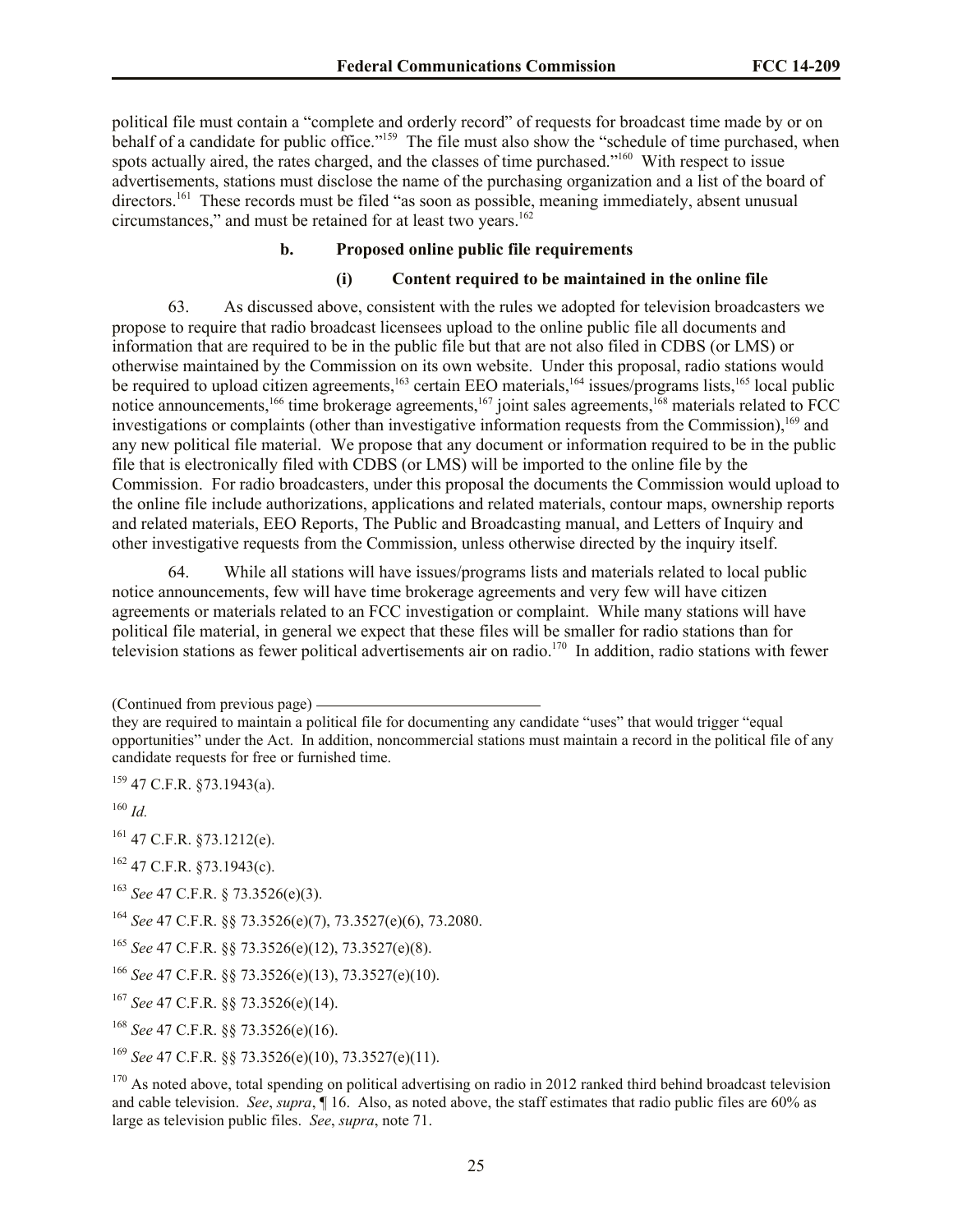than five full-time employees are exempt from many of the EEO recordkeeping requirements.<sup>171</sup> We seek comment on these issues.

65. Political file. As discussed above, consistent with the approach we adopted for television broadcasters and that we propose herein for cable operators, we propose that broadcast radio licensees not be required to upload their existing political files to the online file, but rather that they be permitted to maintain existing material in their local political file and only upload documents to the online political file on a going-forward basis. We believe this approach will minimize the burden of transitioning to the online file for radio licensees. We seek comment on this approach.

66. Delay in implementation for small market stations. We propose to implement the online public file for broadcast radio stations by imposing requirements, at first, only on stations with more resources. We propose to delay all mandatory online filing for other radio stations for some period of time. As discussed above, several commenters express concern about whether radio stations have sufficient resources to implement and maintain an online public file, particularly small stations with limited financial resources and small staffs.<sup>172</sup> Some commenters argue that we should postpone any consideration of moving to an online file for broadcast radio or, if we do adopt online file obligations for that medium in this proceeding, that we exempt smaller stations and/or NCE stations. Those advocating an exemption for NCE stations argue that many of these stations have very small staffs and limited resources and that compliance with an online requirement would create a severe financial and staffing hardship.<sup>173</sup> Ampers and NFCB also note that NCEs are prohibited from accepting funds from political candidates and organizations advocating on behalf of a candidate or political issue, making online access to the political file less important for these stations.<sup>174</sup> Other commenters argue that, in order to minimize the risk of online public file requirements becoming the "proverbial straw that breaks the camel's back" for already struggling small radio stations, the Commission should not require small stations to upload the contents of their existing public files, or at least should provide stations with an extended period of time during which they could incrementally add those materials to the online file.<sup>175</sup>

67. Another issue raised by radio commenters is the lack of computer or Internet access at some small, rural stations. According to NAB, some radio stations in remote locations, including Alaska, Maine, and areas of the Southwest, do not have access to reliable Internet service or even are without Internet access altogether.<sup>176</sup> Other stations have no in-house computing resources or broadband capacity.<sup>177</sup> According to Native Public Media, many Native-owned NCE radio stations operate on Tribal lands where broadband penetration rates are between five and 10 percent.<sup>178</sup> Moreover, according to these commenters, in communities where broadband is theoretically available actual access is often severely hampered by high latency, slow dial-up speeds, and unreliable coverage.<sup>179</sup> Native Public Media argues

<sup>171</sup> *See* 47 C.F.R. § 73.2080(d).

<sup>&</sup>lt;sup>172</sup> *See, supra*, ¶ 19. According to Missouri and California Associations, because of the limited number of staff at smaller stations, a single employee is often required to take on tasks assumed by several employees at larger stations. *See* Comments of Missouri and California Associations at 3-5.

<sup>&</sup>lt;sup>173</sup> *See* Comments of The Association of Minnesota Public Educational Radio Stations ("Ampers") at 1, and NFCB at 2, and WRTC, Trinity College at 1. CLC supports an exemption for NCEs with five or fewer employees. *See* CLC Reply Comments at 3.

<sup>174</sup> *See* Ampers Comments at 1and NFCB Comments at 2.

<sup>175</sup> *See* Small Radio Broadcasters Comments at 6-7.

<sup>&</sup>lt;sup>176</sup> *See* NAB Comments at 5-6 and note 13.

<sup>177</sup> *See* NAB Comments at 5-6.

<sup>&</sup>lt;sup>178</sup> *See* Native Public Media Comments at 6.

<sup>179</sup> *Id.*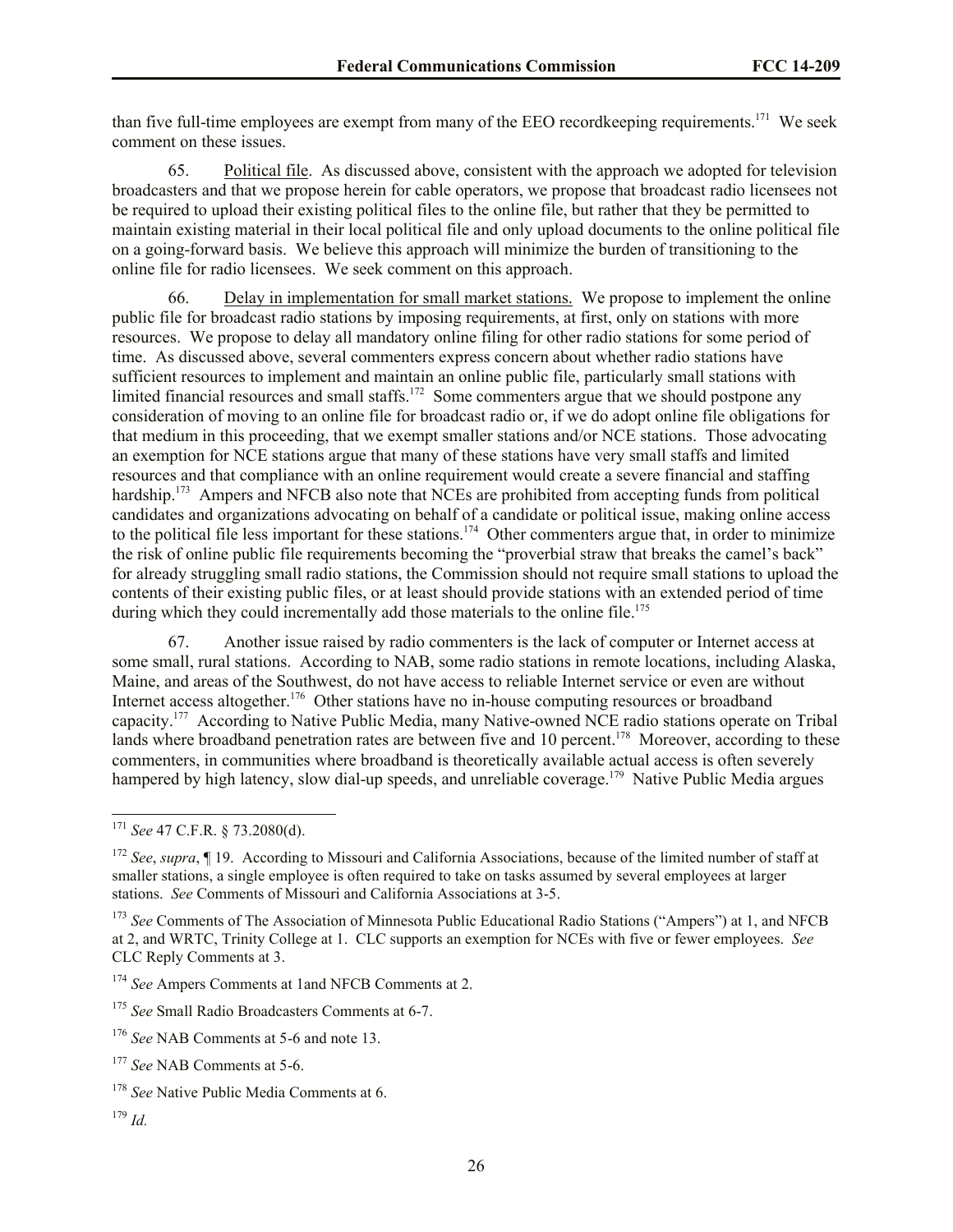that it would be difficult, if not impossible, to require stations facing these circumstances to upload large files to the Commission's online database.<sup>180</sup> In addition, these commenters argue that the cost of maintaining an online file would significantly outweigh the benefits in communities where listeners have limited Internet access.<sup>181</sup>

68. We recognize that some radio stations may face financial or other obstacles that could make the transition to an online public file more difficult. Accordingly, we believe that it is reasonable to commence the transition to an online public file for radio with stations with more resources while delaying, for some period of time, all mandatory online public file requirements for other stations. We propose that other stations be permitted to voluntarily transition to the online file early, but not be required to participate until we have gained some experience with the inclusion of stations with greater resources. Adding radio stations to the online file incrementally over time will give us more time to address any technical issues that may arise in connection with our online file database as the volume of users increases. Given the large number of radio stations and the volume of material they will be uploading to the online file, we believe it makes sense to proceed in stages to include radio stations in the Commission's online database.

69. We seek comment generally on this approach. Is it appropriate to temporarily exempt a certain category of radio stations from all online public file requirements or should we instead temporarily exempt some stations from only the online political file?<sup>182</sup> How should we define the category of stations that should be eligible for a temporary exemption? We note that, in the television online file proceeding, we implemented the online political file first with television stations in the top 50 DMAs that were also affiliated with the top four networks.<sup>183</sup> With respect to radio, however, network affiliation is not a useful way to identify stations with more resources. Accordingly, we propose to begin implementation of online public file requirements for radio with commercial stations in markets 1 through 50, as defined by Nielsen Audio (formerly Arbitron), that have five or more full-time employees. We propose that these stations commence compliance with online public file requirements at the same time as cable, DBS, and SDARS entities. With respect to all other radio stations, we propose to delay all online public file requirements for two years.<sup>184</sup> This two-year delay is the same length of time we delayed, in the television online file proceeding, the implementation of political file obligations for television stations in smaller markets and those unaffiliated with the top four networks. We propose to initially exempt NCE radio stations as well as those with fewer than five full-time employees from the online public file to help ensure that we commence online file requirements for radio with stations with greater resources. With respect to radio stations with fewer than five full-time employees, as noted above our rules exempt these stations from many EEO requirements.<sup>185</sup> One advantage of tying an exemption for small radio stations to this EEO exemption is that information regarding the stations that are exempt from EEO requirements is readily available to the public, as this information is filed with the FCC and is available via the FCC's website.<sup>186</sup> We seek comment on this and any other possible approach to structuring the

l

<sup>183</sup> *See*, *supra*, ¶ 9.

<sup>184</sup> Many radio stations are located outside recognized radio markets. *See* Comments of Missouri and California Associations at 3.

<sup>185</sup> *See*, *supra*, ¶ 64.

<sup>186</sup> All radio stations, including those with fewer than five full-time employees, must file a Broadcast Equal Employment Opportunity Program Report (FCC Form 396) with their renewal application. *See* 47 C.F.R. §

(continued....)

<sup>180</sup> *Id.*

<sup>181</sup> *Id*. at 6-7.

 $182$  The Torres Law Group, PLLC ("TLG") supports including radio stations in larger markets or with a high number of listeners in the online political file initially and then gradually expanding the political file to smaller markets and, possibly, NCEs. *See* TLG Reply Comments at 4.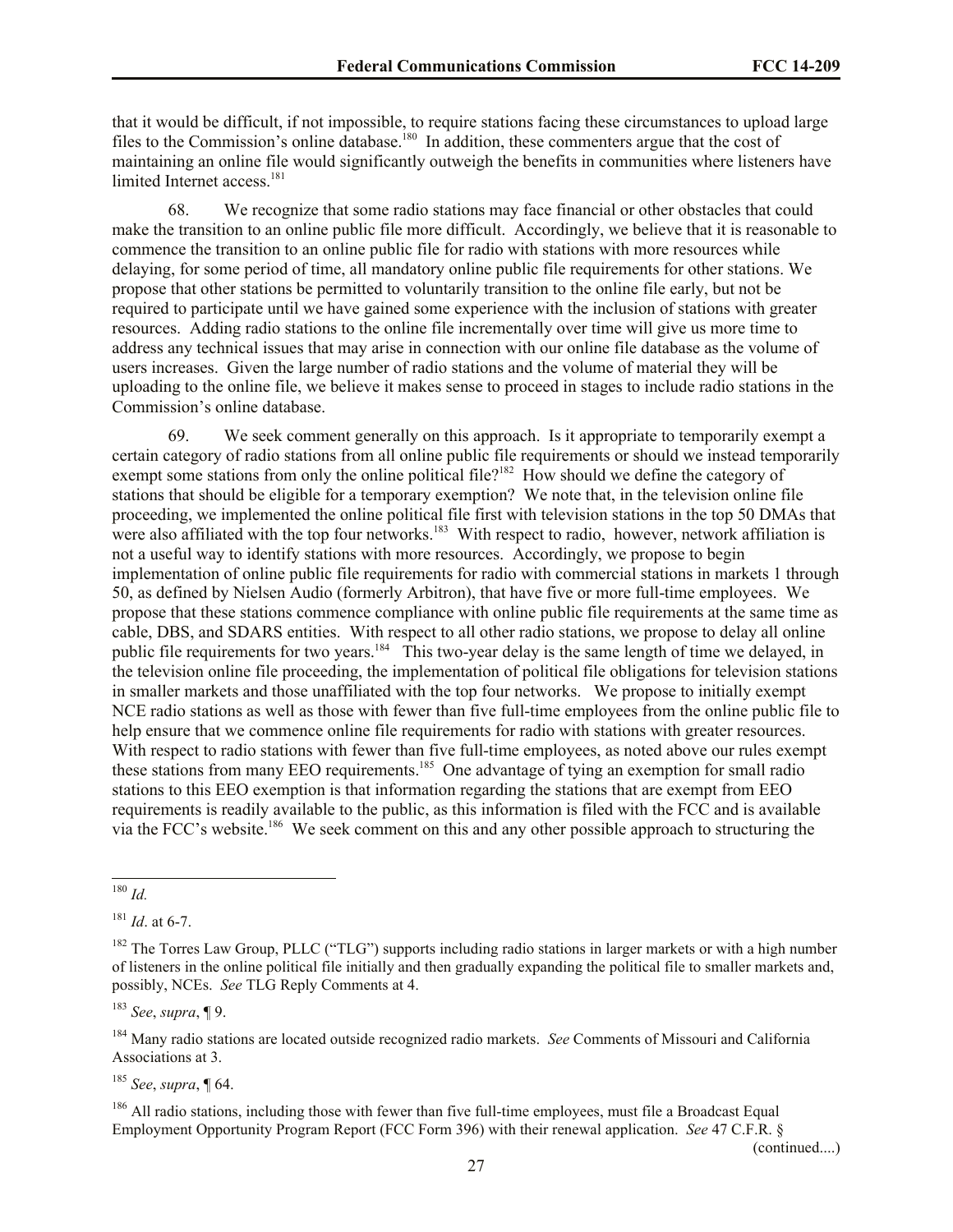temporary delay in online file requirements for certain radio stations. We also seek comment on whether we should permanently exclude certain radio stations, such as NCEs and stations with fewer than five full-time employees, from all online public file requirements, rather than simply delaying implementation of online file requirements for these stations.

70. While we are proposing to delay the transition to the online public file for certain radio stations, we also propose to allow these stations to commence uploading all or part of their public file documents to the online file on a voluntary basis before the delayed effective date of any online file requirement for these stations.<sup>187</sup> As discussed above, public television licensees in the television online file proceeding requested that we allow NCE radio stations, or at least those licensed to the same entity as, or under common control with, an NCE television station, to maintain their public inspection files online on the Commission's website on a voluntary basis. Public television licensees argued that this would allow radio stations that were jointly owned or operated with television stations to avoid duplicative efforts from having to maintain two separate public file systems, involving some of the same documents. If we decide to delay implementation of online file requirements for all or some NCEs in this proceeding, we believe it is appropriate to allow them and any other smaller radio station to voluntarily transition to the Commission's online file early. We seek comment on this proposal.

71. We believe our proposal addresses many of the concerns raised regarding radio stations that may have fewer resources and, therefore, might find transitioning to the online file more burdensome. These stations would not be required to commence uploading documents to the Commission's database until stations with more resources have completed part or all of their transition to the online file. This delayed transition will assist small stations to budget for any initial costs to upload documents to the file and any extra staff time required for this effort. In the meantime, stations may commence uploading documents to the online database early on a voluntary basis.<sup>188</sup> We invite comment on this approach and on ways we can help ensure that permitting stations to commence uploading documents early on a voluntary basis is not confusing to members of the public trying to locate and access public file material.

## **(ii) Contour map and main studio information**

72. Radio stations are currently required to include in their public inspection files "any service contour maps submitted with any application" together with "any other information in the application showing service contours and/or main studio and transmitter location."<sup>189</sup> We propose to have the Commission create contour maps for the online file based upon existing data. Given the complexities of AM contour mapping, we may not be able to use the same tools that we used to map TV contours and that we anticipate using to map FM contours.<sup>190</sup> We seek comment on ways to address this issue. Should AM stations be required to upload contour maps to the online file?

73. We also propose to require stations to provide information to the online file regarding the

 $187$  Stations would be required to maintain in their local public inspection file any documents required to be in the file that have not been uploaded to the Commission's online file database.

<sup>188</sup> This voluntary, early transition to the online file could commence after the effective date of the rules for larger radio stations.

<sup>189</sup> *See* 47 C.F.R. §§ 73.3526(e)(4), 73.3527(e)(3). These rules require radio stations to retain in the public inspection file "[a] copy of any service contour maps, submitted with any application tendered for filing with the FCC, together with any other information in the application showing service contours and/or main studio and transmitter location (State, county, city, street address, or other identifying information). These documents shall be retained for as long as they reflect current, accurate information regarding the station." *Id*.

<sup>190</sup> We expect to automate this process using existing data. *See* http://www.fcc.gov/encyclopedia/fm-servicecontour-data-points.

<sup>(</sup>Continued from previous page)

<sup>73.2080(</sup>f)(1). Stations identify on this form whether the station has five or more full-time employees. These forms are available on the FCC's website at www.fcc.gov.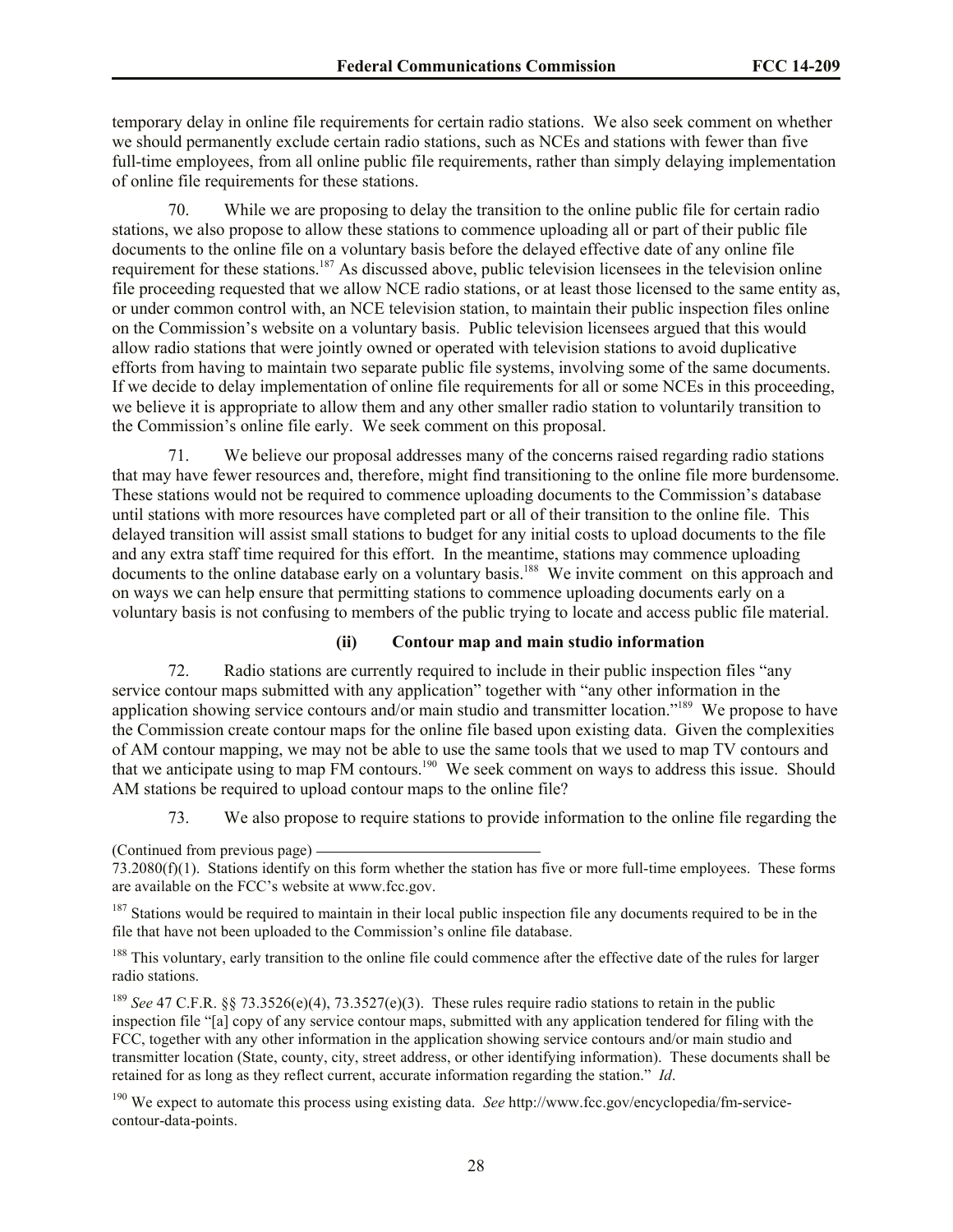location of the station's main studio. The Commission's rules do not currently require the reporting of this information and it is not included on contour maps. We believe that information regarding the location of the main studio would help members of the public to engage in an active dialogue with radio licensees regarding their service, which is one of the goals of this proceeding. In addition, we believe this information is necessary to inform the public of the location of the correspondence file<sup>191</sup> and existing political file (until its retention period expires in two years), both of which will be publicly available at the station. Therefore, consistent with the approach we took in the television station online file proceeding,<sup>192</sup> we propose to require stations to include in the online public file the station's main studio address and telephone number, and the email address of the station's designated contact for questions about the public file. In addition, we propose that stations with a main studio located outside of their community of license be required to list the location of the correspondence file and existing political file, as well as the required local or toll free number. We seek comment on this proposal.

## **(iii) Letters from the public**

74. In the *Second Report and Order*, the Commission exempted letters and emails from the public from the online public file and instead required that such material be maintained at the station in a correspondence file.<sup>193</sup> The Commission determined that including these documents in the online file could risk exposing personally identifiable information and that requiring stations to redact such information prior to uploading these documents would be overly burdensome.<sup>194</sup> The Commission determined that letters and emails from the public should be maintained at the station's main studio either in a paper file or electronically on a computer.<sup>195</sup> Further, the Commission clarified that, as required under the current public inspection file rules, this file should include all letters and emails from the public regarding operation of the station unless the letter writer has requested that the letter not be made public or the licensee feels that it should be excluded due to the nature of its content.<sup>196</sup> Finally, the Commission determined that it would not require stations to retain social media messages in their correspondence file.<sup>197</sup> We propose to take the same approach with respect to broadcast radio stations and the letters and emails they receive from the public, and seek comment on this proposal.

## **(iv) Donor lists**

75. NCE stations are required to retain in the public inspection file lists of donors supporting specific programs.<sup>198</sup> Native Public Media asks that, for the same reason the Commission excluded letters and emails from the public from the television online file requirement, donor lists also be excluded from

 $\overline{a}$ 

<sup>197</sup> *Id.* at 4568, ¶ 66.

<sup>198</sup> *See* 47 C.F.R. § 73.3527(e)(9).

<sup>191</sup> *See*, *infra*, ¶ 74.

<sup>192</sup> *See Second Report and Order*, 27 FCC Rcd at 4568-9, ¶ 69.

<sup>193</sup> *Id*. at 4565, ¶ 62. Commercial radio stations are required to retain such material in the public inspection file. *See* 47 C.F.R. § 73.3526(e)(9).

<sup>&</sup>lt;sup>194</sup> In particular, the Commission stated its concern that requiring correspondence to be placed in the online public file might result in violations of the Children's Online Privacy Protection Act (COPPA) which prohibits posting children's personally identifiable information online. The Commission stated that, because letters and emails from the public can account for a substantial amount of the content of a station's public file, requiring stations to review these documents for compliance with COPPA before uploading them could pose a burden. *See Second Report and Order*, 27 FCC Rcd at 4567, ¶ 63.

<sup>195</sup> *See Second Report and Order*, 27 FCC Rcd at 4565, ¶ 62.

<sup>196</sup> *Id*. at 4567, ¶ 64.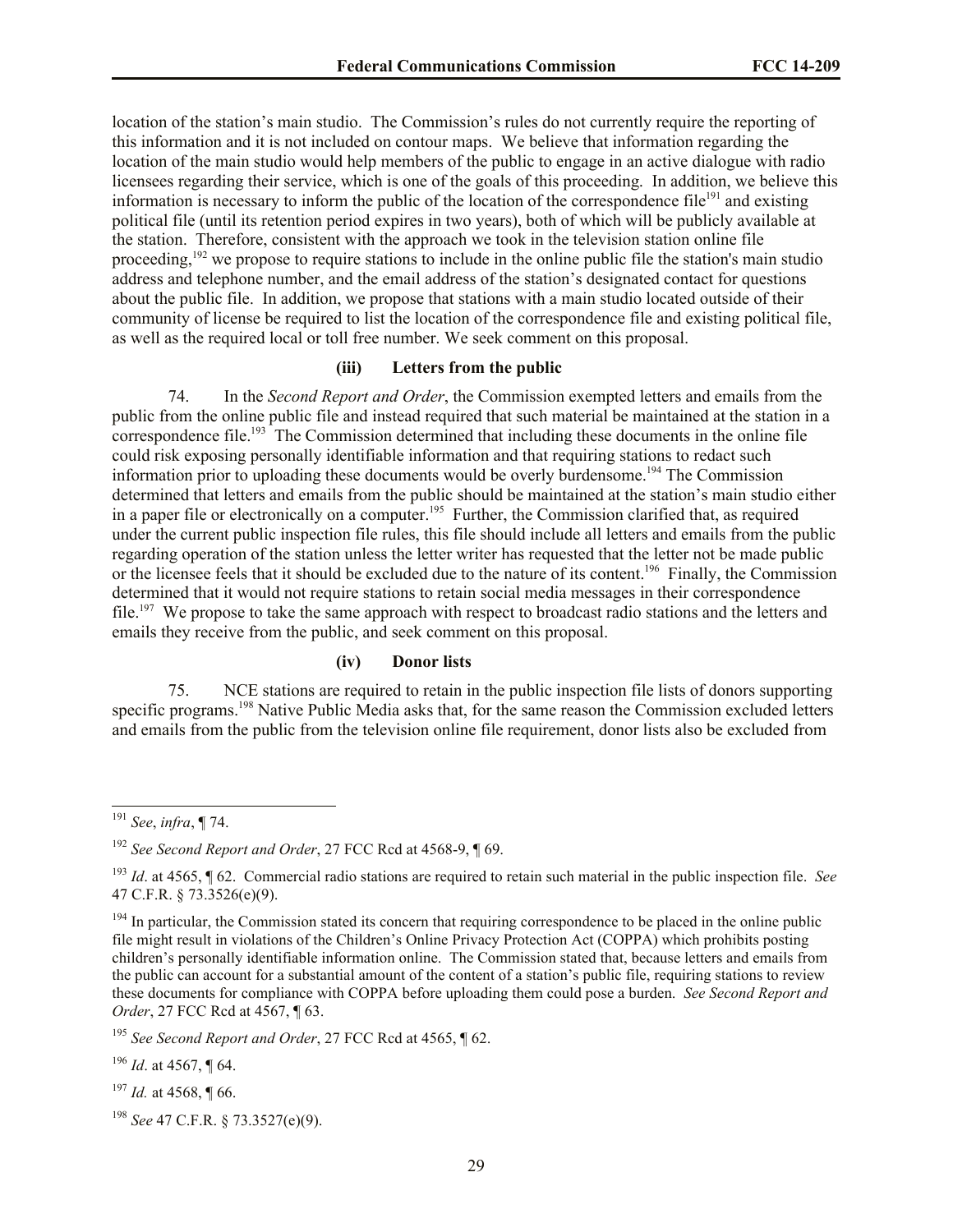any NCE online file requirements to ensure the privacy of donors.<sup>199</sup> In the *Second Report and Order* we required NCE television broadcasters to include donor lists in their online public files,<sup>200</sup>and we propose to take the same approach with respect to radio. We seek comment on this issue. Is there a reason to treat NCE radio station donor lists differently from NCE television station donor lists?

## **4. Satellite Radio Public Inspection File**

## **a. Current requirements**

76. Licensees in the satellite radio service are required to maintain a public file with two categories of material. First, as discussed above,<sup>201</sup> SDARS licensees are required to comply with EEO requirements similar to those imposed on broadcasters, including the requirement to file EEO reports and to maintain those reports in their public file together with other EEO program information.<sup>202</sup> Second, also as discussed above,<sup>203</sup> satellite radio licensees are required to maintain a political file. In addition, SiriusXM, the current, sole U.S. SDARS licensee, is required to retain a third category of material in the public file. SiriusXM made a voluntary commitment to make capacity available for noncommercial educational and informational programming, similar to the requirement imposed on DBS providers, in connection with its merger application.<sup>204</sup> As part of its approval of the merger, the Commission required that the merged entity reserve channels for educational and informational programming, offer those channels to qualified programmers, and comply with the public file requirements of 47 C.F.R. §  $25.701(f)(6)$ , which sets forth public file requirements for the noncommercial set-aside for DBS providers.<sup>205</sup>

## **b. Proposed online public file requirements**

77. We propose to treat satellite radio licensees in the same manner as television, cable, DBS, and broadcast radio entities by requiring them to upload to the online file only material that is not already on file at the Commission. We seek comment on this proposal. Similar to cable operators and DBS providers, the only document that SDARS entities file with the Commission that must be retained in the public inspection file is the EEO program annual report, which we propose that the Commission upload to the online file. We do not believe that requiring SDARS licensees to upload to the online file other material required to be maintained in the public file would be burdensome as the number of public file requirements for this service is fewer than for other services and entities discussed in this item and because the current, sole U.S. SDARS licensee has ample financial resources to comply with any online file requirement we ultimately adopt in this proceeding. We also believe that, similar to DBS, the transition to an online file is particularly important for satellite radio because of that service's nationwide reach and the fact that the current licensee maintains only one public and political file for the entire U.S., making in-person access very difficult.

78. With respect to the political file, we propose to treat satellite radio similar to DBS, as they are both nationwide services with few licensed service providers. As we do with respect to the DBS political file herein,<sup>206</sup> we tentatively conclude, consistent with our approach for television stations and

<sup>&</sup>lt;sup>199</sup> See Comments of Native Public Media at 4. This commenter also notes that NCE stations that receive grants from the Corporation for Public Broadcasting are required to protect the privacy rights of their donors. *Id.* (*citing* 47 U.S.C. § 396(k)(12)).

<sup>200</sup> *See Second Report and Order*, 27 FCC Rcd at 4540, ¶ 11 and at 4546, ¶ 21.

<sup>201</sup> *See*, *supra*, ¶ 4 and note 18.

<sup>202</sup> *See XM-Sirius Merger Order*, 23 FCC Rcd at 12426, ¶ 174 and note 551.

<sup>203</sup> *See*, *supra*, ¶ 4 and note 18.

<sup>204</sup> *See XM-Sirius Merger Order*, 23 FCC Rcd at 12413, ¶ 140.

<sup>205</sup> *Id*. at 12415, ¶ 146.

<sup>206</sup> *See*, *supra*, ¶ 60.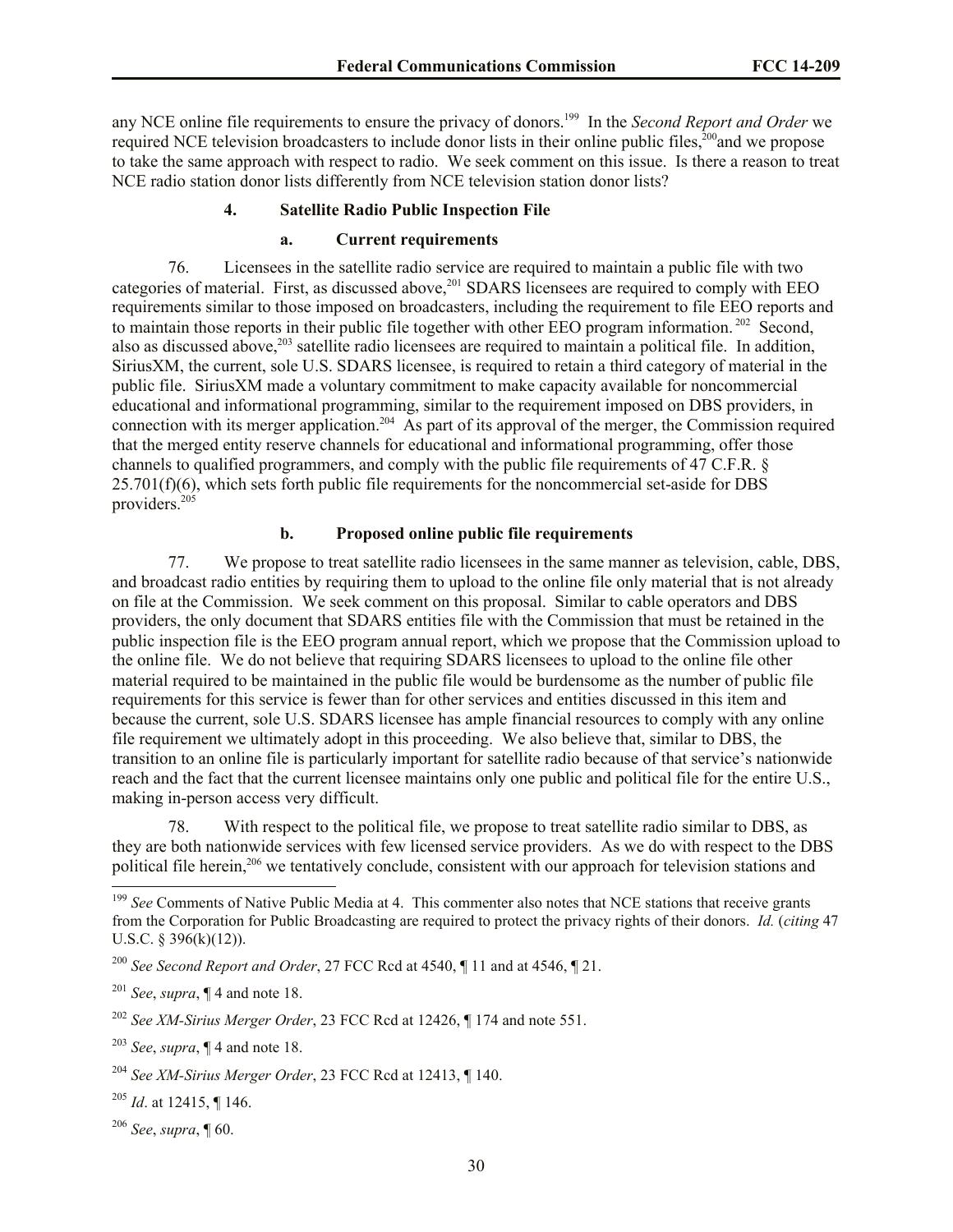our proposal herein for cable systems and radio broadcasters, that SDARS licensees should not be required to upload their existing political files to the online file but rather should be permitted to maintain existing material in their physical political file, and only upload documents to the online political file on a going-forward basis. In addition, to the extent that political file materials relate to ads shown on a local or hyper-local basis, we seek comment on how satellite radio licensees can indicate in their public files the area in which such ads were or will be shown.

# **IV. PROCEDURAL MATTERS**

# **A. Ex Parte Presentations**

79. The proceeding this Notice initiates shall be treated as a "permit-but-disclose" proceeding in accordance with the Commission's *ex parte* rules.<sup>207</sup> Persons making *ex parte* presentations must file a copy of any written presentation or a memorandum summarizing any oral presentation within two business days after the presentation (unless a different deadline applicable to the Sunshine period applies). Persons making oral *ex parte* presentations are reminded that memoranda summarizing the presentation must (1) list all persons attending or otherwise participating in the meeting at which the *ex parte*  presentation was made, and (2) summarize all data presented and arguments made during the presentation. If the presentation consisted in whole or in part of the presentation of data or arguments already reflected in the presenter's written comments, memoranda or other filings in the proceeding, the presenter may provide citations to such data or arguments in his or her prior comments, memoranda, or other filings (specifying the relevant page and/or paragraph numbers where such data or arguments can be found) in lieu of summarizing them in the memorandum. Documents shown or given to Commission staff during *ex parte* meetings are deemed to be written *ex parte* presentations and must be filed consistent with rule 1.1206(b). In proceedings governed by rule 1.49(f) or for which the Commission has made available a method of electronic filing, written *ex parte* presentations and memoranda summarizing oral *ex parte* presentations, and all attachments thereto, must be filed through the electronic comment filing system available for that proceeding, and must be filed in their native format (*e.g.*, .doc, .xml, .ppt, searchable.pdf). Participants in this proceeding should familiarize themselves with the Commission's *ex parte* rules.

# **B. Initial Regulatory Flexibility Act Analysis.**

80. The Regulatory Flexibility Act of 1980, as amended ("RFA"), requires that a regulatory flexibility analysis be prepared for notice and comment rule making proceedings, unless the agency certifies that "the rule will not, if promulgated, have a significant economic impact on a substantial number of small entities." The RFA generally defines the term "small entity" as having the same meaning as the terms "small business," "small organization," and "small governmental jurisdiction." In addition, the term "small business" has the same meaning as the term "small business concern" under the Small Business Act. A "small business concern" is one which: (1) is independently owned and operated; (2) is not dominant in its field of operation; and (3) satisfies any additional criteria established by the Small Business Administration (SBA).

81. With respect to this Notice, an Initial Regulatory Flexibility Analysis ("IRFA") under the Regulatory Flexibility  $Act^{208}$  is contained in Appendix C. Written public comments are requested in the IFRA, and must be filed in accordance with the same filing deadlines as comments on the *NPRM*, with a distinct heading designating them as responses to the IRFA. The Commission will send a copy of this *NPRM*, including the IRFA, in a report to Congress pursuant to the Congressional Review Act. In addition, a copy of this *NPRM* and the IRFA will be sent to the Chief Counsel for Advocacy of the SBA, and will be published in the *Federal Register*.

<sup>207</sup> 47 C.F.R. §§ 1.1200 *et seq.*

<sup>208</sup> *See* 5 U.S.C. § 603.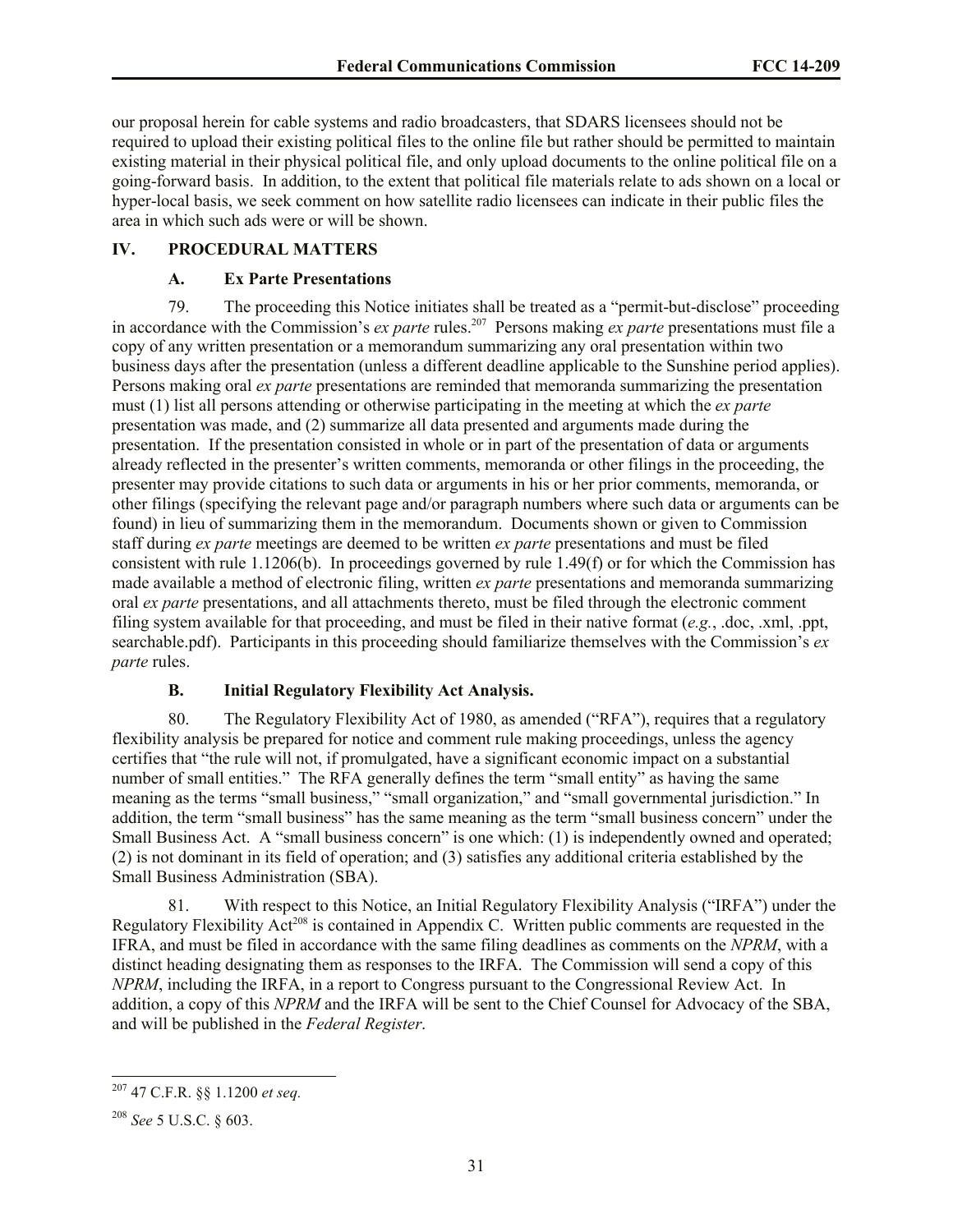# **C. Paperwork Reduction Act Analysis.**

82. This document contains proposed new or modified information collections. The Commission, as part of its continuing effort to reduce paperwork burdens, invites the general public and the Office of Management and Budget (OMB) to comment on the information collection requirements proposed in this document, as required by the Paperwork Reduction Act of 1995 (PRA), Public Law 104- 13. In addition, pursuant to the Small Business Paperwork Relief Act of 2002, Public Law 107-198, *see* 44 U.S.C. § 3506(c)(4), we seek specific comment on how we might further reduce the information collection burden for small business concerns with fewer than 25 employees

# **D. Comment Filing Procedures**

83. Pursuant to Sections 1.415 and 1.419 of the Commission's rules, 47 C.F.R. §§ 1.415, 1.419, interested parties may file comments and reply comments on or before the dates indicated on the first page of this document. Comments may be filed using the Commission's Electronic Comment Filing System (ECFS). *See Electronic Filing of Documents in Rulemaking Proceedings*, 63 FR 24121 (1998).

- Electronic Filers: Comments may be filed electronically using the Internet by accessing the ECFS: http://fjallfoss.fcc.gov/ecfs2/.
- **Paper Filers:** Parties who choose to file by paper must file an original and one copy of each filing. If more than one docket or rulemaking number appears in the caption of this proceeding, filers must submit two additional copies for each additional docket or rulemaking number.
- Filings can be sent by hand or messenger delivery, by commercial overnight courier, or by firstclass or overnight U.S. Postal Service mail. All filings must be addressed to the Commission's Secretary, Office of the Secretary, Federal Communications Commission.
	- All hand-delivered or messenger-delivered paper filings for the Commission's Secretary must be delivered to FCC Headquarters at  $445 \, 12^{th}$  St., SW, Room TW-A325, Washington, DC 20554. The filing hours are 8:00 a.m. to 7:00 p.m. All hand deliveries must be held together with rubber bands or fasteners. Any envelopes and boxes must be disposed of before entering the building.
	- Commercial overnight mail (other than U.S. Postal Service Express Mail and Priority Mail) must be sent to 9300 East Hampton Drive, Capitol Heights, MD 20743.
	- U.S. Postal Service first-class, Express, and Priority mail must be addressed to 445  $12<sup>th</sup>$ Street, SW, Washington DC 20554.
- **People with Disabilities:** To request materials in accessible formats for people with disabilities (braille, large print, electronic files, audio format), send an e-mail to  $fcc504@$ fcc.gov or call the Consumer & Governmental Affairs Bureau at 202-418-0530 (voice), 202-418-0432 (tty).

84. *Additional Information:* For additional information on this proceeding, please contact Kim Matthews of the Media Bureau, Policy Division, Kim.Matthews@fcc.gov, (202) 418-2154.

# **V. ORDERING CLAUSES**

85. Accordingly, **IT IS ORDERED** that, pursuant to the authority contained in Sections 1, 4(i), 4(j), 303(r), and 335 of the Communications Act of 1934, as amended, 47 U.S.C. §§ 151, 154(i), 154(j), 303(r), and 335 this Notice of Proposed Rulemaking **IS ADOPTED**.

86. **IT IS FURTHER ORDERED** that the Commission's Consumer and Governmental Affairs Bureau, Reference Information Center, **SHALL SEND** a copy of this Notice of Proposed Rulemaking, including the Initial Regulatory Flexibility Analysis, to the Chief Counsel for Advocacy of the Small Business Administration.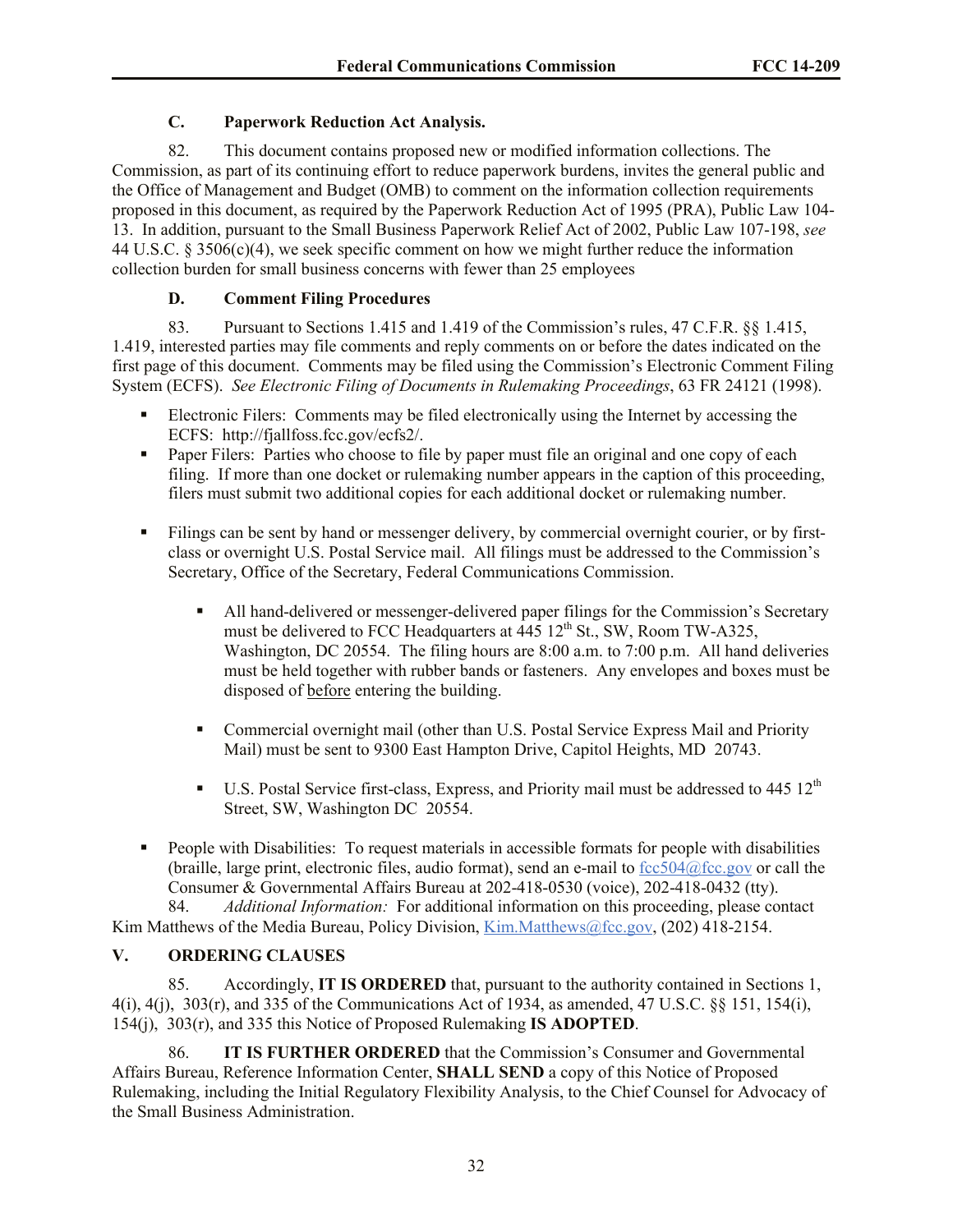87. **IT IS FURTHER ORDERED** that the Petition for Rulemaking filed by the Campaign Legal Center, Common Cause, and the Sunlight Foundation **IS GRANTED**.

# FEDERAL COMMUNICATIONS COMMISSION

Marlene H. Dortch Secretary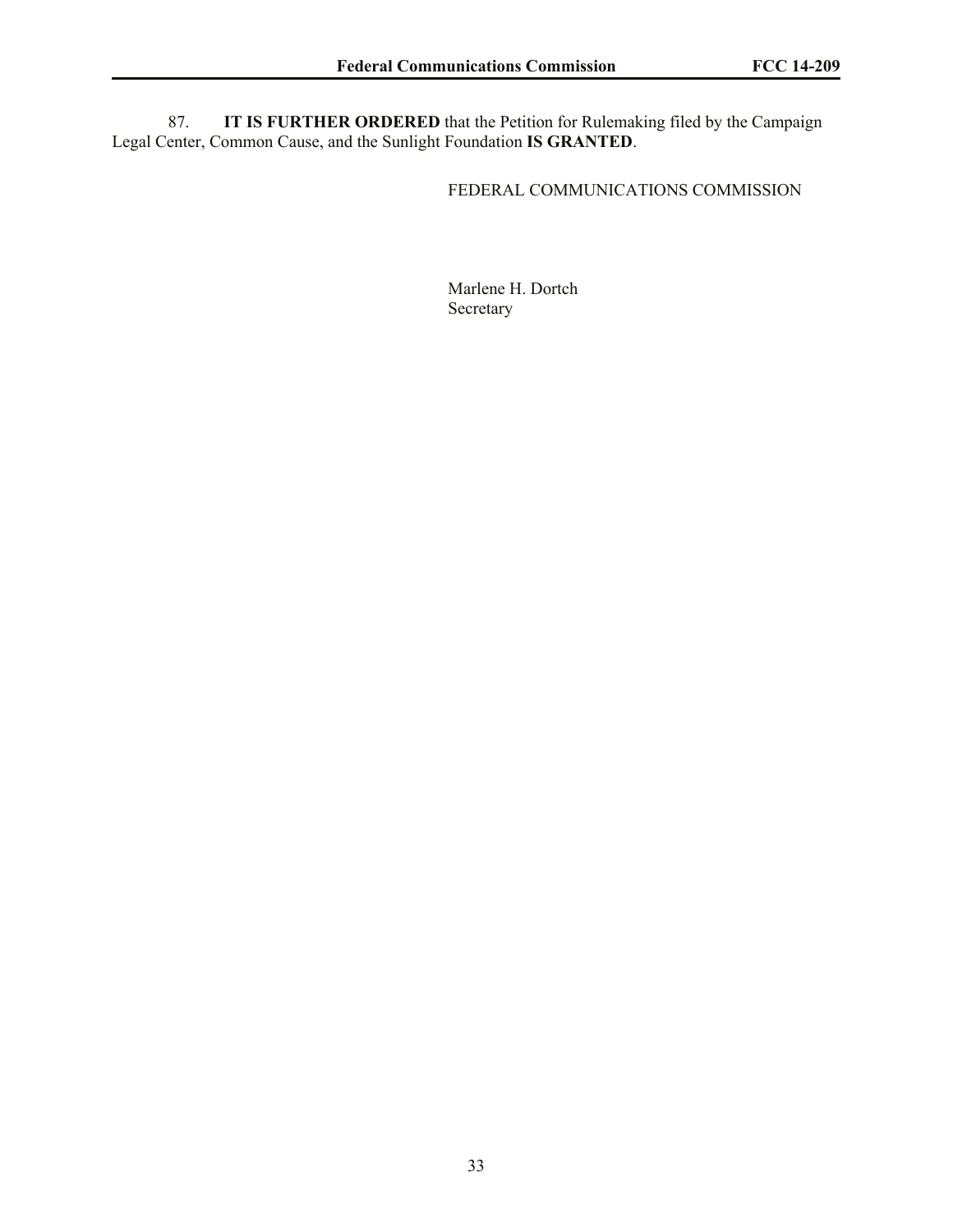# **APPENDIX A**

## **List of Commenters**

## **Comments filed in MB Docket No. 14-127**

50 State Broadcasters Associations ("50 State Associations") American Public Media Group, Minnesota Public Radio, Southern California Public Radio, and Classical South Florida ("American Public Media") Association of Minnesota Public Educational Radio Stations ("Ampers") Blount Masscom, Inc., et al. ("Blount") Campaign Legal Center, Common Cause, and Sunlight Foundation ("CLC") Educational Media Foundation ("EMF") Entertainment Media Trust ("EMT") LeSEA Broadcasting Corporation ("LeSEA") Local and Regional Small Radio Broadcasters ("Small Radio Broadcasters") Martha Whitman Mentor Partners, Inc. ("Mentor") Missouri and California Broadcasters Associations ("Missouri and California Associations") National Association of Broadcasters ("NAB") National Cable & Telecommunications Association ("NCTA") National Federation of Community Broadcasters ("NFCB") Native Public Media Patrick Ruffini

## **Reply Comments filed in MB Docket No. 14-127**

Campaign Legal Center, Common Cause, and Sunlight Foundation ("CLC") National Cable & Telecommunications Association ("NCTA") Torres Law Group, PLLC ("TLG")

In addition, a number of individuals filed comments in this proceeding.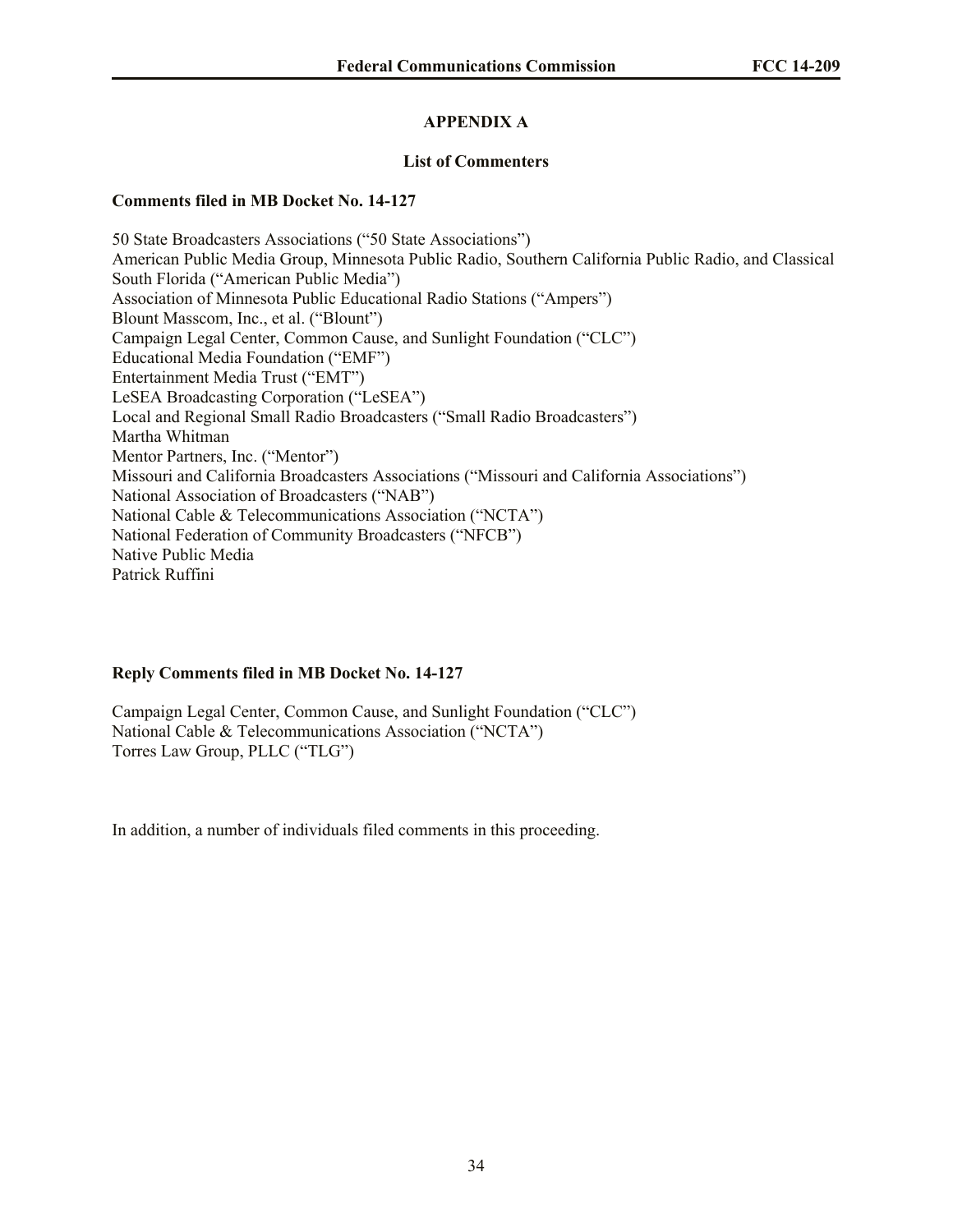# **APPENDIX B**

# **Proposed Rules**

Part 73 of Title 47 of the U.S. Code of Federal Regulations is amended to read as follows:

# PART 73 – RADIO BROADCAST SERVICES

1. The Authority citation for Part 73 continues to read as follows:

AUTHORITY: 47 U.S.C. 154, 303, 307, and 554.

2. Section 73.1943 is amended by revising  $\S$  73.1943(d) to read as follows:

# **§ 73.1943 Political File.**

\* \* \* \* \* \* \* \*

(d) Location of the file. A licensee or applicant must post all of the contents added to its political file after the effective date of this subsection in the political file component of its online public file hosted by the Commission. A station must retain in its political file maintained at the station, at the location specified in Section 73.3526(b) or 73.3527(b), all material required to be included in the political file and added to the file prior to the effective date of this subsection. The online political file must be updated in the same manner as subsection (c).

3. Section 73.3526 is amended by revising § 73.3526(b) to read as follows:

# **§ 73.3526 Local public inspection file of commercial stations.**

 $*$  \*  $*$  \*  $*$  \*

(b) Location of the file. The public inspection file shall be located as follows:

(1) For radio licensees temporarily exempt from the online file, as discussed in paragraph (b)(2), a hard copy of the public inspection file shall be maintained at the main studio of the station. For all licensees, letters and emails from the public, as required by paragraph (e)(9), shall be maintained at the main studio of the station. An applicant for a new station or change of community shall maintain its file at an accessible place in the proposed community of license or at its proposed main studio.

(2) (i) A television station licensee or applicant, and any radio station licensee or applicant not temporarily exempt as described in this paragraph, shall place the contents required by paragraph (e) of its public inspection file on the online file hosted by the Commission, with the exception of letters and emails from the public as required by paragraph (e)(9), which shall be retained at the station in the manner discussed in paragraph  $(b)(1)$ ; and the political file as required by paragraph (e)(6), as discussed in paragraph (b)(3). Any radio station not in the top 50 Nielsen Audio markets, and any radio station with fewer than five full-time employees, shall continue to retain the public inspection file at the station in the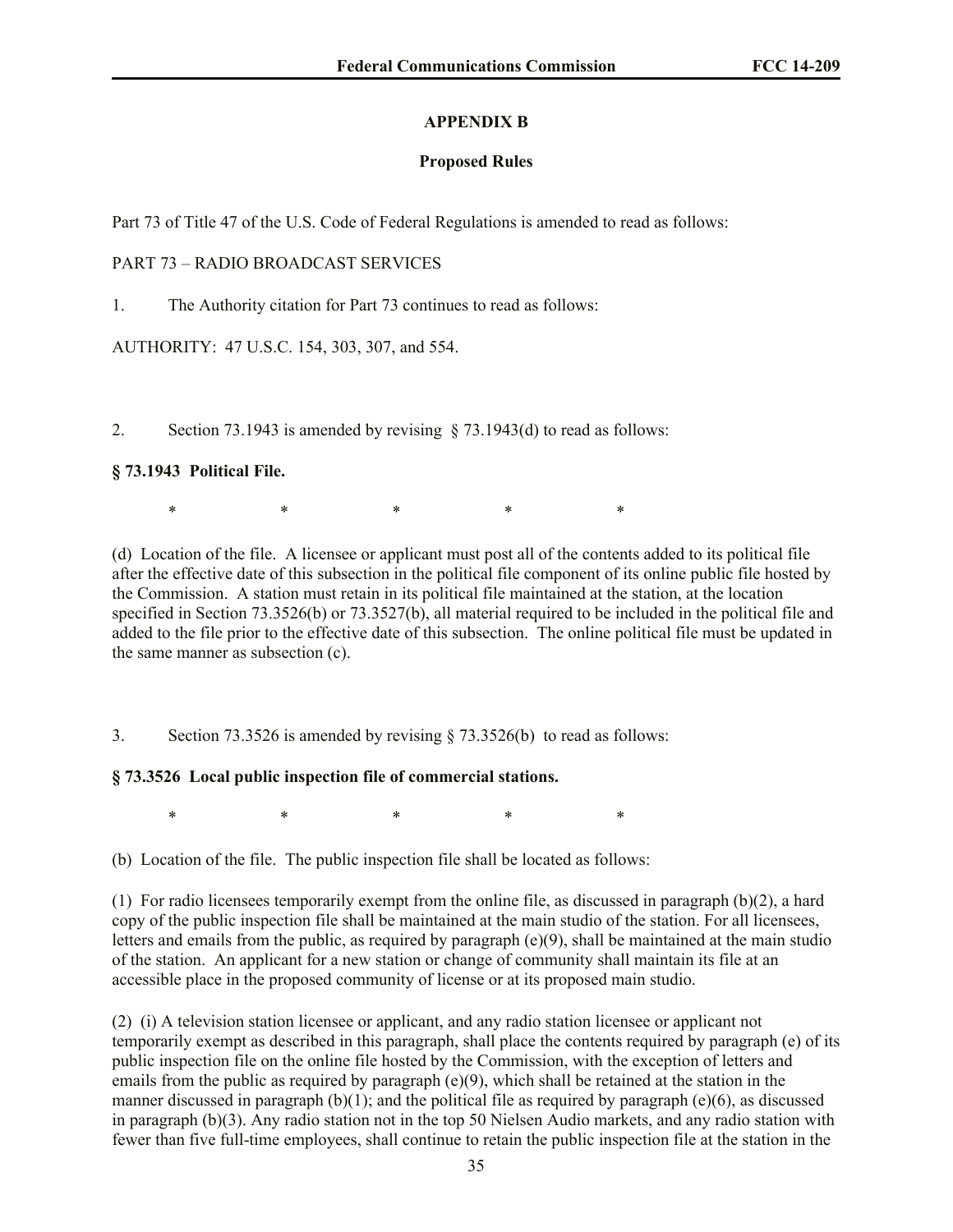manner discussed in paragraph (b)(1) until [2 years following the effective date of the Report and Order in MB Docket No. 14-127]. However, any radio station that is not required to place its public inspection file in the online file hosted by the Commission before [2 years following the effective date of the Report and Order in MB Docket No. 14-127] may choose to do so, instead of retaining the public inspection file at the station in the manner discussed in paragraph (b)(1).

(ii) A station must provide a link to the public inspection file hosted on the Commission's website from the home page of its own website, if the station has a website, and provide contact information on its website for a station representative that can assist any person with disabilities with issues related to the content of the public files. A station also is required to include in the online public file the station's main studio address and telephone number, and the email address of the station's designated contact for questions about the public file. To the extent this section refers to the local public inspection file, it refers to the public file of an individual station, which is either maintained at the station or on the Commission's website, depending upon where the documents are required to be maintained under the Commission's rules.

(3) (i) A licensee or applicant shall place the contents required by paragraph (e)(6) of its political inspection file in the online file hosted by the Commission. Political inspection file material in existence 30 days after the effective date of this provision shall continue to be retained at the station in the manner discussed in paragraph (b)(1) until the end of its retention period.

(ii) Any television station not in the top 50 DMAs, and any station not affiliated with one of the top four broadcast networks, regardless of the size of the market it serves, shall continue to retain the political file at the station in the manner discussed in paragraph (b)(1) until July 1, 2014. For these stations, effective July 1, 2014, any new political file material shall be placed in the online file hosted by the Commission, while the material in the political file as of July 1, 2014, if not placed in the Commission's website, shall continue to be retained at the station in the manner discussed in paragraph  $(b)(1)$  until the end of its retention period. However, any station that is not required to place its political file in the online file hosted by the Commission before July 1, 2014 may choose to do so, instead of retaining the political file at the station in the manner discussed in paragraph  $(b)(1)$ .

(iii) Any radio station not in the top 50 Nielsen Audio markets, and any radio station with fewer than five full-time employees, shall continue to retain the political file at the station in the matter discussed in paragraph (b)(1) until [2 years following the effective date of the Report and Order in MB Docket No. 14- 127]. For these stations, effective [2 years following the effective date of the Report and Order in MB Docket No. 14-127], any new political file material shall be placed in the online file hosted by the Commission, while the material in the political file as of [2 years following the effective date of the Report and Order in MB Docket No. 14-127], if not placed in the online file hosted by the Commission, shall continue to be retained at the station in the manner discussed in paragraph (b)(1) until the end of its retention period. However, any station that is not required to place its political file on the Commission's website before [2 years following the effective date of the Report and Order in MB Docket No. 14-127] may choose to do so, instead of retaining the political file at the station in the manner discussed in paragraph  $(b)(1)$ .

(4) The Commission will automatically link the following items to the electronic version of all licensee and applicant public inspection files, to the extent that the Commission has these items electronically: authorizations, applications, contour maps; ownership reports and related materials; portions of the Equal Employment Opportunity file held by the Commission; "The Public and Broadcasting"; Letters of Inquiry and other investigative information requests from the Commission, unless otherwise directed by the inquiry itself; Children's television programming reports; and DTV transition education reports. In the event that the online public file does not reflect such required information, the licensee will be responsible for posting such material.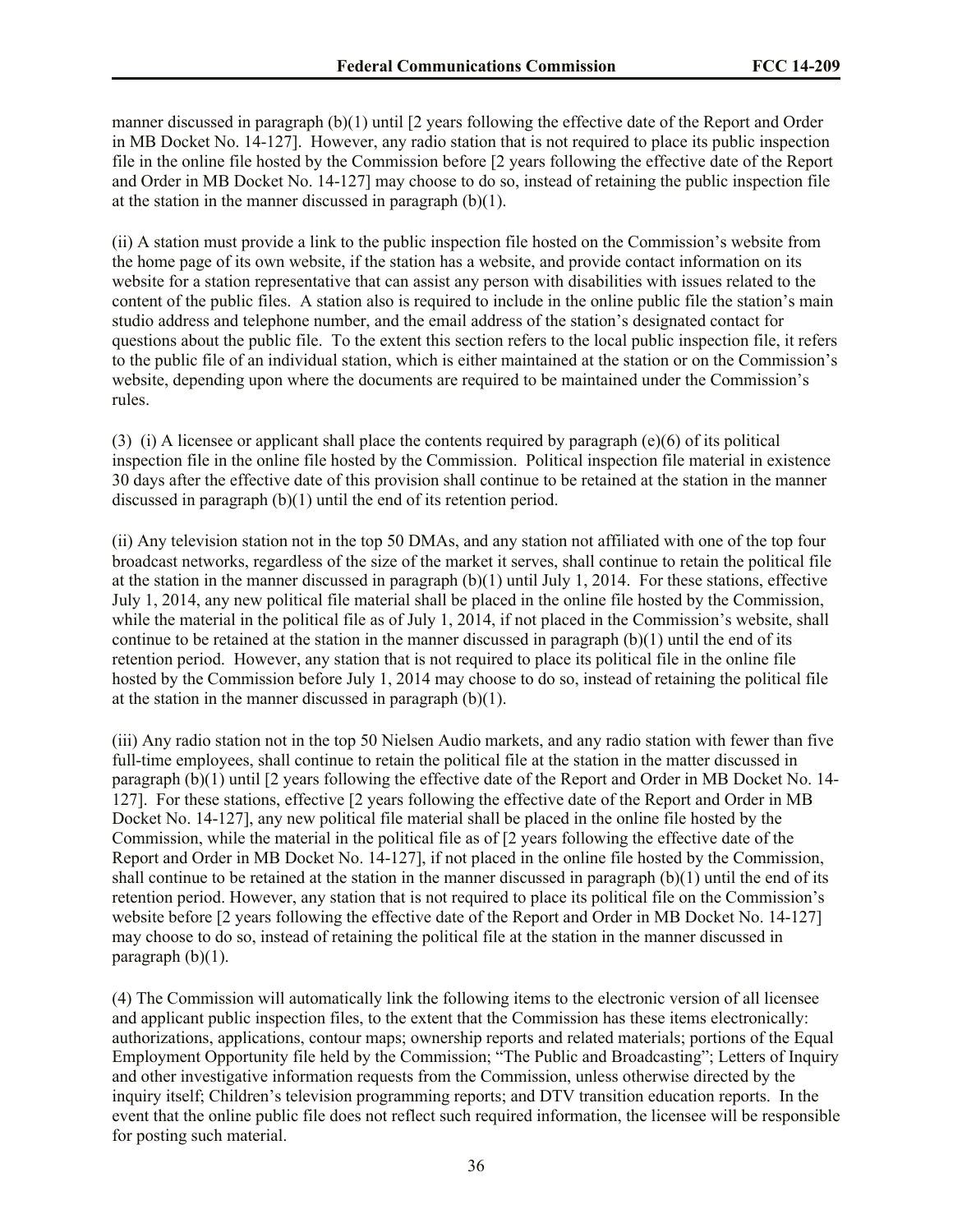$*$  \*  $*$  \*  $*$  \*

4. Section 73.3527 is amended by revising § 73.3527(b) to read as follows:

#### **§ 73.3527 Local public inspection file of noncommercial educational stations.**

 $*$  \*  $*$  \*  $*$  \*

(b) Location of the file. The public inspection file shall be located as follows:

(1) For radio licensees, a hard copy of the public inspection file shall be maintained at the main studio of the station until [2 years following the effective date of the Report and Order in MB Docket No. 14-127] except that, as discussed in paragraph  $(b)(2)(ii)$ , any radio station may voluntarily place its public inspection file online before [2 years following the effective date of the Report and Order in MB Docket No. 14-127] if it chooses do so instead of retaining the file at the station. An applicant for a new station or change of community shall maintain its file at an accessible place in the proposed community of license or at its proposed main studio.

(2) (i) A noncommercial educational television station licensee or applicant shall place the contents required by paragraph (e) of its public inspection file in the online file hosted by the Commission, with the exception of the political file as required by paragraph  $(e)(5)$ , which may be retained at the station in the manner discussed in paragraph (b)(1) until July 1, 2014. Effective July 1, 2014, any new political file material shall be placed in the online file hosted by the Commission, while the material in the political file as of July 1, 2014, if not placed on the Commission's website, shall continue to be retained at the station in the manner discussed in paragraph  $(b)(1)$  until the end of its retention period. However, any noncommercial educational station that is not required to place its political file in the online file hosted by the Commission before July 1, 2014 may choose to do so instead of retaining the political file at the station in the manner discussed in paragraph (b)(1).

(ii) Beginning [2 years following the effective date of the Report and Order in MB Docket No. 14-127], noncommercial educational radio station licensees and applicants shall place the contents required by paragraph (e) in the online public inspection file hosted by the Commission. For these stations, effective [2 years following the effective date of the Report and Order in MB Docket No. 14-127], any new political file material shall be placed on the Commission's website, while the material in the political file as of [2 years following the effective date of the Report and Order in MB Docket No. 14-127], if not placed in the online file hosted by the Commission, shall continue to be retained at the station in the manner discussed in paragraph (b)(1) until the end of its retention period. However, any radio station that is not required to place its public inspection file in the online file hosted by the Commission before [2 years following the effective date of the Report and Order in MB Docket No. 14-127] may choose to do so, instead of retaining the public inspection file at the station in the manner discussed in paragraph  $(b)(1)$ .

(iii)A station must provide a link to the public inspection file hosted on the Commission's website from the home page of its own website, if the station has a website, and provide contact information for a station representative on its website that can assist any person with disabilities with issues related to the content of the public files. A station also is required to include in the online public file the station's main studio address and telephone number, and the email address of the station's designated contact for questions about the public file. To the extent this section refers to the local public inspection file, it refers to the public file of an individual station, which is either maintained at the station or on the Commission's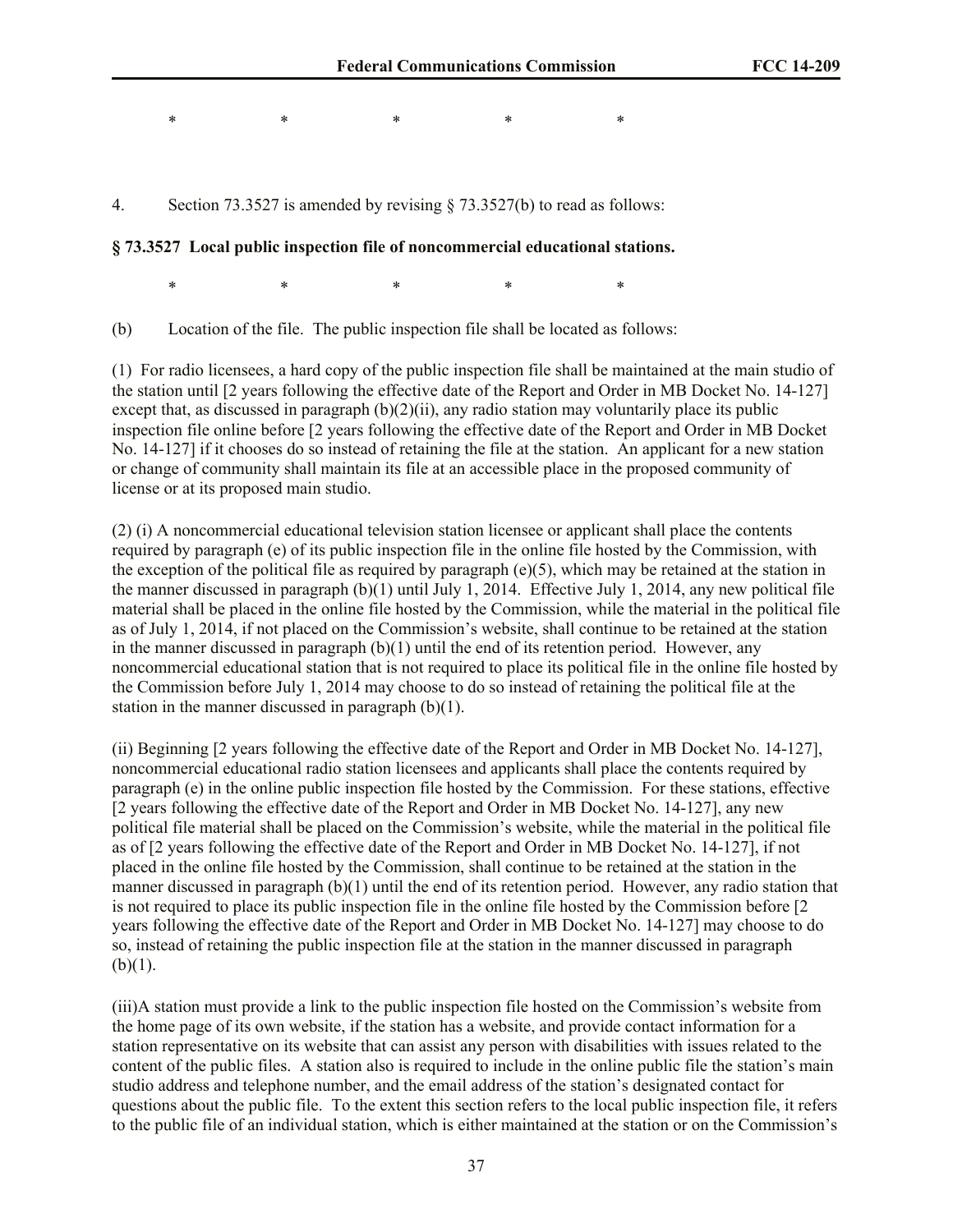website, depending upon where the documents are required to be maintained under the Commission's rules.

(3) The Commission will automatically link the following items to the electronic version of all licensee and applicant public inspection files, to the extent that the Commission has these items electronically: authorizations; applications; contour maps; ownership reports and related materials; portions of the Equal Employment Opportunity file held by the Commission; and "The Public and Broadcasting".

 $*$  \*  $*$  \*  $*$  \*

5. Section 73.3580 is amended by revising  $\S$ § 73.3580(d)(4)(i) and (ii) to read as follows:

#### **§ 73.3580 Local public notice of filing of broadcast applications.**

(i) Pre-filing announcements. During the period and beginning on the first day of the sixth calendar month prior to the expiration of the license, and continuing to the date on which the application is filed, the following announcement shall be broadcast on the 1st and 16th day of each calendar month. Stations broadcasting primarily in a foreign language should broadcast the announcements in that language.

Radio announcement: On (date of last renewal grant) (Station's call letters) was granted a license by the Federal Communication Commission to serve the public interest as a public trustee until (expiration date).

Our license will expire on (date). We must file an application for renewal with the FCC (date four calendar months prior to expiration date). When filed, a copy of this application will be available for public inspection at www.fcc.gov. It contains information concerning this station's performance during the last (period of time covered by the application).

Individuals who wish to advise the FCC of facts relating to our renewal application and to whether this station has operated in the public interest should file comments and petitions with the FCC by (date first day of last full calendar month prior to the month of expiration).

Further information concerning the FCC's broadcast license renewal process is available at (address of location of the station's public inspection file) or may be obtained from the FCC, Washington, DC 20554.

Television announcement: On (date of last renewal grant) (Station's call letters) was granted a license by the Federal Communication Commission to serve the public interest as a public trustee until (expiration date).

Our license will expire on (date). We must file an application for renewal with the FCC (date four calendar months prior to expiration date). When filed, a copy of this application will be available for public inspection at www.fcc.gov. It contains information concerning this station's performance during the last (period of time covered by the application).

Individuals who wish to advise the FCC of facts relating to our renewal application and to whether this station has operated in the public interest should file comments and petitions with the FCC by (date first day of last full calendar month prior to the month of expiration).

Further information concerning the FCC's broadcast license renewal process is available at (address of location of the station) or may be obtained from the FCC, Washington, DC 20554.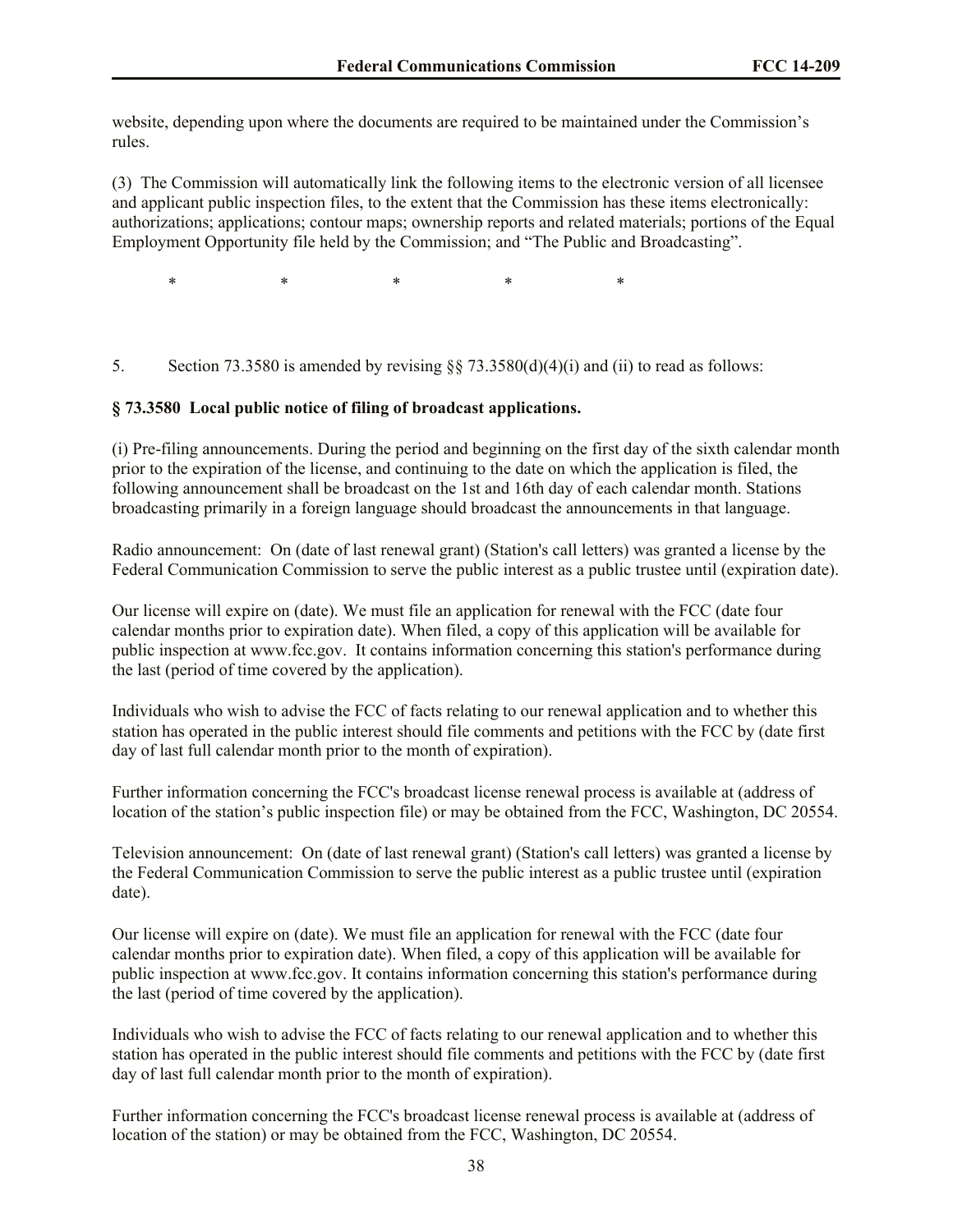\* \* \*

(ii) Post-filing announcements. During the period beginning of the date on which the renewal application is filed to the sixteenth day of the next to last full calendar month prior to the expiration of the license, all applications for renewal of broadcast station licenses shall broadcast the following announcement on the 1st and 16th day of each calendar month. Stations broadcasting primarily in a foreign language should broadcast the announcements in that language.

Television announcement: On (date of last renewal grant) (Station's call letters) was granted a license by the Federal Communications Commission to serve the public interest as a public trustee until (expiration date).

Our license will expire on (date). We have filed an application for renewal with the FCC.

A copy of this application is available for public inspection at www.fcc.gov. It contains information concerning this station's performance during the last (period of time covered by application).

Individuals who wish to advise the FCC of facts relating to our renewal application and to whether this station has operated in the public interest should file comments and petitions with the FCC by (date first day of last full calendar month prior to the month of expiration).

Further information concerning the FCC's broadcast license renewal process is available at (address of location of the station) or may be obtained from the FCC, Washington, DC 20554.

Radio announcement: On (date of last renewal grant) (Station's call letters) was granted a license by the Federal Communications Commission to serve the public interest as a public trustee until (expiration date).

Our license will expire on (date). We have filed an application for renewal with the FCC.

A copy of this application is available for public inspection at www.fcc.gov. It contains information concerning this station's performance during the last (period of time covered by application).

Individuals who wish to advise the FCC of facts relating to our renewal application and to whether this station has operated in the public interest should file comments and petitions with the FCC by (date first day of last full calendar month prior to the month of expiration).

Further information concerning the FCC's broadcast license renewal process is available at (address of location of the station's public inspection file) or may be obtained from the FCC, Washington, DC 20554.

Part 76 of Title 47 of the U.S. Code of Federal Regulations is amended to read as follows:

# PART 76 – MULTICHANNEL VIDEO AND CABLE TELEVISION SERVICE

6. The Authority citation for Part 76 continues to read as follows:

AUTHORITY: 47 U.S.C. 151, 152, 153, 154, 301, 302, 302a, 303, 303a, 307, 308, 309, 312, 315, 317, 325, 339, 340, 341, 503, 521, 522, 531, 532, 534, 535, 536, 537, 543, 544, 544a, 545, 548, 549, 552, 554, 556, 558, 560, 561, 571, 572, 573.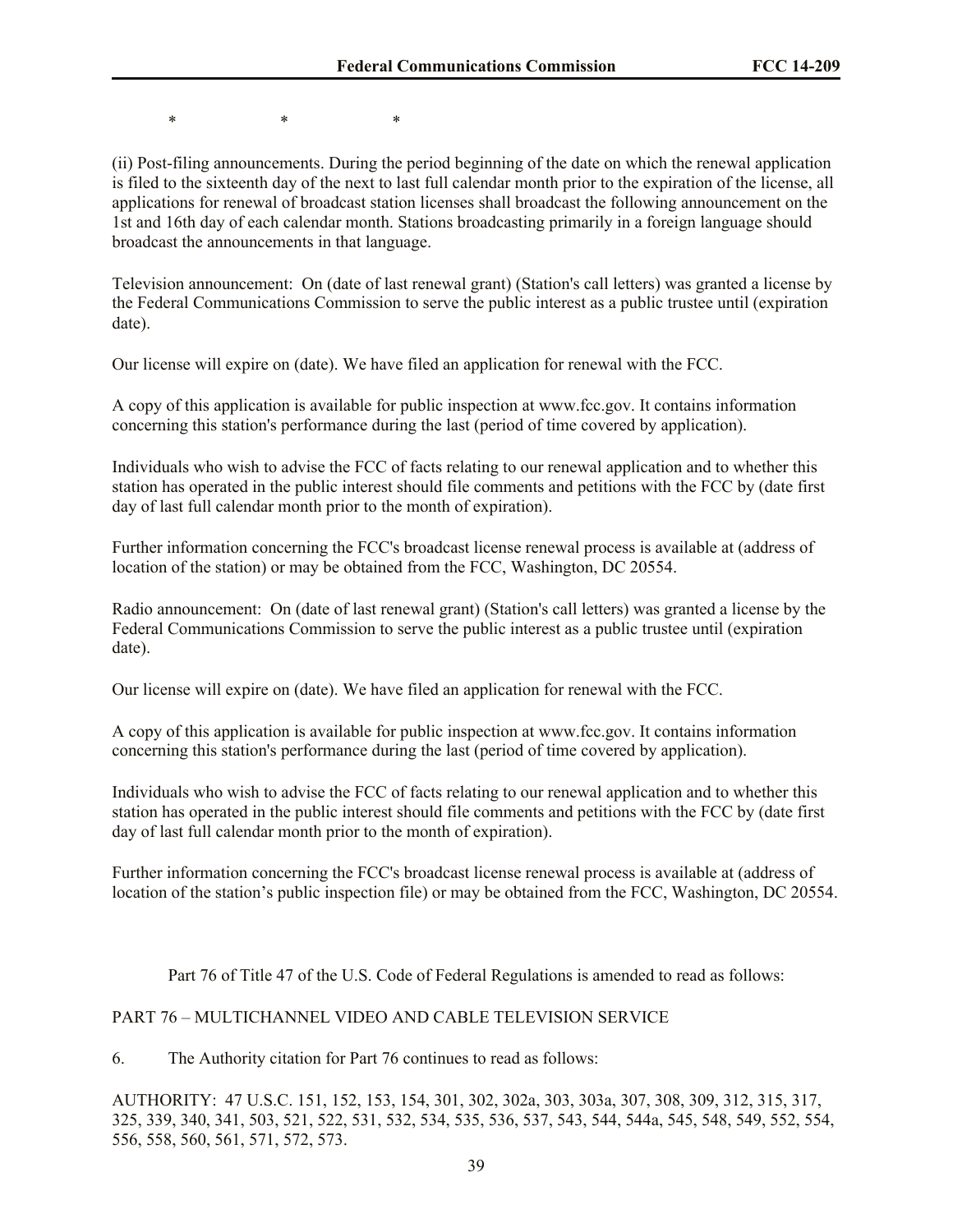7. Section 76.630 is amended by revising  $\S$  76.630(a)(2) to read as follows:

## **§ 76.630 Compatibility with consumer electronics equipment.**

 $*$  \*  $*$  \*  $*$  \*

(2) Requests for waivers of this prohibition must demonstrate either a substantial problem with theft of basic tier service or a strong need to scramble basic signals for other reasons. As part of this showing, cable operators are required to notify subscribers by mail of waiver requests. The notice to subscribers must be mailed no later than 30 calendar days from the date the request for waiver was filed with the Commission, and cable operators must inform the Commission in writing, as soon as possible, of that notification date. The notification to subscribers must state:

On (date of waiver request was filed with the Commission), (cable operator's name) filed with the Federal Communications Commission a request for waiver of the rule prohibiting scrambling of channels on the basic tier of service. 47 CFR 76.630(a). The request for waiver states (a brief summary of the waiver request). A copy of the request for waiver shall be available for public inspection at www.fcc.gov

Individuals who wish to comment on this request for waiver should mail comments to the Federal Communications Commission by no later than 30 days from (the date the notification was mailed to subscribers). Those comments should be addressed to the: Federal Communications Commission, Media Bureau, Washington, DC 20554, and should include the name of the cable operator to whom the comments are applicable. Individuals should also send a copy of their comments to (the cable operator at its local place of business).

Cable operators may file comments in reply no later than 7 days from the date subscriber comments must be filed.

 $*$  \*  $*$  \*  $*$  \*

8. Section 76.1700 is amended by revising  $\S$  76.1700(a), (b), (c), (d), and (e), and by adding  $\S$  $76.1700(f)$  and (g), to read as follows:

## **§ 76.1700 Records to be maintained by cable system operators.**

(a)*Public inspection file.* The following records must be placed in the online public file hosted by the Commission, except as indicated in § 76.1700(d) and except that the records listed in 76.1700(1) (political file) that are in existence 30 days after the effective date of this provision shall continue to be retained at the system and made available to the public in the manner discussed in paragraph (e) until the end of the retention period. In addition, any cable system with fewer than 5,000 subscribers shall continue to retain the political file at the system in the manner discussed in paragraph (e) until [2 years following the effective date of the Report and Order in MB Docket No. 14-127]. For these systems, effective [2 years following the effective date of the Report and Order in MB Docket No. 14-127], any new political file material shall be placed in the online file hosted by the Commission, while the material in the political file as of [2 years following the effective date of the Report and Order in MB Docket No. 14-127], if not placed on the Commission's website, shall continue to be retained at the system in the manner discussed in paragraph (e) until the end of its retention period. However, any system that is not required to place its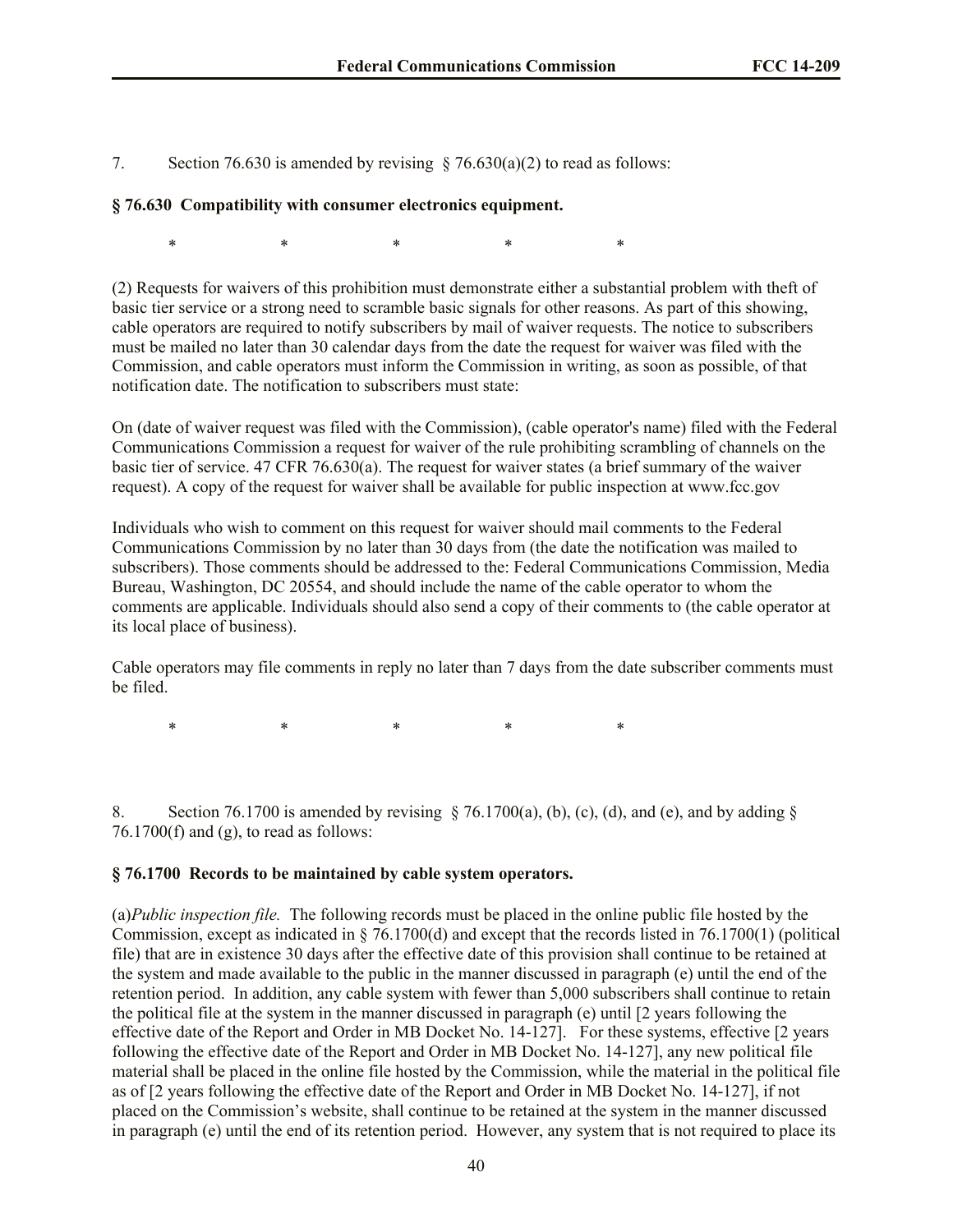political file on the Commission's website before [2 years following the effective date of the Report and Order in MB Docket No. 14-127] may choose to do so, instead of retaining the political file at the system. in the manner discussed in paragraph (e).

 (1) Political file. All requests for cablecast time made by or on behalf of a candidate for public office and all other information required to be maintained pursuant to §76.1701;

 (2) Equal employment opportunity. All EEO materials described in §76.1702 except for any EEO program annual reports, which the Commission will link to the electronic version of all systems' public inspection files;

 (3) Commercial records on children's programs. Sufficient records to verify compliance with §76.225 in accordance with §76.1703;

 (4) Performance tests (channels delivered). The operator of each cable television system shall maintain at its local office a current listing of the cable television channels which that system delivers to its subscribers in accordance with §76.1705;

 (5) Leased access. If a cable operator adopts and enforces written policy regarding indecent leased access programming, such a policy shall be published in accordance with §76.1707;

 (6) Principal headend. The operator of every cable system shall maintain the designation and location of its principal headend in accordance with  $876.1708$ ;

 (7) Availability of signals. The operator of every cable television system shall maintain a list of all broadcast television stations carried by its system in fulfillment of the must-carry requirements in accordance with §76.1709;

 (8) Operator interests in video programming. Cable operators shall maintain records regarding the nature and extent of their attributable interests in all video programming services as well as information regarding their carriage of such vertically integrated video programming services on cable systems in which they have an attributable interests in accordance with §76.1710;

 (9) Sponsorship identification. Whenever sponsorship announcements are omitted pursuant to  $§76.1615(f)$  of subpart T, the cable television system operator shall maintain a list in accordance with §76.1715;

 (10) Compatibility with consumer electronics equipment. Cable system operators generally may not scramble or otherwise encrypt signals carried on the basic service tier. Copies of requests for waivers of this prohibition must be available in the public inspection file in accordance with §76.630.

 (b) *Information available to the franchisor*. These records must be made available by cable system operators to local franchising authorities on reasonable notice and during regular business hours, except as indicated in  $\S$  76.1700(d).

 (1) Proof-of-performance test data. The proof of performance tests shall be made available upon request in accordance with §76.1704;

 (2) Complaint resolution. Cable system operators shall establish a process for resolving complaints from subscribers about the quality of the television signal delivered. Aggregate data based upon these complaints shall be made available for inspection in accordance with §76.1713.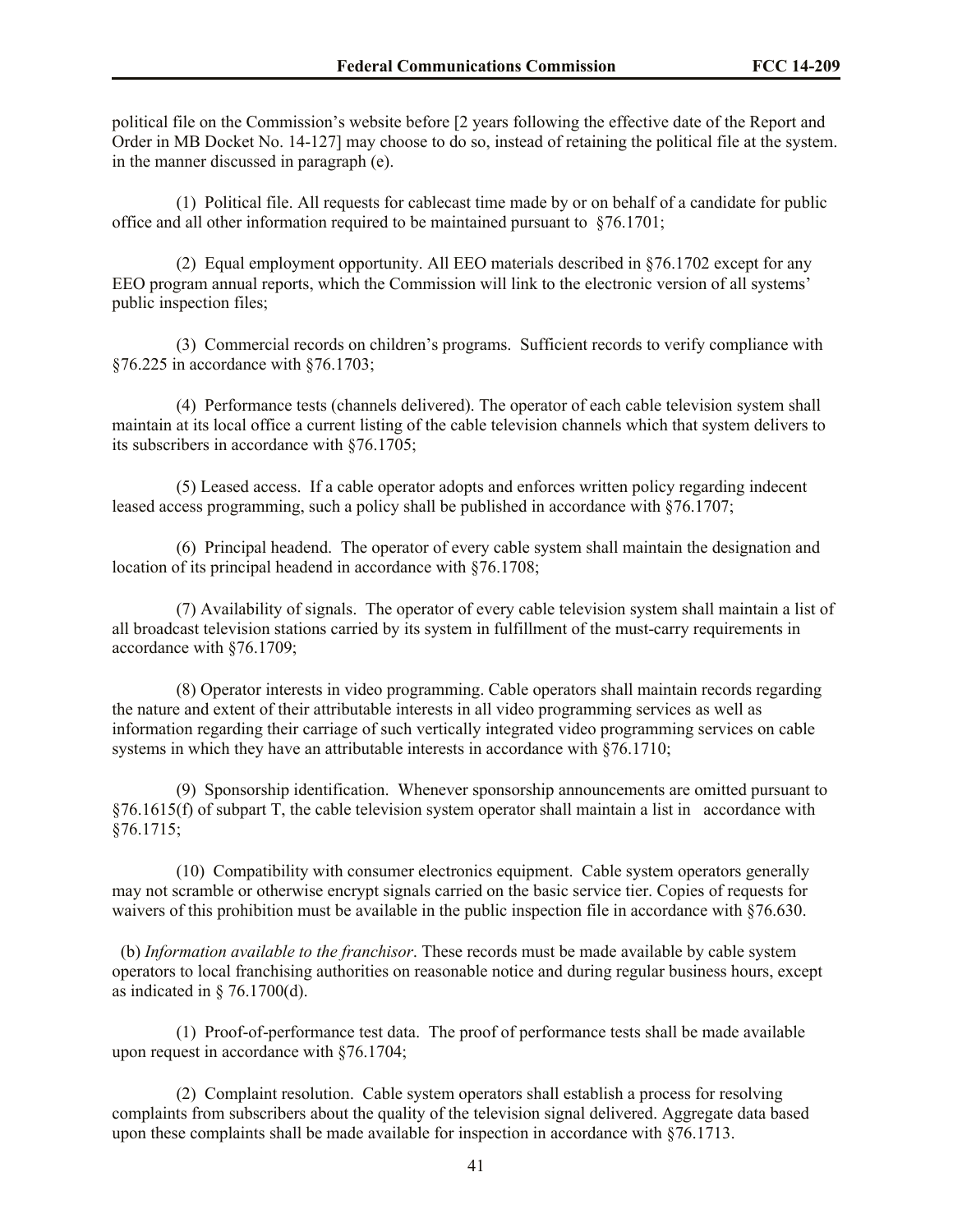(c)*Information available to the Commission*. These records must be made available by cable system operators to the Commission on reasonable notice and during regular business hours, except as indicated in § 76.1700(d).

 (1) Proof-of-performance test data. The proof of performance tests shall be made available upon request in accordance with §76.1704;

 (2) Signal leakage logs and repair records. Cable operators shall maintain a log showing the date and location of each leakage source in accordance with §76.1706;

 (3) Emergency alert system and activations. Every cable system shall keep a record of each test and activation of the Emergency Alert System (EAS). The test is performed pursuant to the procedures and requirements of part 11 of this chapter and the EAS Operating Handbook. The records are kept in accordance with Part 11 and §76.1711 of this chapter;

 (4) Complaint resolution. Cable system operators shall establish a process for resolving complaints from subscribers about the quality of the television signal delivered. Aggregate data based upon these complaints shall be made available for inspection in accordance with §76.1713;

 (5) Subscriber records and public inspection file. The operator of a cable television system shall make the system, its public inspection file, and its records of subscribers available for inspection upon request in accordance with §76.1716.

(d)*Exceptions to the public inspection file requirements*. The operator of every cable television system having fewer than 1,000 subscribers is exempt from the online public file and from the public record requirements contained in §76.1701 (political file); §76.1702 (EEO records available for public inspection); §76.1703 (commercial records for children's programming); §76.1704 (proof-of-performance test data); §76.1706 (signal leakage logs and repair records); §76.1714 (FCC rules and regulations); and §76.1715 (sponsorship identification).

(e) *Location of records*. Political file material that continues to be retained at the system shall be retained in a public inspection file maintained at the office in the community served by the system that the system operator maintains for the ordinary collection of subscriber charges, resolution of subscriber complaints, and other business and, if the system operator does not maintain such an office in the community, at any accessible place in the communities served by the system (such as a public registry for documents or an attorney's office). Public file locations will be open at least during normal business hours and will be conveniently located. The public inspection file shall be available for public inspection at any time during regular business hours for the facility where they are kept. All or part of the public inspection file may be maintained in a computer database, as long as a computer terminal capable of accessing the database is made available, at the location of the file, to members of the public who wish to review the file.

(f) *Links and contact and geographic information*. A system must provide a link to the public inspection file hosted on the Commission's website from the home page of its own website, if the system has a website, and provide contact information on its website for a system representative who can assist any person with disabilities with issues related to the content of the public files. A system also is required to include in the online public file the address of the system's local public file and the name, phone number, and email address of the system's designated contact for questions about the public file. In addition, a system must provide on the online public file a list of the geographic areas served by the system. To the extent this section refers to the local public inspection file, it refers to the public file of a physical system, which is either maintained at the location described in paragraph (e) or on the Commission's website, depending upon where the documents are required to be maintained under the Commission's rules.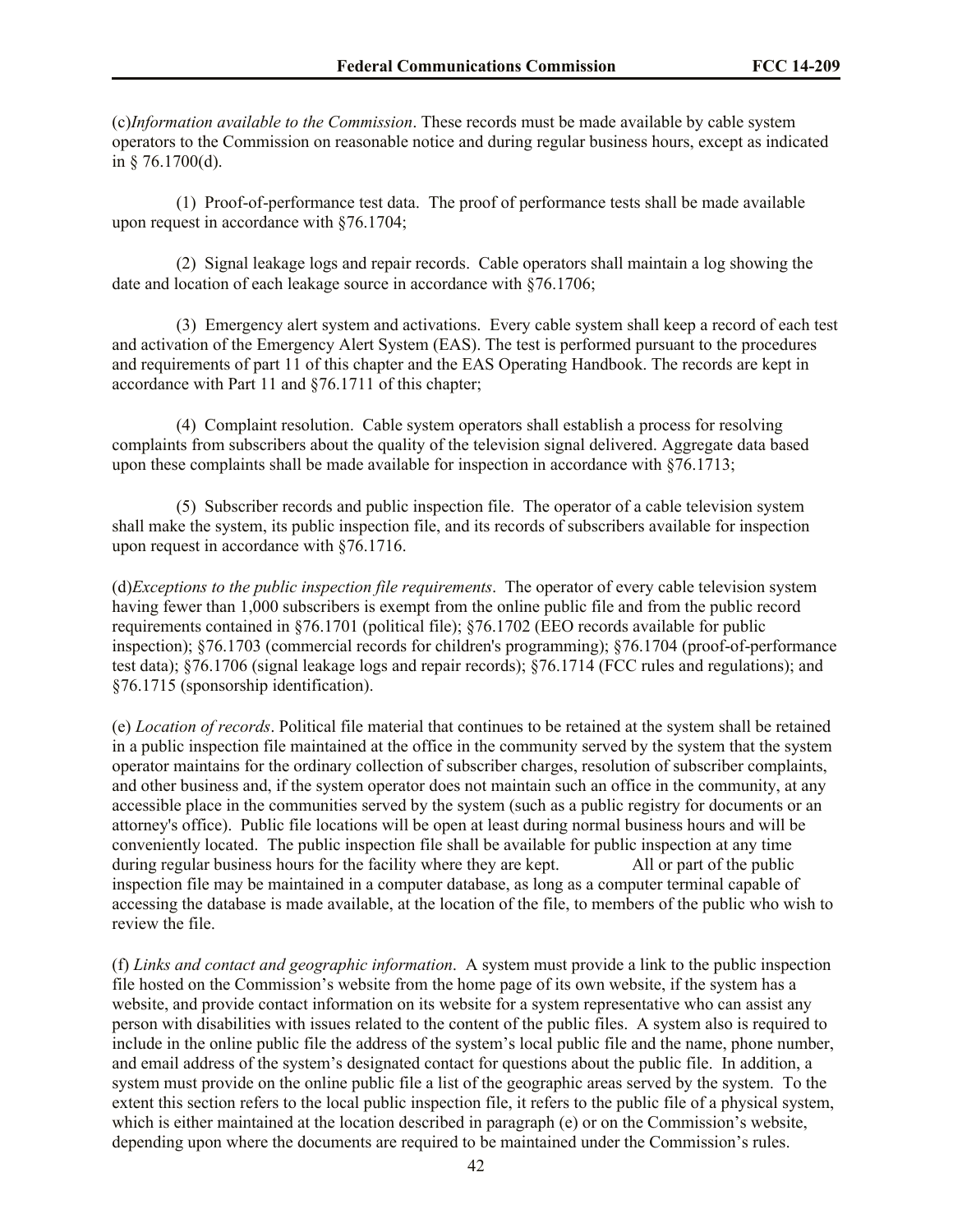(g) *Reproduction of records*. Copies of any material in the public inspection file shall be available for machine reproduction upon request made in person, provided the requesting party shall pay the reasonable cost of reproduction. Requests for machine copies shall be fulfilled at a location specified by the system operator, within a reasonable period of time, which in no event shall be longer than seven days. The system operator is not required to honor requests made by mail but may do so if it chooses.

 $*$  \*  $*$  \*  $*$  \*

9. Section 76.1709 is amended by revising (a) and (b) to read as follows:

## **§76.1709 Availability of signals.**

(a) The operator of every cable television system shall maintain for public inspection a file containing a list of all broadcast television stations carried by its system in fulfillment of the must-carry requirements pursuant to §76.56. Such list shall include the call sign, community of license, broadcast channel number, cable channel number, and in the case of a noncommercial educational broadcast station, whether that station was carried by the cable system on March 29, 1990.

(b) Such records must be maintained in accordance with the provisions of §76.1700.

(c) A cable operator shall respond in writing within 30 days to any written request by any person for the identification of the signals carried on its system in fulfillment of the requirements of §76.56.

Part 25 of Title 47 of the U.S. Code of Federal Regulations is amended to read as follows:

PART 25 – SATELLITE COMMUNICATIONS

10. The Authority citation for Part 25 continues to read as follows:

AUTHORITY: 47 U.S.C. 154, 301, 302, 303, 307, 309, 310, and 332.

11. Section 25.601 is amended to read as follows:

## **§ 25.601 Equal employment opportunities.**

Notwithstanding other EEO provisions within these rules, an entity that uses an owned or leased Fixed-Satellite Service or Direct Broadcast Satellite Service or 17/24 GHz Broadcasting-Satellite Service facility (operating under this part) to provide video programming directly to the public on a subscription basis must comply with the equal employment opportunity requirements set forth in part 76, subpart E, of this chapter, if such entity exercises control (as defined in part 76, subpart E, of this chapter) over the video programming it distributes. Notwithstanding other EEO provisions within these rules, a licensee or permittee of a direct broadcast satellite station operating as a broadcaster, and a licensee or permittee in the satellite DARS service, must comply with the equal employment opportunity requirements set forth in part 73.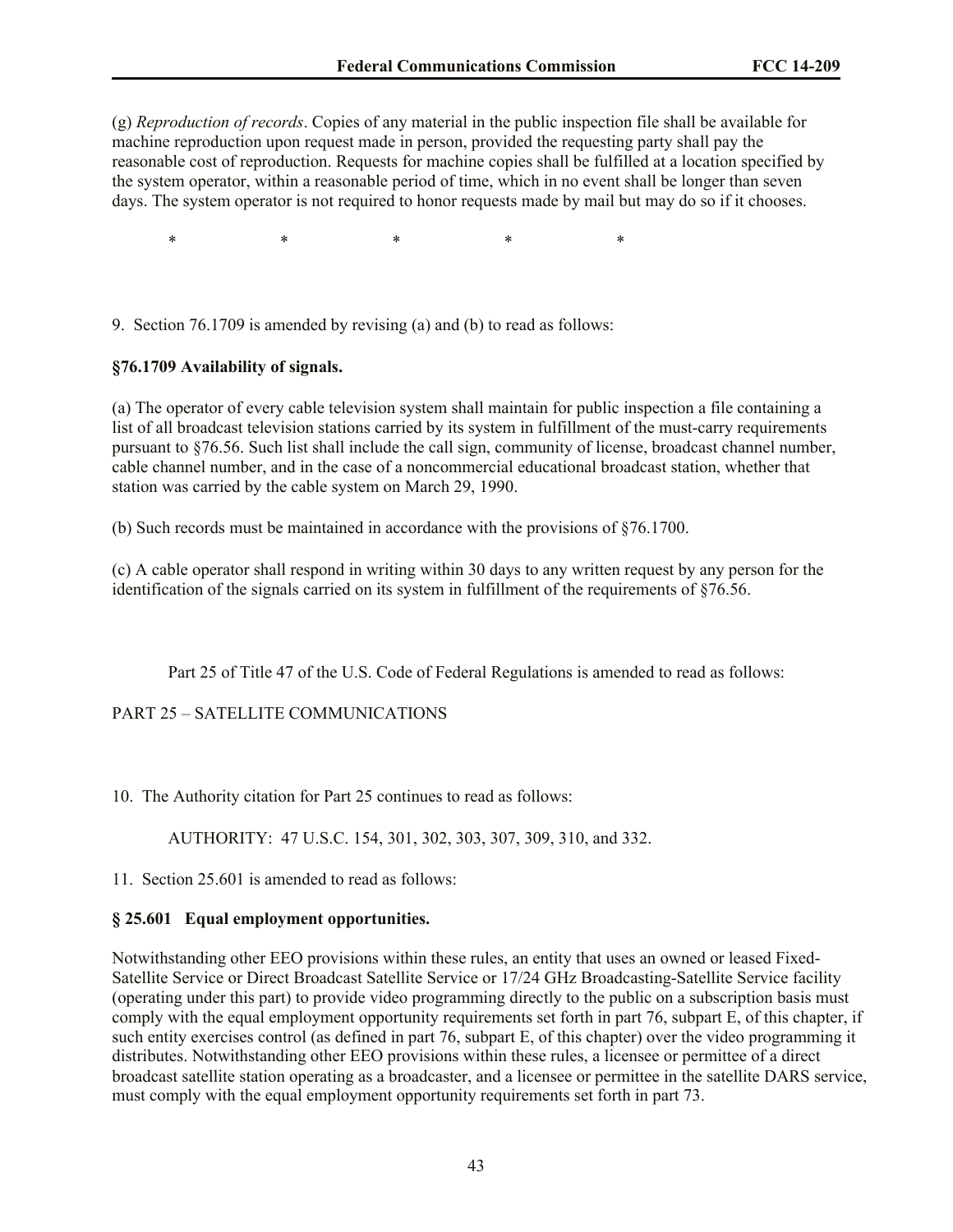12. Section 25.701 is amended by revising the title and  $\S$  25.701(d), (e)(3), and (f)(6) to read as follows:

## **§ 25.701 Other DBS Public interest obligations.**

 $*$  \* \* \* \* \*

(d) Political file. Each DBS provider shall maintain a complete and orderly political file.

(1) The political file shall contain, at a minimum:

(i) A record of all requests for DBS origination time, the disposition of those requests, and the charges made, if any, if the request is granted. The "disposition" includes the schedule of time purchased, when spots actually aired, the rates charged, and the classes of time purchased; and

(ii) A record of the free time provided if free time is provided for use by or on behalf of candidates.

(2) All records required to be retained by this section must be placed in the political file as soon as possible and must be retained for a period of two years. After the effective date of this section, DBS providers shall place all new political file material required to be retained by this section in the online file hosted by the Commission. (3) DBS providers shall assist callers by answering questions about the contents of their political files.

(e)*Commercial limits in children's programs. (*1) No DBS provider shall air more than 10.5 minutes of commercial matter per hour during children's programming on weekends, or more that 12 minutes of commercial matter per hour on week days.

(2) This rule shall not apply to programs aired on a broadcast television channel which the DBS provider passively carries, or to channels over which the DBS provider may not exercise editorial control, pursuant to 47 U.S.C. 335(b)(3).

(3) DBS providers airing children's programming must maintain in the online file hosted by the Commission records sufficient to verify compliance with this rule. Such records must be maintained for a period sufficient to cover the limitations period specified in 47 U.S.C. 503(b)(6)(B).

\* \* \*

(6) *Public file*. (i) In addition to the political file requirements in §25.701, each DBS provider shall maintain in the online file hosted by the Commission a complete and orderly record of:

(A) Quarterly measurements of channel capacity and yearly average calculations on which it bases its four percent reservation, as well as its response to any capacity changes;

(B) A record of entities to whom noncommercial capacity is being provided, the amount of capacity being provided to each entity, the conditions under which it is being provided and the rates, if any, being paid by the entity;

(C) A record of entities that have requested capacity, disposition of those requests and reasons for the disposition.

(ii) All records required by subparagraph (i) of this paragraph shall be placed in the online file hosted by the Commission as soon as possible and shall be retained for a period of two years.

(iii) Each DBS provider must also place in the online file hosted by the Commission the records required to be placed in the public inspection file by  $\S25.701(e)$  (commercial limits in children's programs) and by  $\S25.601$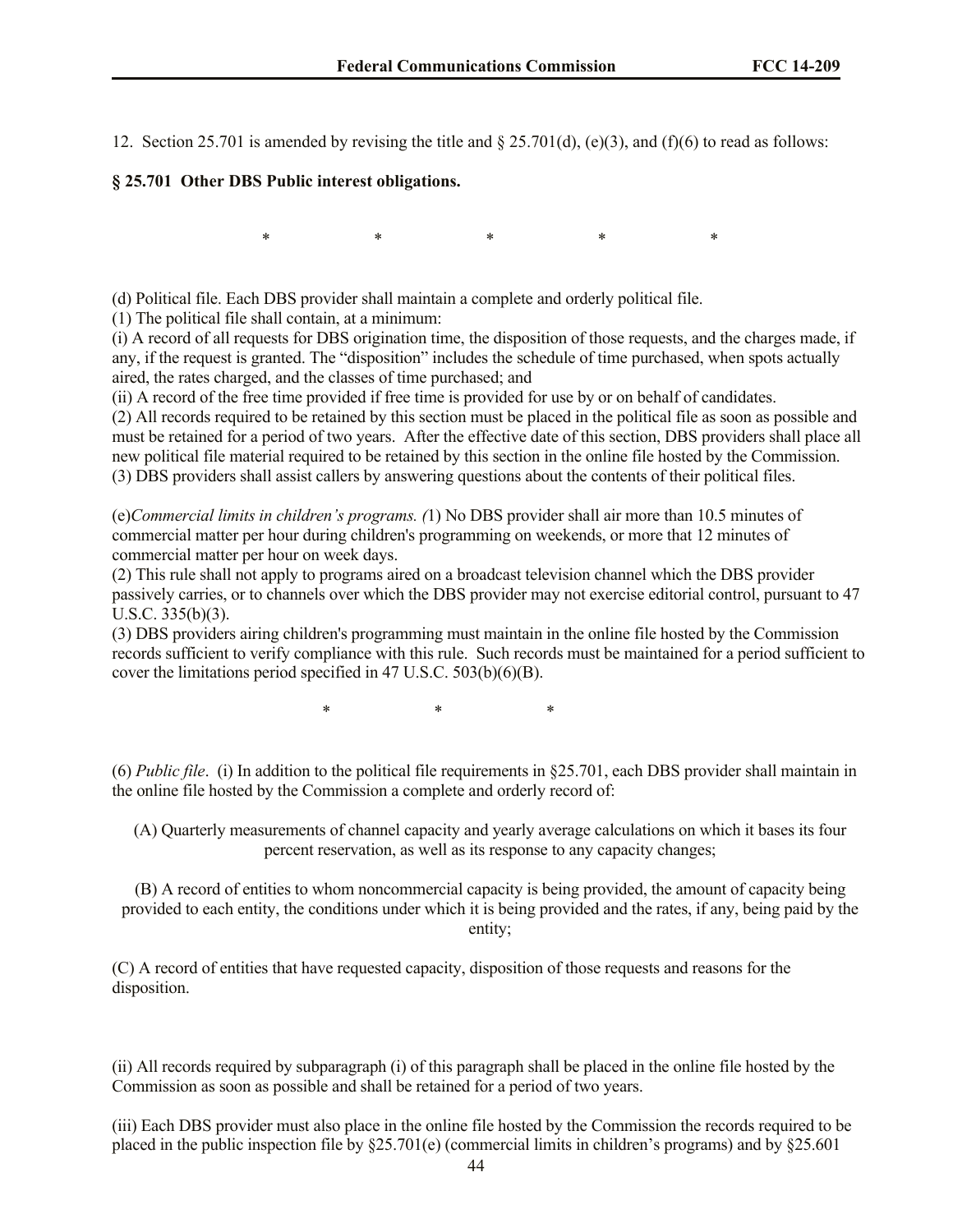and 47 C.F.R. Part 76, Subpart E (equal employment opportunity requirements) and retain those records for the period required by those rules.

(iv) Each DBS provider must provide a link to the public inspection file hosted on the Commission's website from the home page of its own website, if the provider has a website, and provide on its website contact information for a representative who can assist any person with disabilities with issues related to the content of the public files. Each DBS provider also must include in the online public file the address of the provider's local public file and the name, phone number, and email address of the provider's designated contact for questions about the public file.

\* \* \* \* \* \* \* \*

13. New section 25.702 is added to read as follows:

# **§ 25.702 Other SDARS Public interest obligations.**

(a) *Political broadcasting requirements.* The following political broadcasting rules shall apply to all SDARS licensees: 47 C.F.R. §§ 73.1940 (Legally qualified candidates for public office), 73.1941 (Equal opportunities), and 73.1944 (Reasonable access).

(b) *Political file*. Each SDARS licensee shall maintain a complete and orderly political file.

(1) The political file shall contain, at a minimum:

(i) A record of all requests for SDARS origination time, the disposition of those requests, and the charges made, if any, if the request is granted. The "disposition" includes the schedule of time purchased, when spots actually aired, the rates charged, and the classes of time purchased; and

(ii) A record of the free time provided if free time is provided for use by or on behalf of candidates.

(2) SDARS licensees shall place all records required by this section in the political file as soon as possible and shall retain the records for a period of two years. After the effective date of this section, SDARS licensees shall place all new political file material required to be retained by this section in the online file hosted by the Commission.

(c)*Public inspection file*. Each SDARS applicant or licensee must also place in the online file hosted by the Commission the records required to be placed in the public inspection file by 47 C.F.R. §§ 25.601 and 73.2080 (equal employment opportunities (EEO)) and retain those records for the period required by those rules.

Each SDARS licensee must provide a link to the public inspection file hosted on the Commission's website from the home page of its own website, if the licensee has a website, and provide on its website contact information for a representative who can assist any person with disabilities with issues related to the content of the public files. Each SDARS licensee also must include in the online public file the address of the licensee's local public file and the name, phone number, and email address of the licensee's designated contact for questions about the public file.

 $*$  \*  $*$  \*  $*$  \*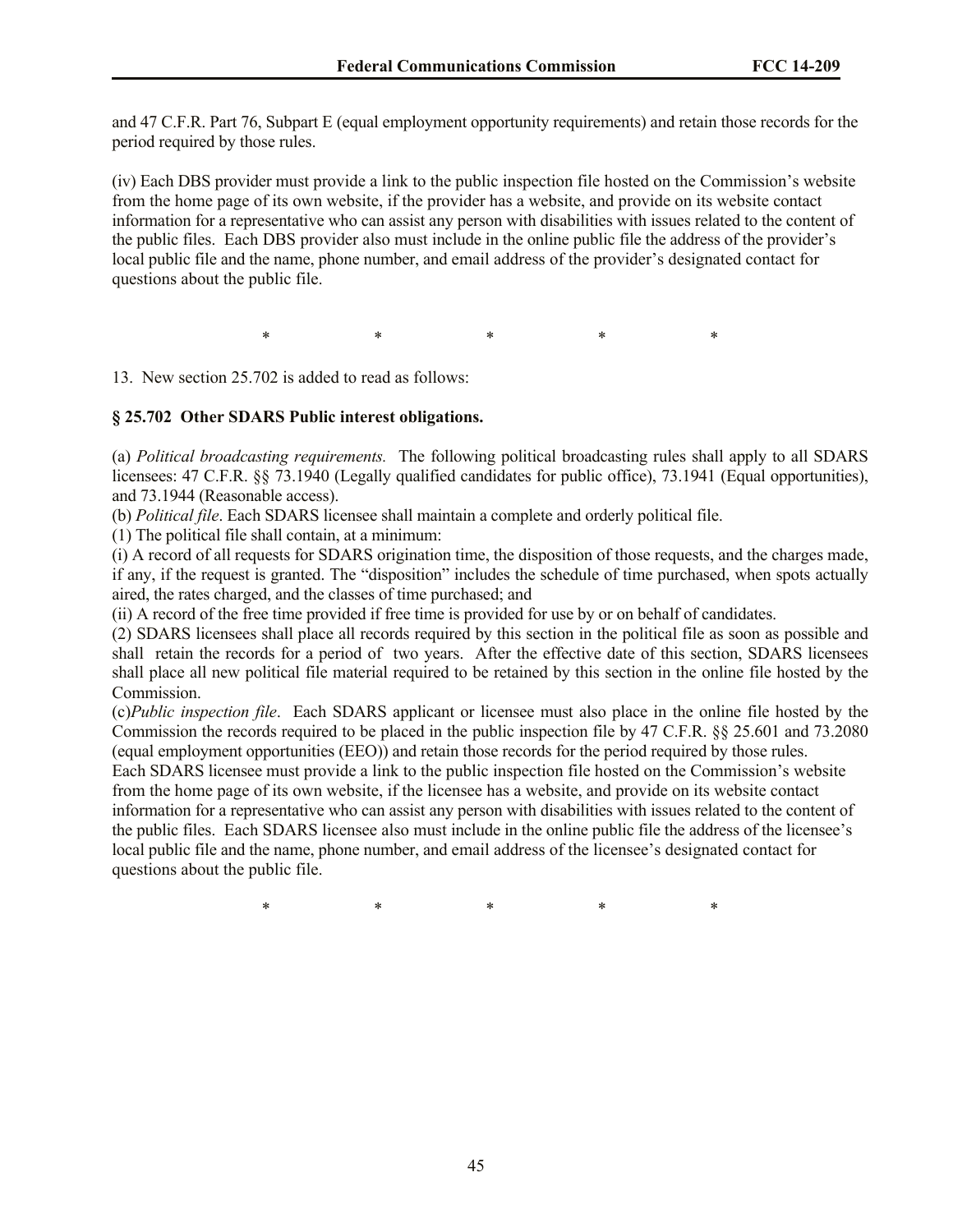# **APPENDIX C**

# **Initial Regulatory Flexibility Act Analysis**

1. As required by the Regulatory Flexibility Act of 1980, as amended ("RFA"),**<sup>1</sup>** the Commission has prepared this Initial Regulatory Flexibility Analysis ("IRFA") concerning the possible significant economic impact on small entities of the policies and rules proposed in the *Notice of Proposed Rulemaking* ("*NPRM*"). Written public comments are requested on this IRFA. Comments must be identified as responses to the IRFA and must be filed by the deadlines for comments provided on the first page of the *NPRM*. The Commission will send a copy of the *NPRM*, including this IRFA, to the Chief Counsel for Advocacy of the Small Business Administration ("SBA").<sup>2</sup> In addition, the *NPRM* and IRFA (or summaries thereof) will be published in the Federal Register. 3

# **A. Need for, and Objectives of, the Proposed Rule Changes**

2. The *NPRM* proposes to expand to cable and Direct Broadcast Satellite ("DBS") operators and broadcast and satellite radio ("SDARS") licensees the requirement that public and political files be posted to the online public file database hosted by the Commission. In 2012, the Commission adopted online public file rules for broadcast television stations which required them to post public file documents to a central, FCC-hosted online database rather than maintaining the files locally at their main studios.<sup>4</sup> The Commission's goal was to modernize the procedures television broadcasters use to inform the public about how they are serving their communities by harnessing current technology to make information more accessible to the public and, over time, to reduce the cost of compliance.<sup>5</sup> We are initiating this proceeding to extend our modernization effort to include the public file documents required to be maintained by cable operators, DBS providers, broadcast radio licensees, and SDARS licensees. While the Commission first included only television broadcasters in its public file database to "ease the initial implementation of the online public file,"<sup>6</sup> television broadcasters have now successfully transitioned to the online file over the past two years. Accordingly, we now believe it is appropriate to commence the process of expanding the online file to other media in order to extend the benefits of improved public access to public inspection files and, ultimately, reduce the burden on these other entities of maintaining those files.

3. In general, the *NPRM* proposes to adopt a similar approach with respect to cable, DBS, and broadcast and satellite radio online file requirements as we did for the television online file. Specifically, we propose that these entities' entire public files be hosted online by the Commission<sup>7</sup> and that entities be responsible for uploading only items now required to be in the public file but not otherwise filed with the Commission or available on the Commission's website. As with the television

3 *See id*.

4 *Standardized and Enhanced Disclosure Requirements for Television Broadcast Licensee Public Interest Obligations*, *Second Report and Order*, 27 FCC Rcd 4535 (2012) ("*Second Report and Order*").

 $<sup>5</sup>$  *Id.* at 4536,  $\P$  1.</sup>

6 *Id*. at 4586, ¶ 111.

 $<sup>7</sup>$  The Commission exempted letters and emails from the public from the television online public file requirement,</sup> instead requiring that such material be maintained at the station in a correspondence file. *See Second Report and Order*, 27 FCC Rcd at 4565-66,  $\sqrt{6}$  62. The NPRM proposes to take the same approach with respect to radio stations' correspondence files.

 $\overline{a}$ <sup>1</sup> See 5 U.S.C. § 603. The RFA, see 5 U.S.C. §§ 601-612, has been amended by the Small Business Regulatory Enforcement Fairness Act of 1996 ("SBREFA"), Pub. L. No. 104-121, Title II, 110 Stat. 857 (1996).

<sup>2</sup> *See* 5 U.S.C. § 603(a).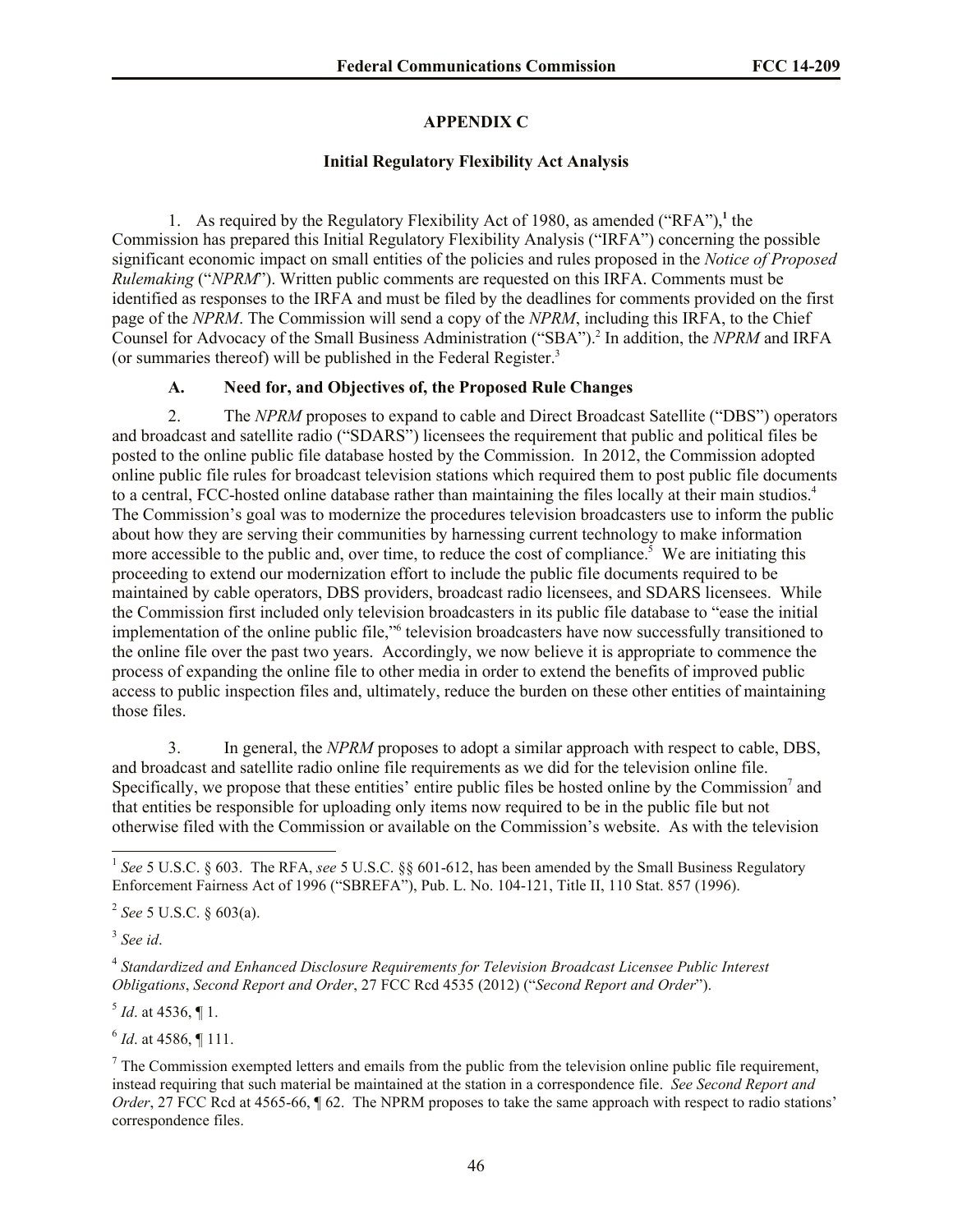online file, we propose that the Commission itself upload to the online public file material that is already on file with the Commission or that currently resides in a Commission database. With respect to the political file, we also propose that cable, DBS, broadcast radio, and satellite radio entities not be required to upload their existing political files to the online file. Instead, as we required with television licensees, we propose that these entities be permitted to maintain at the station those documents already in place in their political file at the time the new rules become effective, and only upload documents to the online political file on a going-forward basis. With respect to radio, the NPRM proposes to commence the transition to the online file with commercial stations in larger markets with five or more full-time employees. In addition, the item invites comment on whether to temporarily delay the requirement to upload new political file material to the online file for small cable systems.

## **B. Legal Basis**

4. The proposed action is authorized pursuant to Sections 1, 2, 4(i), 303, 315, 317, 335, 601, 611, 651 and 653 of the Communications Act, 47 U.S.C. §§ 151, 152, 154(i), 303, 315, 317, 335, 601, 611, 651, and 653.

# **C. Description and Estimate of the Number of Small Entities to Which the Proposed Rules Will Apply**

5. The RFA directs agencies to provide a description of, and where feasible, an estimate of the number of small entities that may be affected by the proposed rules, if adopted.<sup>8</sup> The RFA generally defines the term "small entity" as having the same meaning as the terms "small business," "small organization," and "small governmental jurisdiction."<sup>9</sup> In addition, the term "small business" has the same meaning as the term "small business concern" under the Small Business Act.<sup>10</sup> A small business concern is one which: (1) is independently owned and operated; (2) is not dominant in its field of operation; and (3) satisfies any additional criteria established by the SBA.<sup>11</sup> Below, we provide a description of such small entities, as well as an estimate of the number of such small entities, where feasible.

6. *Cable Companies and Systems.* The Commission has developed its own small business size standards for the purpose of cable rate regulation. Under the Commission's rules, a "small cable company" is one serving  $400,000$  or fewer subscribers nationwide.<sup>12</sup> Industry data shows that there were are currently 660 cable operators.<sup>13</sup> Of this total, all but ten cable operators nationwide are small under

 $11$  15 U.S.C.  $\&$  632.

<sup>12</sup> 47 C.F.R. § 76.901(e). The Commission determined that this size standard equates approximately to a size standard of \$100 million or less in annual revenues. *Implementation of Sections of the Cable Television Consumer Protection And Competition Act of 1992: Rate Regulation,* MM Docket No. 92-266, MM Docket No. 93-215*,* Sixth Report and Order and Eleventh Order on Reconsideration, 10 FCC Rcd 7393, 7408, ¶ 28 (1995).

<sup>13</sup> NCTA, Industry Data, Number of Cable Operators and Systems, http://www.ncta.com/Statistics.aspx (visited October 13, 2014). Depending upon the number of homes and the size of the geographic area served, cable operators use one or more cable systems to provide video service. *See Annual Assessment of the Status of Competition in the Market for Delivery of Video Programming,* MB Docket No. 12-203, Fifteenth Report, 28 FCC Rcd 10496, 10505-6, ¶ 24 (2013) ("*15th Annual Competition Report*"*)*.

 $8^8$  5 U.S.C. § 603(b)(3).

 $9^9$  5 U.S.C. § 601(6).

<sup>&</sup>lt;sup>10</sup> 5 U.S.C. § 601(3) (incorporating by reference the definition of "small-business concern" in 15 U.S.C. § 632). Pursuant to 5 U.S.C. § 601(3), the statutory definition of a small business applies "unless an agency, after consultation with the Office of Advocacy of the Small Business Administration and after opportunity for public comment, establishes one or more definitions of such term which are appropriate to the activities of the agency and publishes such definition(s) in the Federal Register." 5 U.S.C. § 601(3).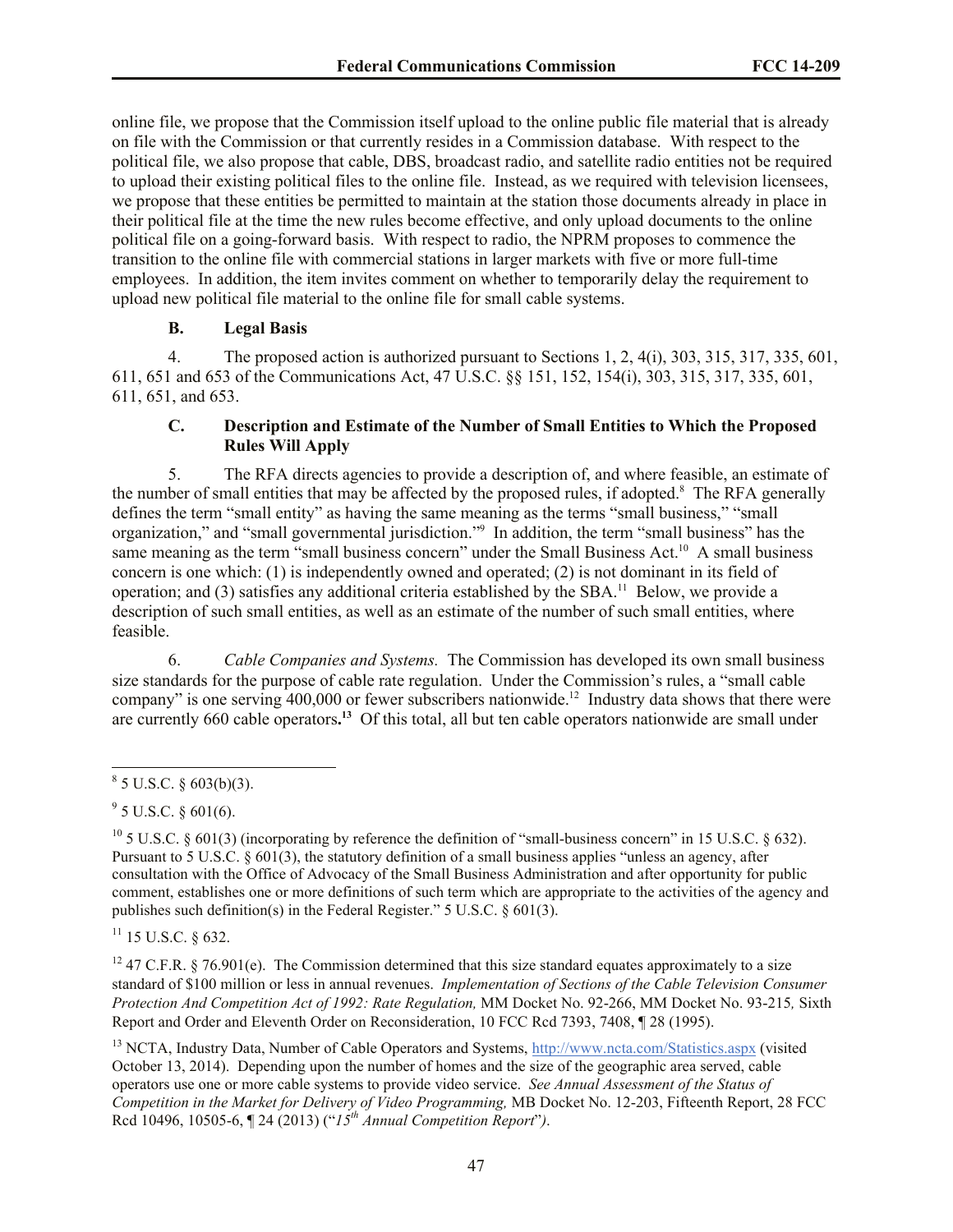this size standard.<sup>14</sup> In addition, under the Commission's rate regulation rules, a "small system" is a cable system serving 15,000 or fewer subscribers.<sup>15</sup> Current Commission records show 4,629 cable systems nationwide.<sup>16</sup> Of this total, 4,057 cable systems have less than 20,000 subscribers, and 572 systems have 20,000 or more subscribers, based on the same records. Thus, under this standard, we estimate that most cable systems are small entities.

7. *Cable System Operators (Telecom Act Standard)*.The Communications Act of 1934, as amended, also contains a size standard for small cable system operators, which is "a cable operator that, directly or through an affiliate, serves in the aggregate fewer than 1 percent of all subscribers in the United States and is not affiliated with any entity or entities whose gross annual revenues in the aggregate exceed \$250,000,000."<sup>17</sup> There are approximately 54 million cable video subscribers in the United States today.<sup>18</sup> Accordingly, an operator serving fewer than 540,000 subscribers shall be deemed a small operator if its annual revenues, when combined with the total annual revenues of all its affiliates, do not exceed \$250 million in the aggregate.<sup>19</sup> Based on available data, we find that all but ten incumbent cable operators are small entities under this size standard.<sup>20</sup> We note that the Commission neither requests nor collects information on whether cable system operators are affiliated with entities whose gross annual revenues exceed \$250 million.<sup>21</sup> Although it seems certain that some of these cable system operators are affiliated with entities whose gross annual revenues exceed \$250,000,000, we are unable at this time to estimate with greater precision the number of cable system operators that would qualify as small cable operators under the definition in the Communications Act.

8. *Direct Broadcast Satellite (DBS) Service.* DBS service is a nationally distributed subscription service that delivers video and audio programming via satellite to a small parabolic "dish" antenna at the subscriber's location. DBS, by exception, is now included in the SBA's broad economic census category, Wired Telecommunications Carriers, $^{22}$  which was developed for small wireline

<sup>14</sup> *See* SNL Kagan, "Top Cable MSOs – 12/12 Q"; available at

http://www.snl.com/InteractiveX/TopCableMSOs.aspx?period=2012Q4&sortcol=subscribersbasic&sortorder=desc.

l

<sup>17</sup> 47 U.S.C. § 543(m)(2); *see* 47 C.F.R. § 76.901(f) & nn. 1-3.

<sup>18</sup> *See* NCTA, Industry Data, Cable's Customer Base, http://www.ncta.com/industry-data (visited October 13, 2014).

<sup>19</sup> 47 C.F.R. § 76.901(f); *see FCC Announces New Subscriber Count for the Definition of Small Cable Operator*, Public Notice, 16 FCC Rcd 2225 (Cable Services Bureau 2001).

<sup>20</sup> *See* NCTA, Industry Data, Top 25 Multichannel Video Service Customers (2012), http://www.ncta.com/industrydata (visited Aug. 30, 2013).

 $21$  The Commission does receive such information on a case-by-case basis if a cable operator appeals a local franchise authority's finding that the operator does not qualify as a small cable operator pursuant to  $\S$  76.901(f) of the Commission's rules. *See* 47 C.F.R. § 76.901(f).

<sup>22</sup> See 13 C.F.R. § 121.201, 2012 NAICS code 517110. This category of Wired Telecommunications Carriers is defined as follows: "This industry comprises establishments primarily engaged in operating and/or providing access to transmission facilities and infrastructure that they own and/or lease for the transmission of voice, data, text, sound, and video using wired telecommunications networks. Transmission facilities may be based on a single technology or a combination of technologies. Establishments in this industry use the wired telecommunications network facilities that they operate to provide a variety of services, such as wired telephony services, including VoIP services; wired (cable) audio and video programming distribution; and wired broadband Internet services. *By exception, establishments providing satellite television distribution services using facilities and infrastructure that they operate are included in this industry.*" (*Emphasis* added to text relevant to satellite services.) U.S. Census

(continued....)

 $15$  47 C.F.R. § 76.901(c).

<sup>&</sup>lt;sup>16</sup> The number of active, registered cable systems comes from the Commission's Cable Operations and Licensing System (COALS) database on October 10, 2014. A cable system is a physical system integrated to a principal headend.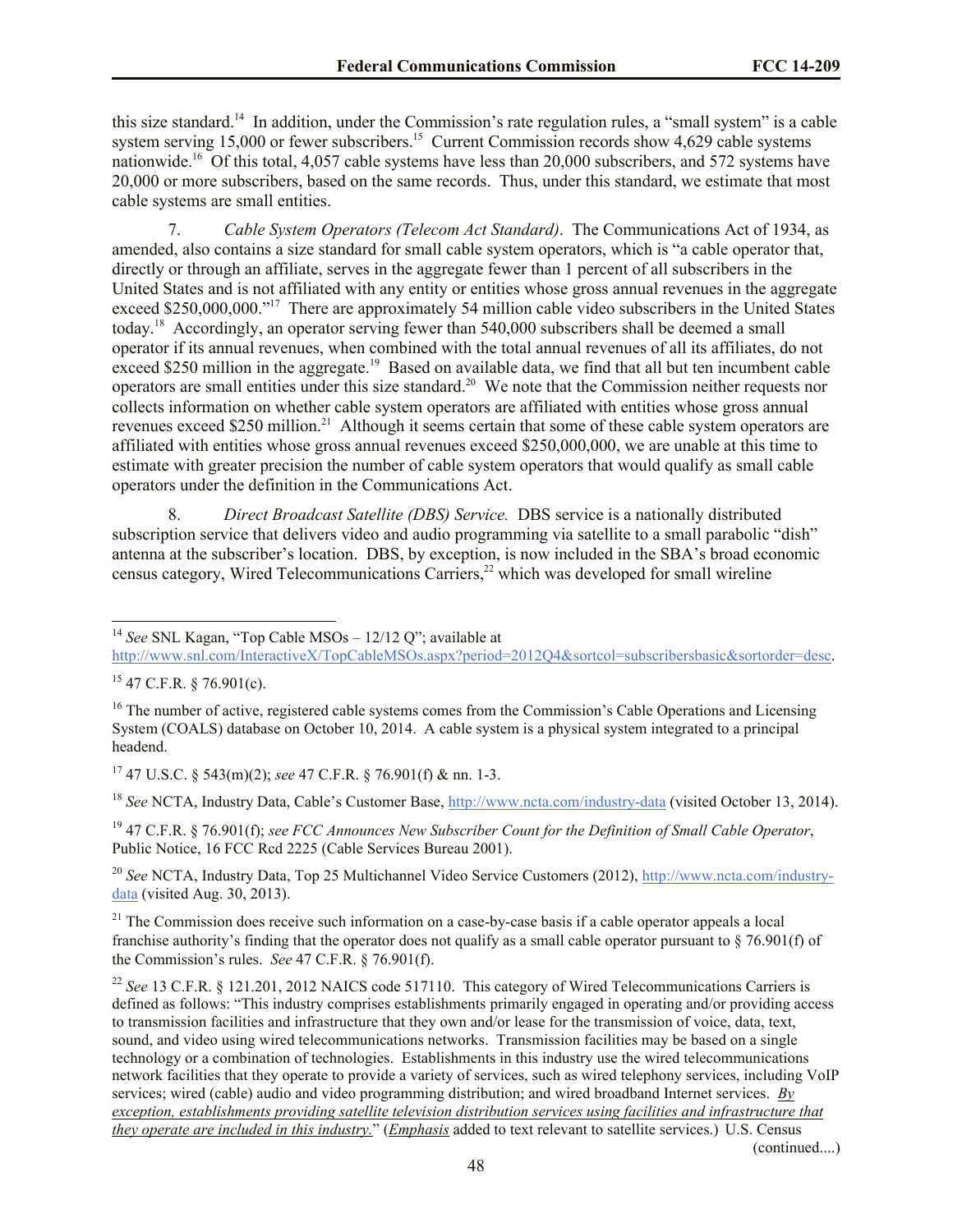businesses. Under this category, the SBA deems a wireline business to be small if it has 1,500 or fewer employees.<sup>23</sup> Census data for 2007 shows that there were 3,188 firms that operated for that entire year.<sup>24</sup> Of this total, 2,940 firms had fewer than 100 employees, and 248 firms had 100 or more employees.<sup>25</sup> Therefore, under this size standard, the majority of such businesses can be considered small entities. However, the data we have available as a basis for estimating the number of such small entities were gathered under a superseded SBA small business size standard formerly titled "Cable and Other Program Distribution." As of 2002, the SBA defined a small Cable and Other Program Distribution provider as one with \$12.5 million or less in annual receipts.<sup>26</sup> Currently, only two entities provide DBS service, which requires a great investment of capital for operation: DIRECTV and DISH Network.<sup>27</sup> Each currently offers subscription services. DIRECTV and DISH Network each report annual revenues that are in excess of the threshold for a small business. Because DBS service requires significant capital, we believe it is unlikely that a small entity as defined under the superseded SBA size standard would have the financial wherewithal to become a DBS service provider.

9. *Radio Broadcasting.* The SBA defines a radio broadcast station as a small business if such station has no more than \$38.5 million in annual receipts.<sup>28</sup> Business concerns included in this industry are those "primarily engaged in broadcasting aural programs by radio to the public."<sup>29</sup> According to review of the BIA Publications, Inc. Master Access Radio Analyzer Database as of November 26, 2013, about 11,331 (or about 99.9 percent) of the then number of commercial radio stations (11,341) have revenues of \$35.5 million or less and thus qualify as small entities under the SBA definition. The Commission has estimated the number of licensed noncommercial radio stations to be 4,082.<sup>30</sup> The Commission does not compile and otherwise does not have access to information on the revenue of NCE stations that would permit it to determine how many such stations would qualify as small entities. These stations rely primarily on grants and contributions for their operations, so we will assume that all of these entities qualify as small businesses. We note that in assessing whether a business entity qualifies as small under the above definition, business control affiliations must be included.<sup>31</sup> This estimate, therefore, likely overstates the number of small entities that might be affected, because the revenue figure on which it is based does not include or aggregate revenues from affiliated companies.

(Continued from previous page)

Bureau, 2012 NAICS Definitions, "517110 Wired Telecommunications Carriers," at http://www.census.gov/cgibin/sssd/naics/naicsrch.

<sup>23</sup> 13 C.F.R. § 121.201; 2012 NAICS code 517110.

<sup>24</sup> U.S. Census Bureau, 2007 Economic Census. *See* U.S. Census Bureau, American FactFinder, "Information: Subject Series – Estab and Firm Size: Employment Size of Establishments for the United States: 2007 – 2007 Economic Census," NAICS code 517110, Table EC0751SSSZ5; available at http://factfinder2.census.gov/faces/tableservices/jsf/pages/productview.xhtml?pid=ECN\_2007\_US\_51SSSZ5&prod Type=table.

<sup>25</sup> *Id*.

<sup>26</sup> *See* 13 C.F.R. § 121.201, NAICS code 517510 (2002).

<sup>27</sup> S*ee 15th Annual Competition Report*, 28 FCC Rcd at 10507, ¶ 27. As of June 2012, DIRECTV is the largest DBS operator and the second largest MVPD in the United States, serving approximately 19.9 million subscribers. DISH Network is the second largest DBS operator and the third largest MVPD, serving approximately 14.1 million subscribers. *Id*. at 10507, 10546, ¶¶ 27, 110-11.

<sup>28</sup> 13 C.F.R. § 121.201, 2012 NAICS code 515112.

<sup>29</sup> U.S. Census Bureau, *2012 NAICS Definitions: 515112 Radio Broadcasting*, http://www.census.gov/cgibin/sssd/naics/naicsrch?code=515112&search=2012 (last visited October 13, 2014).

<sup>30</sup> *See Broadcast Station Totals as of June 30, 2014*, FCC News Release, July 9, 2014.

<sup>31</sup> "[Business concerns] are affiliates of each other when one concern controls or has the power to control the other, or a third party or parties controls or has power to control both." 13 C.F.R.  $\S$  121.103(a)(1).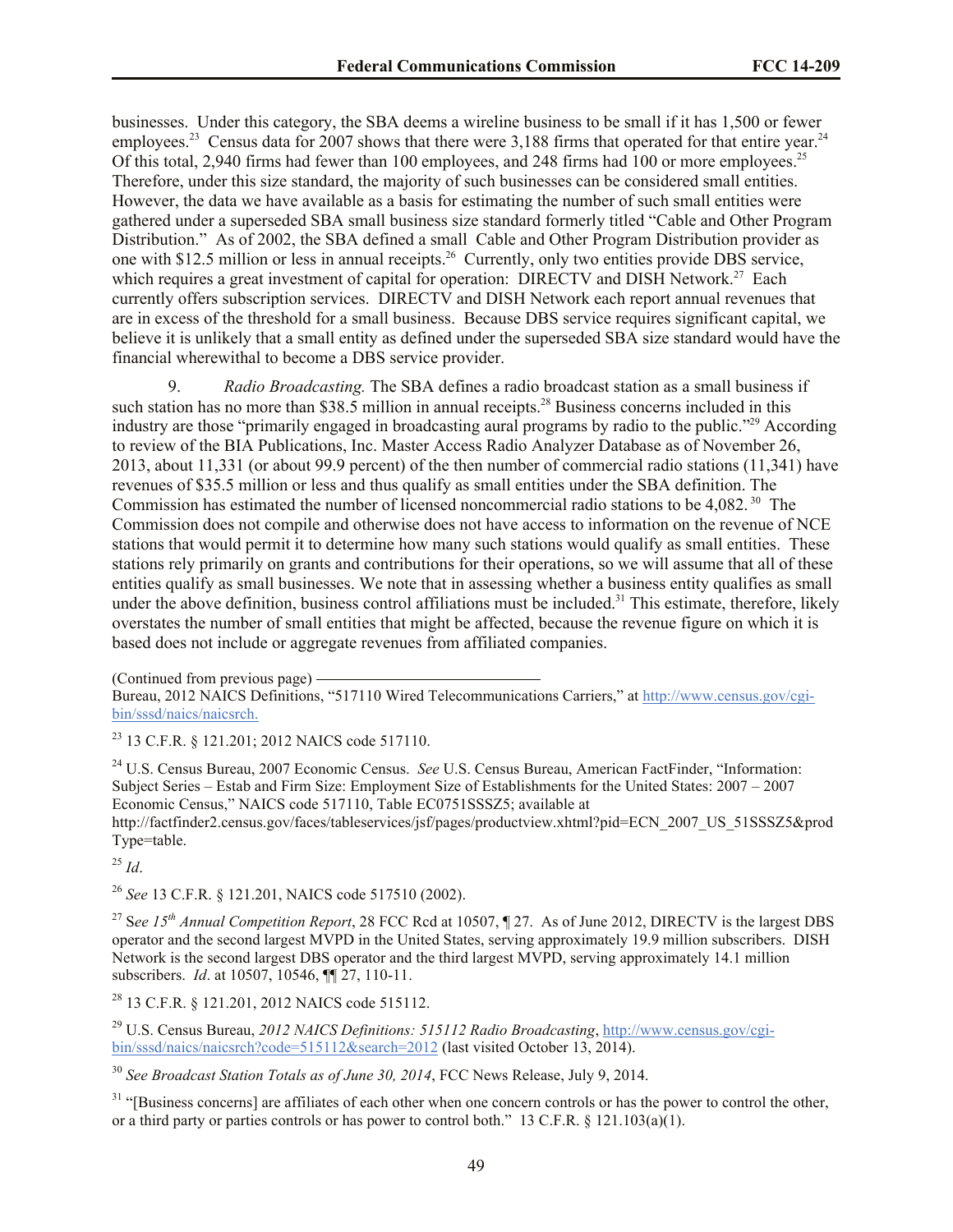10. In addition, an element of the definition of "small business" is that the entity not be dominant in its field of operation. The Commission is unable at this time to define or quantify the criteria that would establish whether a specific radio station is dominant in its field of operation. Accordingly, the estimate of small businesses to which rules may apply does not exclude any radio station from the definition of a small business on this basis and therefore may be over-inclusive to that extent. Also, as noted, an additional element of the definition of "small business" is that the entity must be independently owned and operated. The Commission notes that it is difficult at times to assess these criteria in the context of media entities and the estimates of small businesses to which they apply may be over-inclusive to this extent.

11. *Satellite Radio*. The rules proposed in this *NPRM* would affect the sole, current U.S. provider of satellite radio ("SDARS") services, XM-Sirius, which offers subscription services. XM-Sirius reported revenue of \$3.8 billion in 2013 and a net income of \$377 million.<sup>32</sup> In light of these figures, we believe it is unlikely that this entity would be considered small.

12. *Open Video Systems.* The open video system (OVS) framework was established in 1996, and is one of four statutorily recognized options for the provision of video programming services by local exchange carriers.<sup>33</sup> The OVS framework provides opportunities for the distribution of video programming other than through cable systems. Because OVS operators provide subscription services,<sup>34</sup> OVS falls within the SBA small business size standard covering cable services, which is "Wired Telecommunications Carriers."<sup>35</sup> The SBA has developed a small business size standard for this category, which is: all such businesses having  $1,500$  or fewer employees.<sup>36</sup> Census data for 2007 shows that there were  $3,188$  firms that operated for that entire year.<sup>37</sup> Of this total, 2,940 firms had fewer than 100 employees, and 248 firms had 100 or more employees.<sup>38</sup> Therefore, under this size standard, we estimate that the majority of these businesses can be considered small entities.

<sup>32</sup> *See* http://investor.siriusxm.com/releasedetail.cfm?ReleaseID=823023.

<sup>33</sup> 47 U.S.C. § 571(a)(3)-(4); *see Implementation of Section 19 of the 1992 Cable Act and Annual Assessment of the Status of Competition in the Market for the Delivery of Video Programming*, MB Docket No. 06-189, Thirteenth Report, 24 FCC Rcd 542, 606, ¶ 135 (2009) ("*13th Annual Competition Report*").

<sup>34</sup> *See* 47 U.S.C. § 573.

<sup>35</sup> *See* 13 C.F.R. § 121.201, 2012 NAICS code 517110. This category of Wired Telecommunications Carriers is defined in part as follows: "This industry comprises establishments primarily engaged in operating and/or providing access to transmission facilities and infrastructure that they own and/or lease for the transmission of voice, data, text, sound, and video using wired telecommunications networks. Transmission facilities may be based on a single technology or a combination of technologies. Establishments in this industry use the wired telecommunications network facilities that they operate to provide a variety of services, such as wired telephony services, including VoIP services; wired (cable) audio and video programming distribution; and wired broadband Internet services." U.S. Census Bureau, 2012 NAICS Definitions, "517110 Wired Telecommunications Carriers," at http://www.census.gov/cgi-bin/sssd/naics/naicsrch.

<sup>36</sup> 13 C.F.R. § 121.201; 2012 NAICS code 517110.

<sup>37</sup> U.S. Census Bureau, 2007 Economic Census. *See* U.S. Census Bureau, American FactFinder, "Information: Subject Series – Estab and Firm Size: Employment Size of Establishments for the United States: 2007 – 2007 Economic Census," NAICS code 517110, Table EC0751SSSZ5; available at http://factfinder2.census.gov/faces/tableservices/jsf/pages/productview.xhtml?pid=ECN\_2007\_US\_51SSSZ5&prod

Type=table.

<sup>38</sup> *Id*.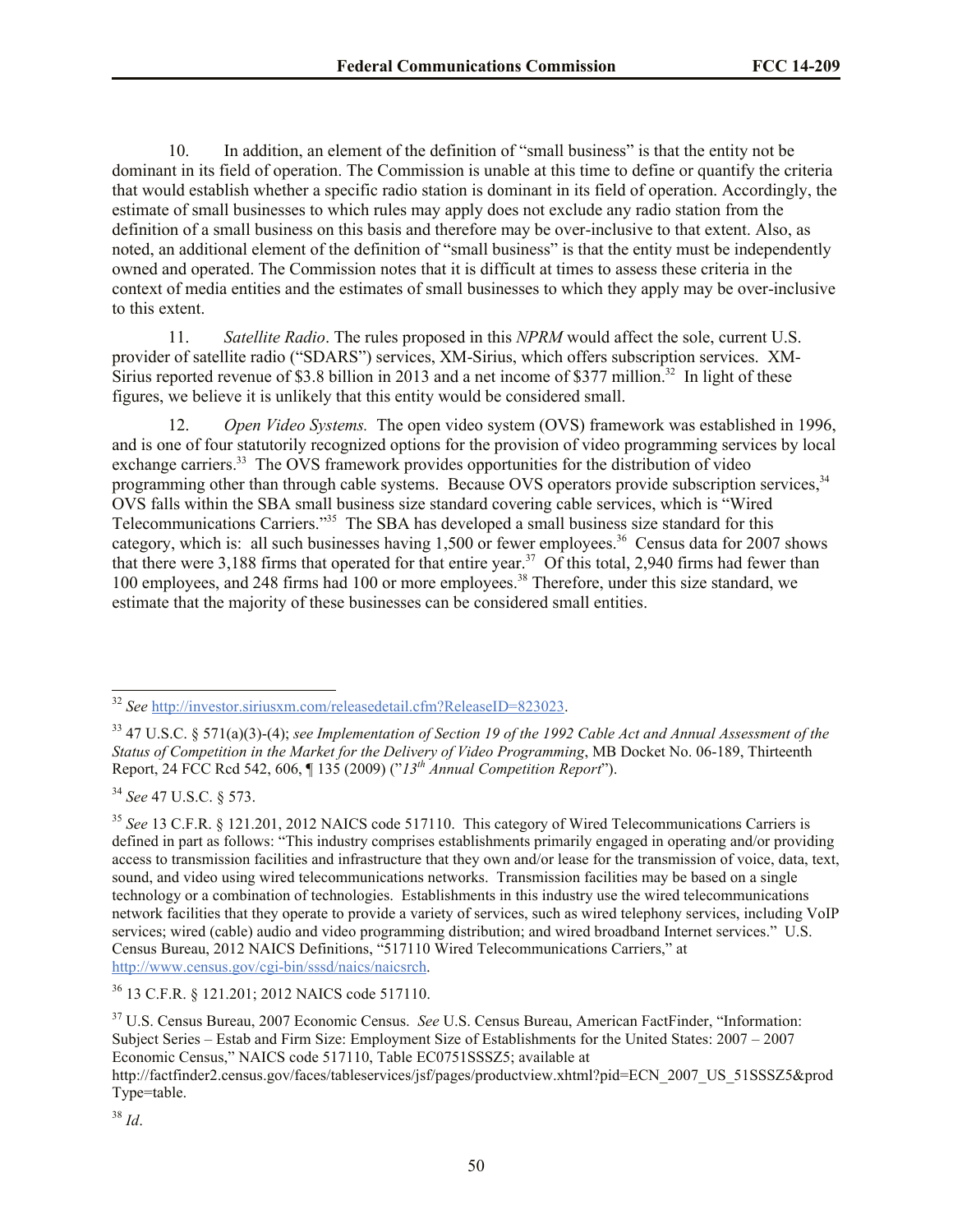## **D. Description of Projected Reporting, Recordkeeping, and Other Compliance Requirements**

13. Certain rule changes proposed in the *NPRM* would affect reporting, recordkeeping, or other compliance requirements. Cable, DBS, radio, and SDARS entities are currently required to maintain a "local" copy of their public inspection files. The *NPRM* proposes to require that these files be maintained online in the database hosted by the Commission. Entities subject to this requirement would be required to upload certain documents currently maintained in their local files to the online database.

# **E. Steps Taken to Minimize Significant Impact on Small Entities and Significant Alternatives Considered**

14. The RFA requires an agency to describe any significant alternatives that it has considered in reaching its proposed approach, which may include the following four alternatives (among others): (1) the establishment of differing compliance or reporting requirements or timetables that take into account the resources available to small entities; (2) the clarification, consolidation, or simplification of compliance or reporting requirements under the rule for small entities; (3) the use of performance, rather than design, standard; and (4) an exemption from coverage of the rule, or any part thereof, for small entities.<sup>39</sup>

15. The *NPRM* proposes a number of measures to minimize the effort and cost entities must undertake to move their public files online. Specifically, we propose to require entities only to upload to the online file public file documents that are not already on file with the Commission or that the Commission maintains in its own database. We also propose to exempt existing political file material from the online file requirement and to require only that political file documents be uploaded on a goingforward basis. In addition, with only minor exceptions – requiring cable operators to provide information about the geographic areas they serve, clarifying the documents required to be included in the cable public file, and requiring cable, DBS, broadcast radio, and SDARS entities to provide the location and contact information for their local file – we do not propose new or modified public inspection file requirements in this proceeding. Our goal is simply to adapt our existing public file requirements to an online format. While we recognize that entities may incur a modest, one-time transitional cost to upload some portions of their existing public file to the online database, we believe this initial expense will be offset by the public benefits of online disclosure. We also believe that, over time, entities will benefit from the lower costs of sending documents electronically to the Commission as opposed to creating and maintaining a paper file at the local or headquarters' office or main studio and assisting the public in accessing it. While we propose to place the entire public file online, we invite comment on whether we should instead require only that certain components of the public file be placed on the Commission's online database. We note that limiting online file requirements to certain components of the public file would require entities to upload certain documents and maintain others in the local public file, thereby potentially imposing a greater burden than moving documents to the online file over time.

16. In addition, with respect to radio licensees the *NPRM* proposes to commence the transition to an online file with commercial stations in larger markets with five or more full-time employees, while postponing temporarily all online file requirements for other radio stations. The *NPRM* also proposes to exempt small cable systems temporarily from the requirement to commence uploading new political file material to the online public file and proposes to exempt very small cable systems from all requirements to upload documents to the Commission's online database. Finally, the *NPRM* also seeks comment on whether we should exclude certain radio stations from all online public file requirements, rather than simply delaying implementation of certain requirements.

# **F. Federal Rules that May Duplicate, Overlap, or Conflict with the Proposed Rule**

17. None.

 $\overline{a}$  $39$  5 U.S.C. § 603(c).